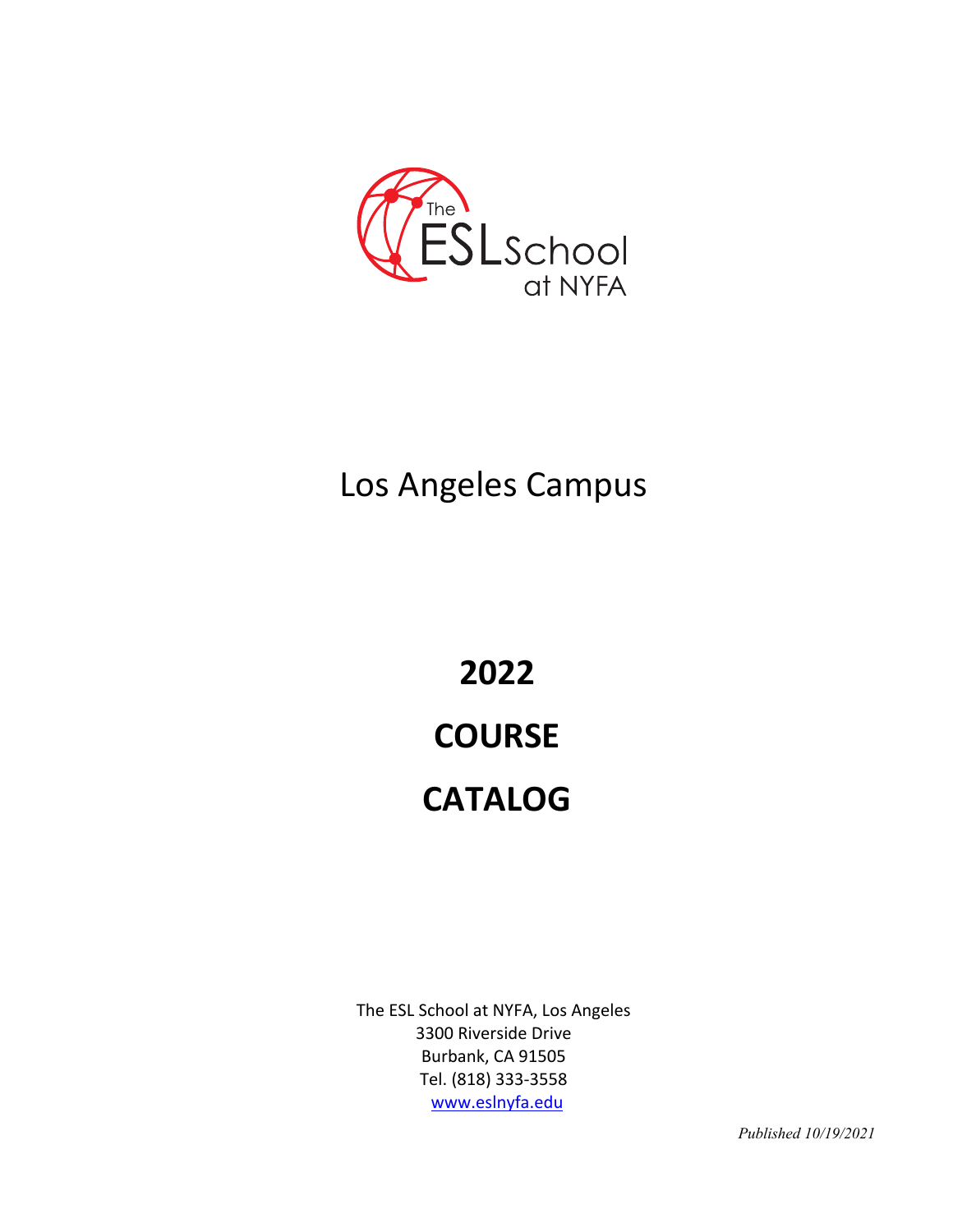## **TABLE OF CONTENTS:**

| <b>INTRODUCTION</b>                           | 3  |
|-----------------------------------------------|----|
| <b>ACADEMIC CALENDER</b>                      | 5  |
| <b>STUDENT CONDUCT &amp; OTHER PROTOCOLS</b>  | 6  |
| <b>FACILITIES &amp; STUDENT SERVICES</b>      | 9  |
| <b>TUITION &amp; OTHER FEES</b>               | 11 |
| <b>CANCELLATIONS &amp; REFUNDS</b>            | 13 |
| <b>ADMISSIONS POLICIES</b>                    | 14 |
| <b>CREDIT EARNING &amp; TRANSFER POLICIES</b> | 16 |
| <b>ATTENDANCE POLICIES</b>                    | 18 |
| <b>ACADEMIC POLICIES</b>                      | 19 |
| <b>CREATIVE FREEDOM</b>                       | 21 |
| <b>EDUCATIONAL RIGHTS &amp; PRIVACY</b>       | 23 |
| <b>LEVEL PLACEMENT &amp; LEVELS</b>           | 26 |
| <b>SAMPLE CLASS SCHEDULE</b>                  | 27 |
| <b>CURRICULAR INFORMATION</b>                 | 28 |
| Level 1: Beginner                             | 28 |
| Level 2: Pre-Intermediate                     | 30 |
| Level 3: Intermediate                         | 33 |
| Level 4: High Intermediate                    | 36 |
| Level 5: Advanced                             | 38 |
| Level 6: Pre-College                          | 41 |
| <b>Optional Elective Classes/Workshops</b>    | 44 |
| <b>ADMINISTRATIVE STAFF &amp; FACULTY</b>     | 45 |
| <b>OFFICE HOURS &amp; ADDRESS</b>             | 46 |

### *DISCLOSURE STATEMENT:*

*The student should be aware that some information in the catalog may change. It is recommended that students considering enrollment check with the School Director to determine if there is any change from the information provided in the catalog.* 

2022 The ESL School at NYFA, Los Angeles Course Catalog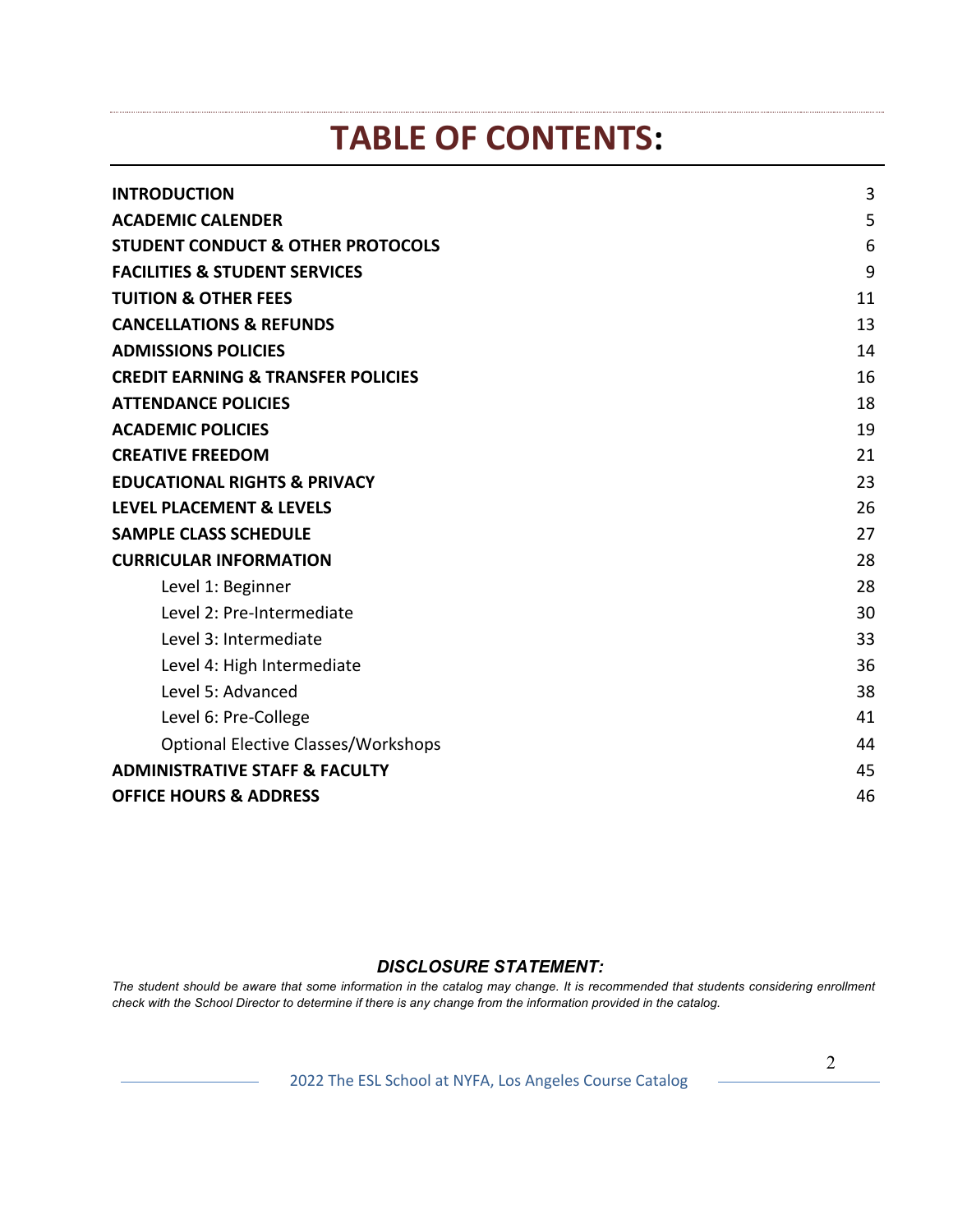## **INTRODUCTION**

#### **HISTORY**

Century School of Languages (CSL) was founded in San Jose, California in 1977. In 2014, The New York Film Academy purchased CSL and opened branch campuses in New York and Los Angeles. CSL was renamed The ESL School at NYFA (ESN) in 2016.

ABOUT THE CATALOG

The Office of the School Director publishes The ESL School at NYFA, Los Angeles Course Catalog. The 2022 Course Catalog is the document of authority for ESN students commencing their programs at the Los Angeles campus between January 1, 2022 and December 31, 2022.

The ESL School at NYFA, Los Angeles Course Catalog is updated annually. Supplements or inserts may accompany the catalog to reflect any updates that may occur throughout the year. The current and past catalogs can be accessed at www.eslnyfa.edu

## MISSION STATEMENT

The ESL School at NYFA (ESN) was founded to serve the needs of adults whose first language is not English. ESN provides high-quality language instruction in a supportive environment to help international students improve their English language abilities, focusing on academic purposes, and also taking into consideration students' career

advancement, as well as everyday social and practical purposes.

To this end, we are committed to:

- Hiring and retaining qualified ESL teaching professionals
- Setting high standards of achievement for students and **instructors**
- Providing intensive and rigorous training in English Grammar and Writing, Reading and Vocabulary, Listening and Speaking to all, particularly to those who aim to master academic English and continue their education in community colleges and degreegranting colleges
- Using a wide variety of up-to-date teaching techniques and technology to match the different learning styles of our diverse student population
- Providing a comfortable yet challenging environment conducive to learning and socializing as well as promoting and encouraging crosscultural understanding
- Offering counseling on many student concerns, whether academic or personal
- Constantly improving our program to meet our students' needs and to be up to speed with as well as innovate better materials and tools for learning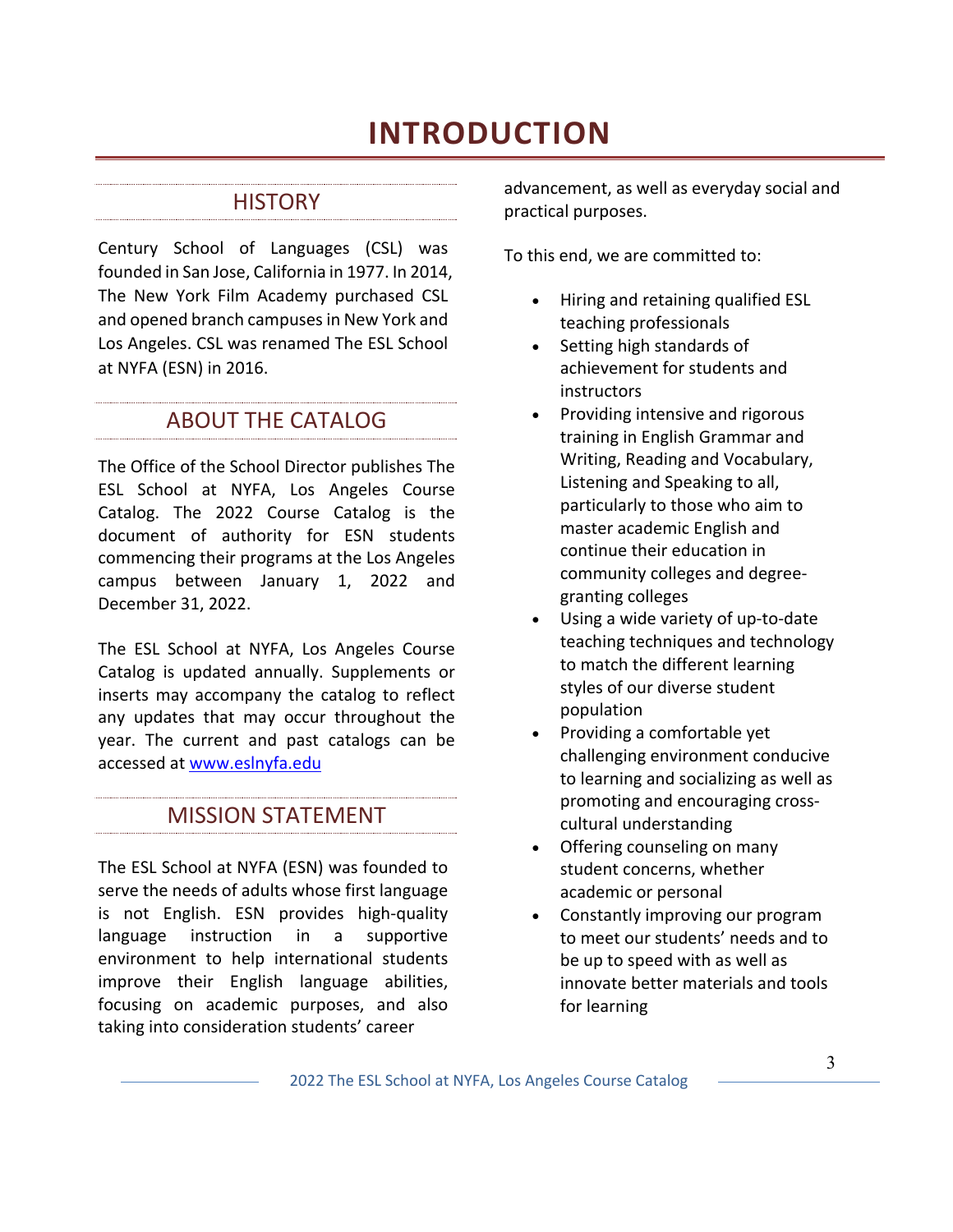### LICENSING & APPROVALS

ESN is a private institution accredited by the Commission on English Language Accreditation (CEA).

As a prospective student, you are encouraged to review this catalog prior to signing an enrollment agreement.

Any questions a student may have regarding this catalog may be directed to the School Director.

As of this catalog's publication, ESN does not have a pending petition in bankruptcy, is not operating as a debtor in possession, has not filed a petition within the preceding five years, and does not have a petition in bankruptcy filed against it within the preceding five years that resulted in reorganization under Chapter 11 of the United States Bankruptcy Code (11 U.S.C. Sec. 1101 et seq.)

This institution is approved by the United States Citizenship and Immigration Services, a Bureau of the Department of Homeland Security (formerly the United States Department of Justice, Immigration and Naturalization) for attendance by non-immigrant students.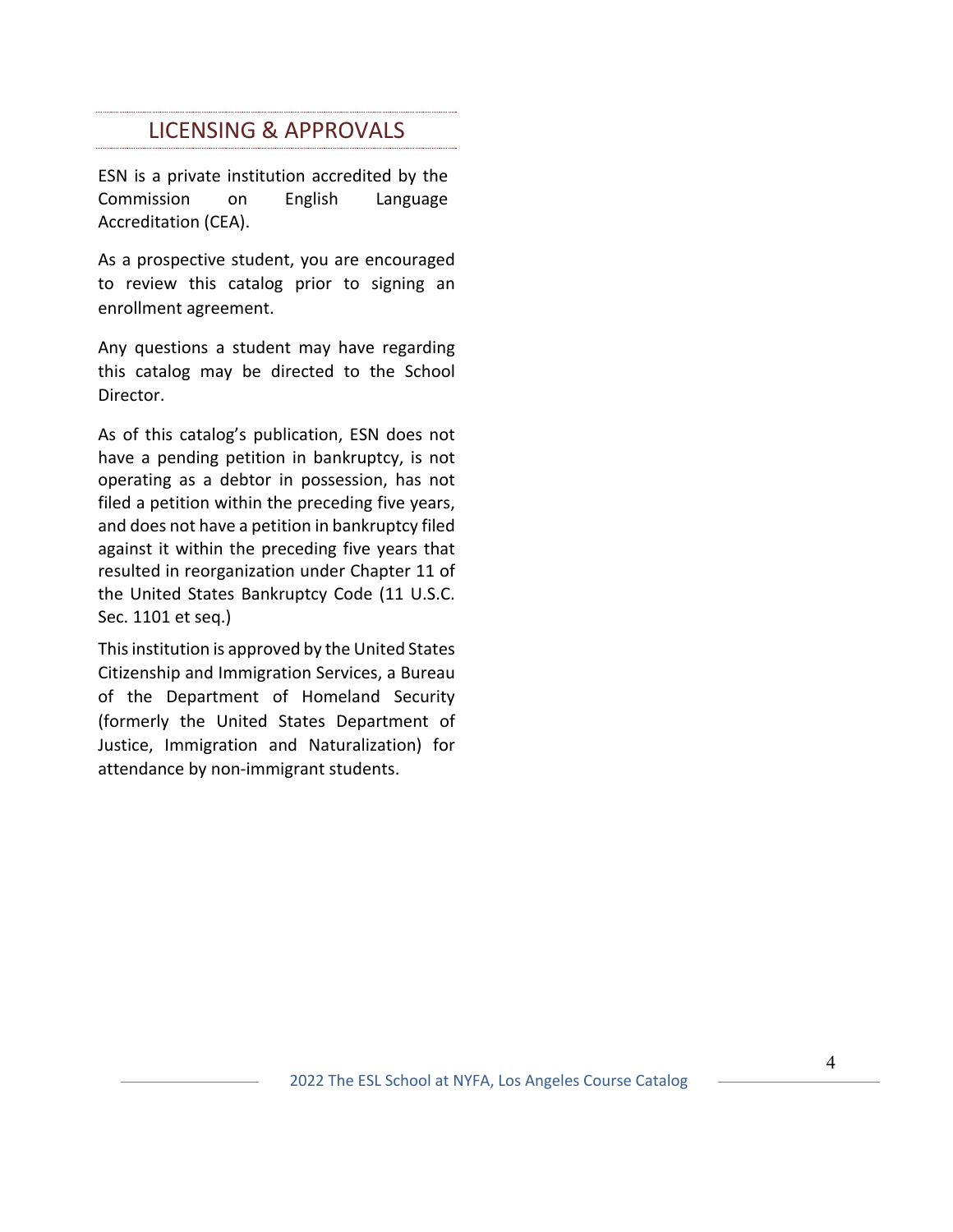## **ACADEMIC CALENDAR**

ESN runs on a system of 12-week sessions (60 class days per session). The school year is divided into sessions as follows:

*Winter Session:* January - April

*Spring Session:* May - August

*Fall Session:* September - December

### **HOLIDAYS**

In addition to national holidays, ESN students have short breaks in between the 12-week sessions. Please consult the 2022 Calendar for specific dates.

### 2022 CALENDAR

| <b>Date</b>      | Event                               |
|------------------|-------------------------------------|
| January 24-26    | <b>Placement Test,</b>              |
|                  | <b>Registration, &amp;</b>          |
|                  | <b>Orientation</b>                  |
| January 27       | <b>First Day of Classes</b>         |
|                  | Winter 2022                         |
| April 15         | Good Friday -                       |
|                  | <b>No Classes</b>                   |
| April 21         | End of Winter 2022                  |
| May 16-17        | <b>Testing, Registration, &amp;</b> |
|                  | <b>Orientation</b>                  |
| <b>May 18</b>    | <b>First Day of Classes</b>         |
|                  | Spring 2022                         |
| <b>May 30</b>    | <b>Memorial Day -</b>               |
|                  | <b>No Classes</b>                   |
| June 20          | Juneteenth Day observed -           |
|                  | <b>No Classes</b>                   |
| July 4           | Independence Day -                  |
|                  | <b>No Classes</b>                   |
| <b>August 12</b> | End of Spring 2022                  |
| September 7-9    | Testing, Registration, &            |
|                  | <b>Orientation</b>                  |
| September 12     | <b>First Day of Classes</b>         |
|                  | <b>Fall 2022</b>                    |
| September 26     | Rosh Hashana -                      |
|                  | <b>No Classes</b>                   |
| October 5        | Yom Kippur -                        |
|                  | <b>No Classes</b>                   |
| November 11      | Veterans Day -                      |
|                  | <b>No Classes</b>                   |
| November 24-     | Thanksgiving -                      |
| 25               | <b>No Classes</b>                   |
| December 9       | End of Fall 2022                    |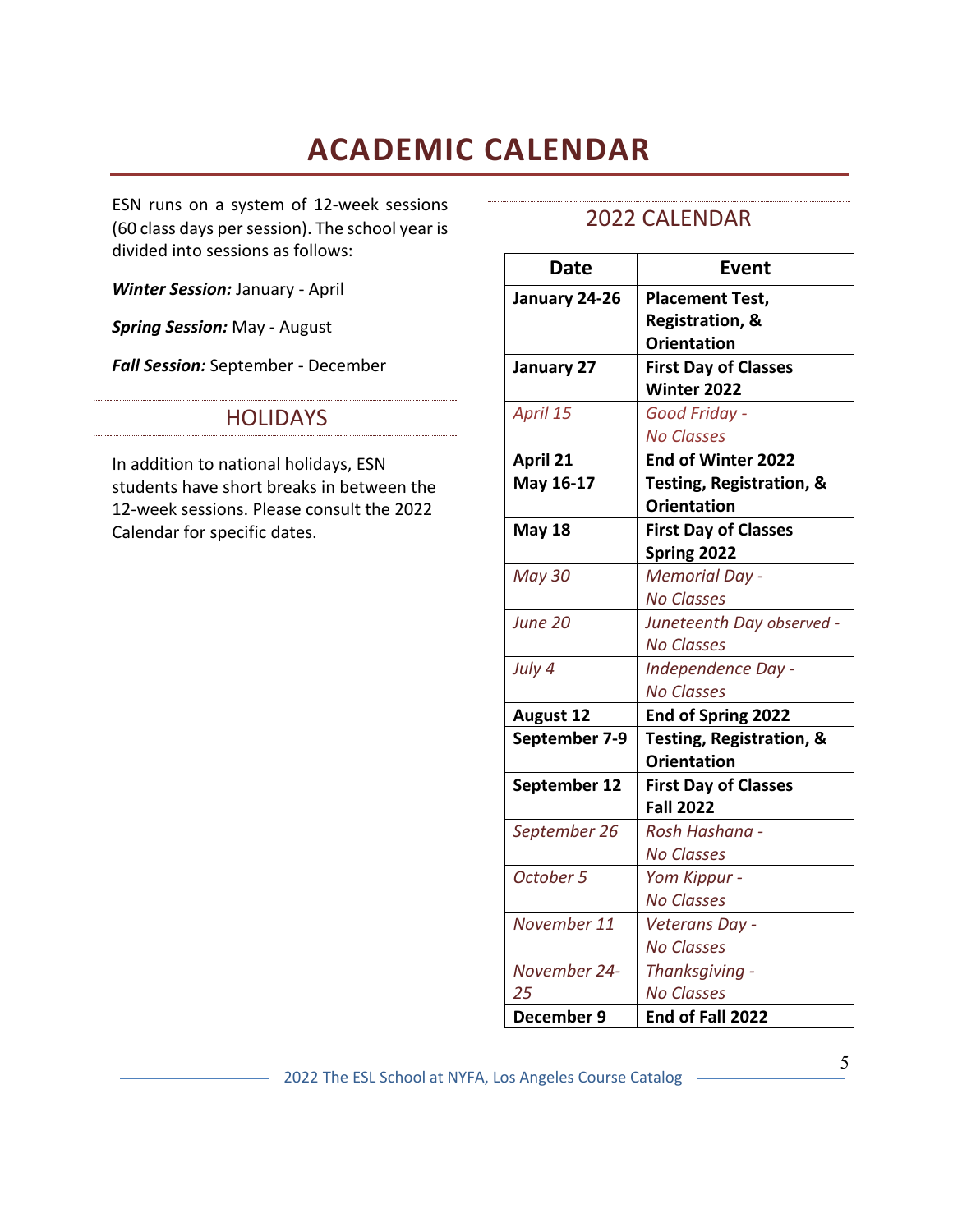## **STUDENT CONDUCT & OTHER PROTOCOLS**

The ESL School at NYFA (ESN) is committed to maintaining a safe and healthy learning environment. Students are expected to act with honesty, to be respectful of diverse campus community members, and to behave responsibly. Being a student at ESN is a privilege, not a right. Therefore, student behavior that is not consistent with ESN's expectations or the Student Conduct Code is addressed through a process that is designed to promote ESN's values and, when necessary, hold students accountable through appropriate consequences.

## STUDENT CONDUCT POLICIES

The ESN Student Conduct Code applies to conduct in and around ESN/NYFA property, at ESN/NYFA sponsored events, and to offcampus conduct that affects the ESN community negatively. Each student will be held responsible for their conduct, even if conduct may occur before classes begin or after classes end.

## TYPES OF MISCONDUCT

Students will be held accountable for committing, or attempting to commit, a violation of the ESN Student Conduct Code. Violations include the following types of misconduct:

1. **Alcohol and Controlled Substances** Under no circumstances are drugs, alcohol, or illegal substances allowed on School premises. A California-issued medicinal marijuana card or prescription does not give an ESN student the right to possess or use marijuana on or around the campus of ESN.

### 2. **Smoking**

Smoking of any kind is prohibited in or around any ESN/NYFA property, or at ESN activities, except at designated outdoor smoking areas. This includes all types of electronic/vapor cigarettes. Per California State Codes, those who violate the ban on smoking in any workplace are subject to fines.

### 3. **Weapons**

Guns, knives, weapons, or explosives of any kind (regardless of license) are never permitted on School property.

### 4. **Respectfulness**

Students must remain quiet in the hallways and general areas in and around the School. Students must not approach or, under any circumstances, enter neighboring offices. Students may not, under any circumstances, enter any of the neighboring offices or attempt to solicit them for employment.

5. **Vandalism or Misuse of ESN Property**  Students found misusing or vandalizing property owned by ESN or ESN community members are subject to fines and/or immediate suspension.

### 6. **Theft**

Students found taking, attempting to take, or possessing items without permission of the owner are subject to immediate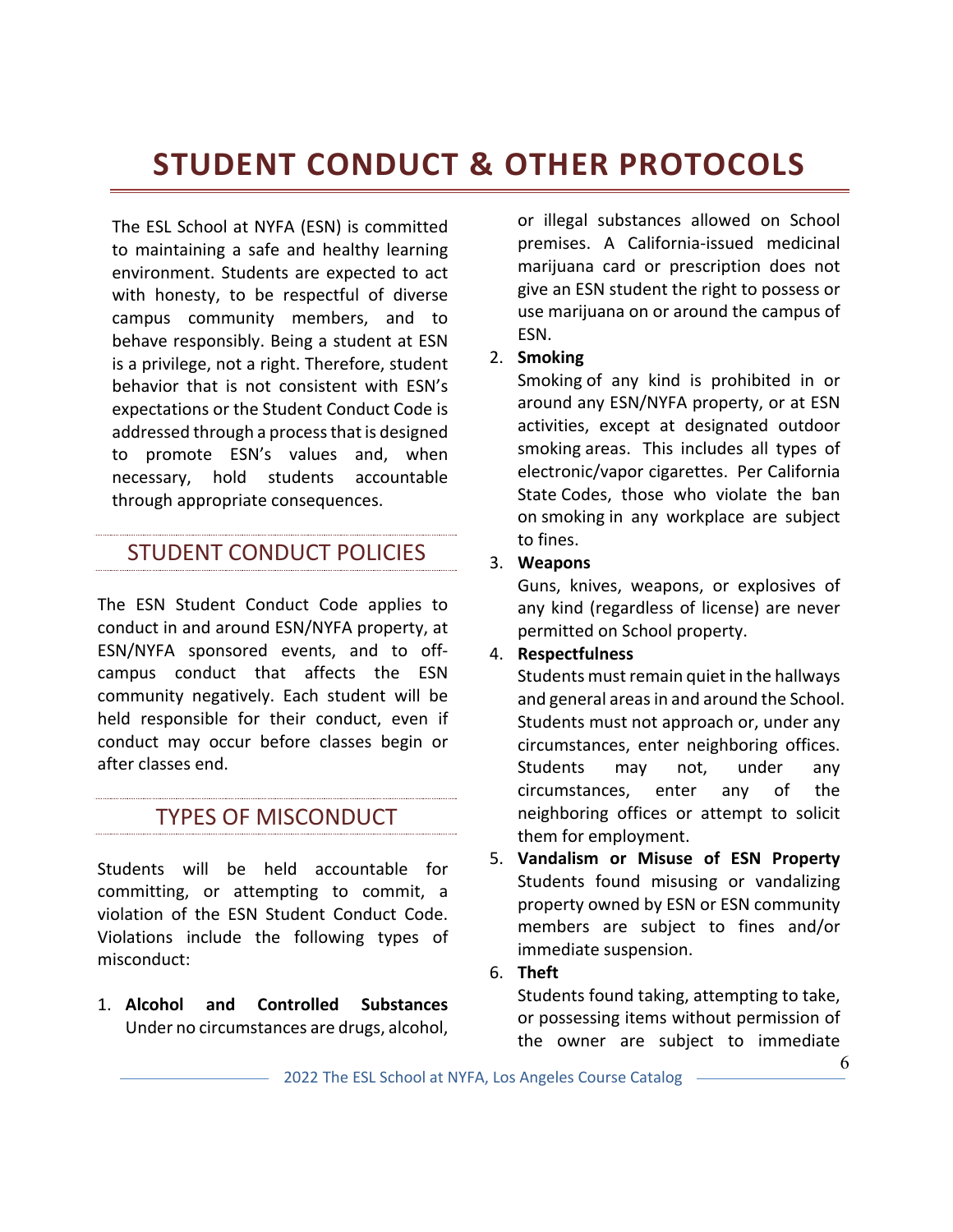suspension.

7. **Conduct that Threatens Health or Safety** Slander, threatening remarks, sexual harassment, stalking, racist or sexist comments, threats of violence and any physical assault to any ESN instructor, staff member, or student will not be tolerated.

### 8. **Retaliation**

Students cannot retaliate against any members of the ESN community who report student misconduct or are participating in a student conduct investigation. Retaliation includes verbal and written threats and intimidation.

### 9. **Bullying**

Bullying of any members of the ESN community will not be tolerated. Bullying includes intimidation, coercion, and aggressive behaviors that cause fear, intentionally harm another person physically or emotionally, and are not protected by freedom of expression.

- 10. **Personal Care and Appropriate Attire** As many classes require working in close proximity to both your instructors and fellow classmates, all students are required to maintain healthy and diligent personal hygiene. Regular bathing, wearing deodorant, and frequent laundering of clothes are necessary to ensure a healthy and comfortable learning environment. Students must be dressed in appropriate attire at all times. Repeated complaints and warnings about hygiene or attire may warrant a disciplinary hearing.
- 11. **Disruptive or Disturbing Behavior** ESN expects all faculty, staff, and students to conduct themselves in a considerate manner. Students who disrupt classes may face disciplinary actions. This includes unauthorized use of cell phones and/or

other electronic devices during class hours. In addition, students are prohibited from recording audio or video class lectures without permission from the instructor or School Director, as this can disturb the classroom environment.

- 12. **Misuse of ESN and NYFA Resources**  Students are strictly forbidden to tap the Ethernet lines of ESN or adjoining businesses for their personal computers. Illegal downloading - via torrents or other file sharing sites - is not permitted on ESN/NYFA Computers or Networks. Furthermore, anyone caught downloading illegal material may be subject to legal action under United States law.
- 13. **Academic Dishonesty and Cheating**  ESN expects all students to be responsible individuals who insist on high standards of honesty and personal conduct. All incidences of plagiarism, cheating, deliberate hindrance in other students' work, and other forms of dishonesty and misconduct are considered serious offenses.
- 14. **Forgery and Falsifying Information** Forgery or falsifying information is a violation of the Student Conduct Code. Forgery includes any alteration or misuse of any ESN document, record, key, electronic device, or identification, or submission of any forged document or record to ESN. Falsifying information includes any individual who knowingly files a false complaint and/or provides false information to ESN administration.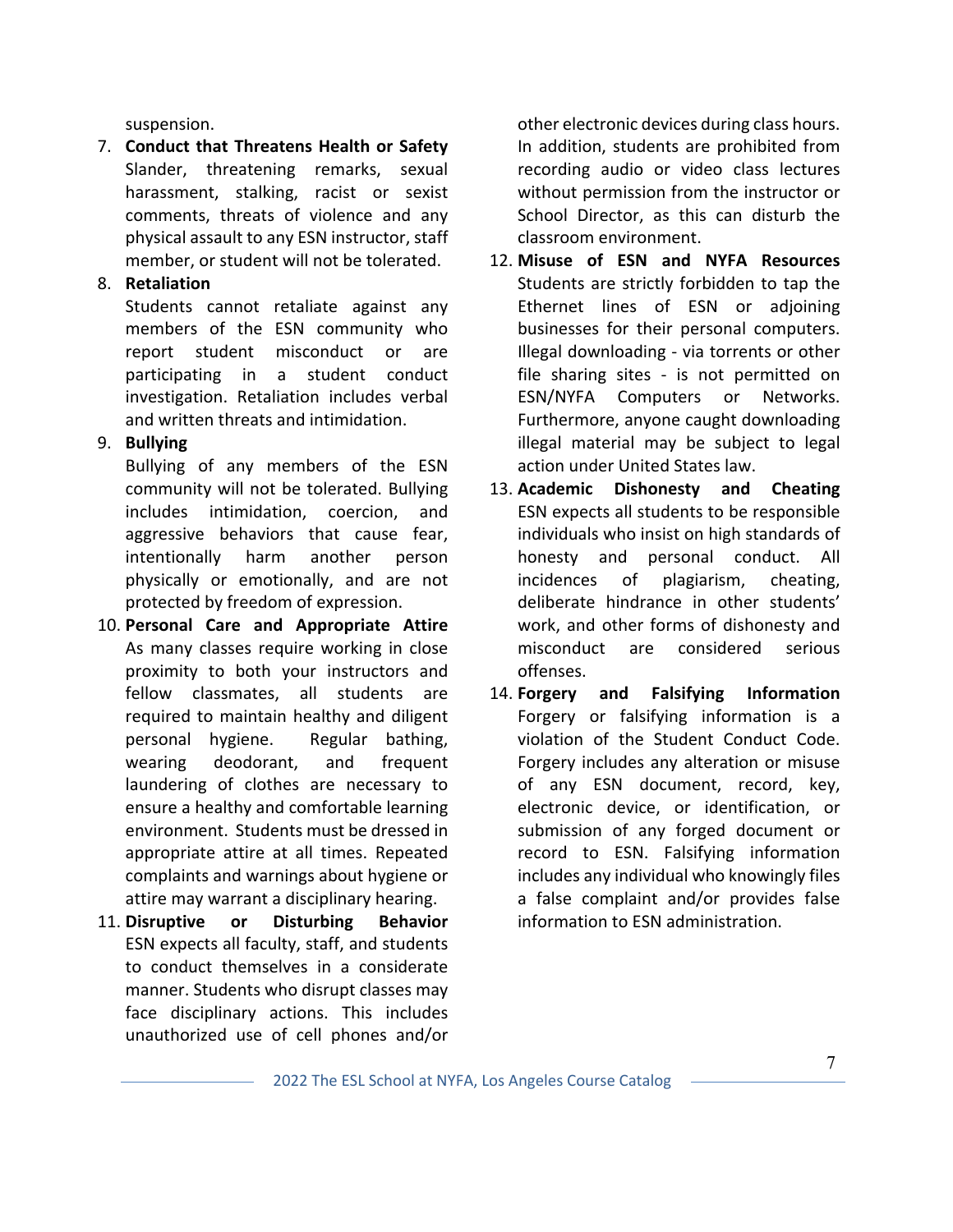## COVID-19 PROTOCOLS

Due to the COVID-19 Pandemic, new protocols have been put in place by ESN and our host campus New York Film Academy. As these protocols are in constant change due to the nature of the virus and CDC regulations, the protocols are not specifically listed in the Student Conduct Code. Students will receive the protocols during the application process and before registering for the Intensive English Program. Any violation of the COVID-19 protocols is subject to disciplinary action that can result in expulsion.

## PROCEDURES & CONSEQUENCES

Students who fail to abide by the Student Conduct Code will be subject to suspension or expulsion. Any student who has been suspended or expelled for Student Conduct Code violations will forfeit their right to ESN's Refund Policy.

Any reported violations of the Student Conduct Code will be investigated by the School Director. At the conclusion of the investigation, the student will receive written notification of the outcome of any disciplinary action or agreement.

If the student does not agree with the outcome, the student may appeal in writing. Appeals must be received within five (5) days of the date of the original outcome. An ESN administrative staff member will be designated to gather more information and make a final decision about the Student Conduct Code situation. A decision letter will be issued within ten (10) days after receiving the appeal. This decision is final.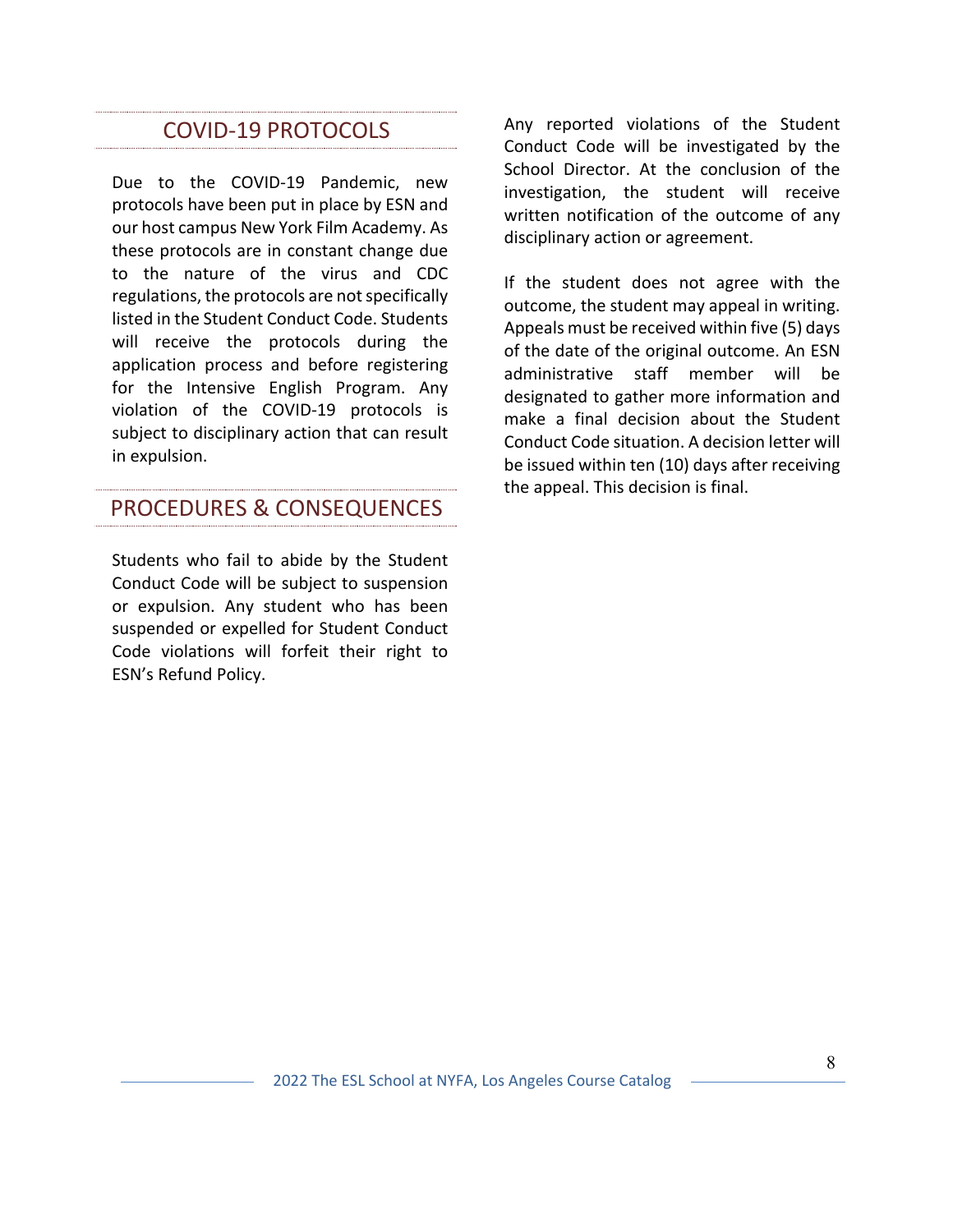## **FACILITIES & STUDENT SERVICES**

ESN has facilities, equipment, and supplies that support the achievement of our educational and service goals; are adequate in number, condition and availability; and are accessible to students, faculty, and administrators.

The Los Angeles campus offers classrooms that can fit between 8-14 students comfortably. An open computer area is available to students on the 2<sup>nd</sup> floor of the Riverside building.

### TECHNOLOGY & WIFI

Students, faculty, and staff have access to free Wi-Fi for academic and administrative needs. Each classroom is equipped with a Blu-ray player and TV. Computer cables are available for faculty and staff to enable connecting a personal laptop.

### **LIBRARY RESOURCES**

Students, faculty, and staff have access to the NYFA Library during all hours of operation. The Library includes the following resources:

- Wi-Fi Internet
- Full-text periodical database
- Access to the OCLC online library
- Books, periodicals, and screenplays
- DVD/Blu-ray movie collection
- Inter-library loan services

Circulation guidelines for the NYFA Library:

- Library materials are available to students and staff Monday-Friday from 8:15AM-8:00PM.
- Library materials may not be taken off NYFA premises without proper checkout. DVDs/Blu-rays may be viewed anytime during library hours at the viewing stations in the Reading Room or on a school computer.
- Current students must present their Student ID badge or driver's license/passport when checking out library materials.
- Students may check out DVDs/Blurays for a three-day period, screenplays for a seven-day period, and books for two weeks. Items may be renewed via email at library@nyfa.edu .

### **STUDENT AREAS**

There are various study areas throughout the building. There is also a small takeout café on the 3<sup>rd</sup> floor. Due to COVID restrictions, eating is not allowed in the common areas of the building.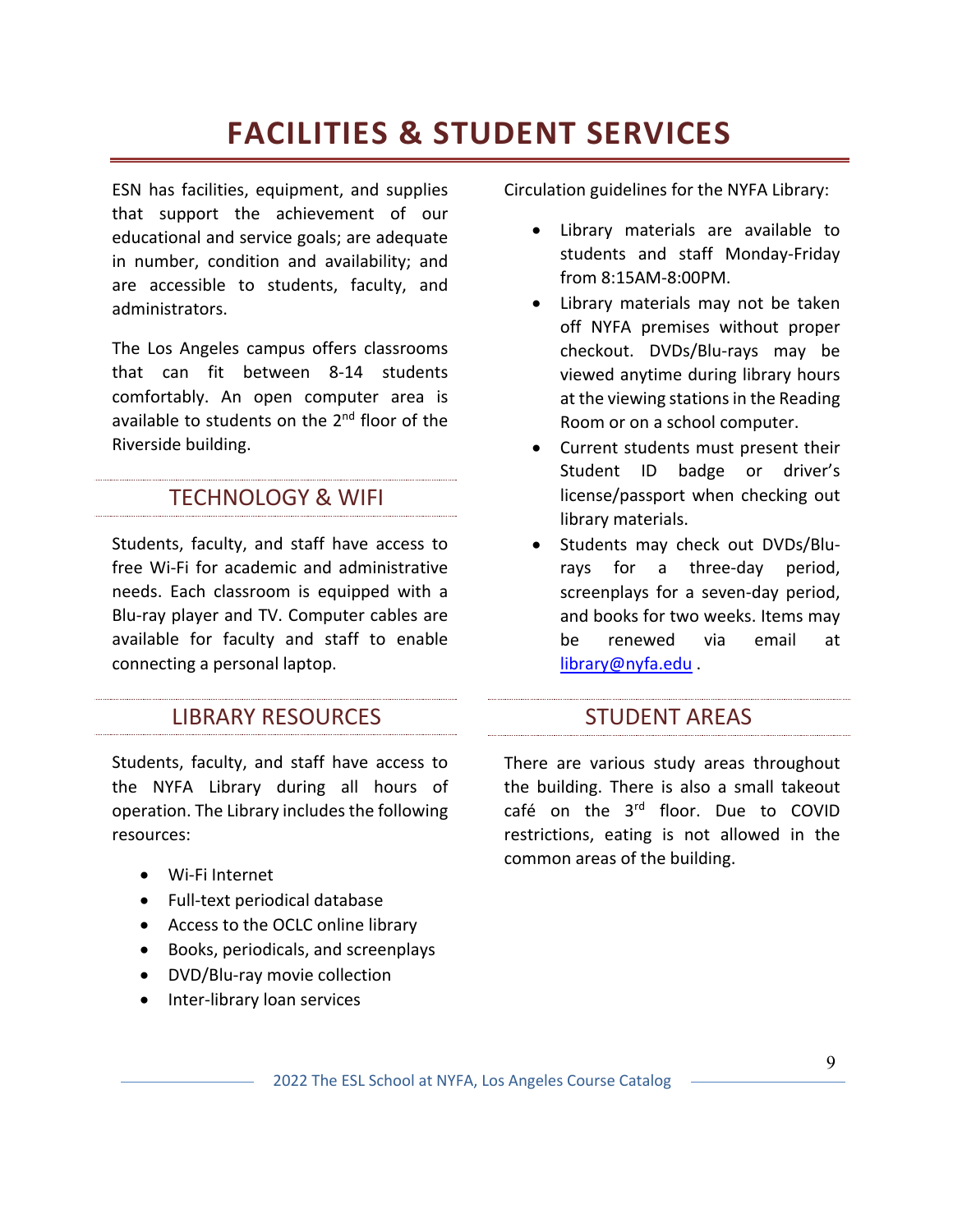### HOUSING

ESN does not provide dormitory facilities or on-campus housing and has no responsibility in finding housing for students. The NYFA LA Housing Department is available to assist students who are searching for a place to live during their attendance. ESN does not inspect, endorse, or assume any responsibility for any properties, accommodations, or other housing options or websites.

Students should expect a range of costs in housing (on average between \$1600-\$2000 per month for a studio or one-bedroom), depending on the location, size, apartment complex, amenities, and length of stay.

Students are strongly advised to find suitable housing prior to their program start date. The landlord or management company will often request proof of income, credit, insurance, and other documents. Prior to making final arrangements or signing a rental agreement, students should thoroughly investigate and inspect any properties, accommodations, or other housing options and review any legal document before entering a contractual agreement.

Information about housing in Los Angeles can be found at https://housing.nyfa.edu/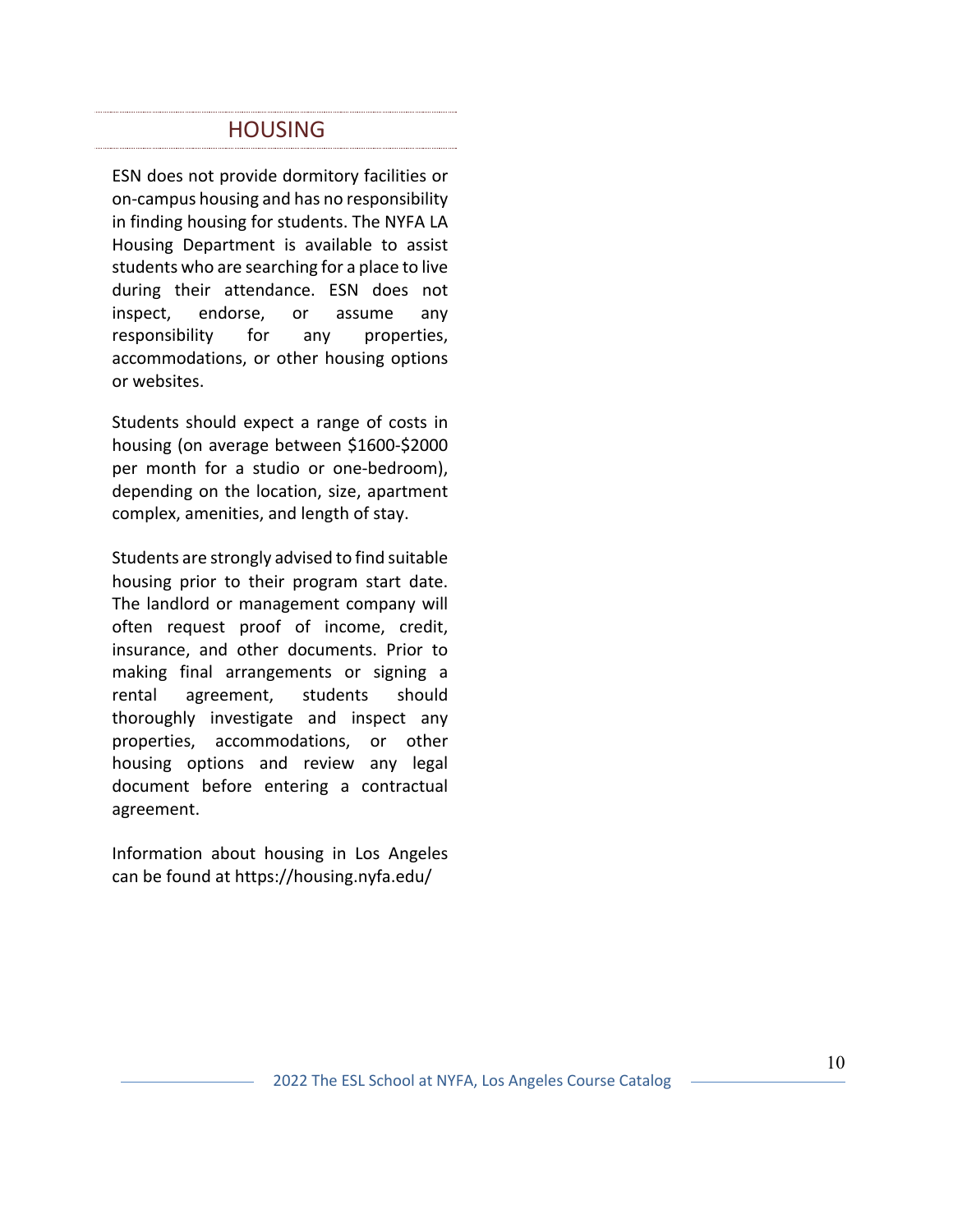## **TUITION & OTHER FEES**

#### APPLICATION FEE

In order for a student's application to be processed, they must include a nonrefundable \$65 application fee with their completed application form. The application fee is waived for returning students and for ESN applicants who have already paid an application fee to New York Film Academy.

#### SEVIS 1-901 FEE

A \$350 SEVIS I-901 fee\* is required by the US Government to be paid for all I-20 certificates. You can only pay this fee after your I-20 application has been processed and a SEVIS ID number has been created for you. Please log on to www.fmjfee.com for details.

\*Fee is paid to the US Government and is subject to change.

## EXPRESS MAILING FEE

If prospective students request any documents sent to them by express mail, they will be responsible for the express mailing fee.

## MEDICAL/HEALTH INSURANCE

All students are required to purchase and show proof of medical insurance by the first week of classes. Students can purchase

insurance either from their home countries or from insurance agencies, such as:

#### **Tokio Marine HCC**

https://www.hccmis.com/student-secure-insurance/ **ISO** www.isoa.org **iNext** https://www.inext.com/plans/travel-to-usa/) **Compass Student Insurance** https://www.studenthealthusa.com/

### TUITION

An enrollment agreement is signed for each 12-week session of the Intensive English Program. A placement test is given to determine in which level a student will start the program. The tuition for one session is \$3700. All students pay tuition 14 days before the start of the session of enrollment. The tuition due date is posted on the student invoice and in the Bursar's office.

TOTAL CHARGES FOR A 12-WEEK SESSION OF ATTENDANCE IS \$3700.

TOTAL ESTIMATED CHARGES TO COMPLETE ALL SIX LEVELS OF THE INTENSIVE ENGLISH PROGRAM IS \$22,200.

#### BADGE FEE

Students must have an ESN student ID badge to enter the ESN building. You will receive your ID badge the first week of school. The cost to replace a lost ID badge is \$30.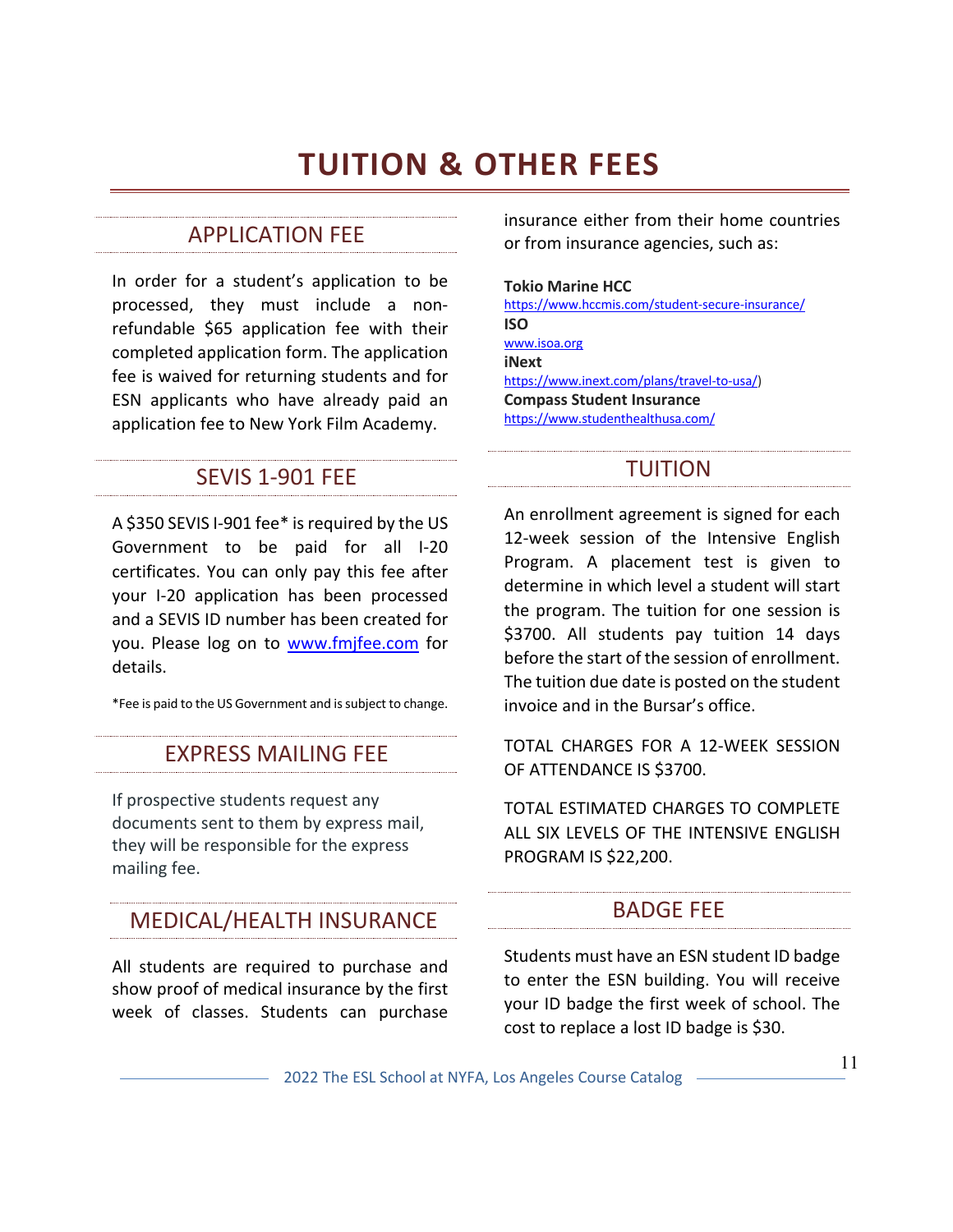### **TEXTBOOKS**

Core textbooks for the courses are provided by ESN and the cost is included in the tuition. Students who withdraw before completing 60% of the program are required to return their textbooks to ESN.

## FINANCIAL AID & LOANS

ESN does not participate in federal and state financial aid programs and does not currently offer financial aid assistance to students. If a student has received Federal Student Financial Aid Funds, the student is entitled to a refund of monies not paid from Federal Student Financial Aid Program Funds. The institution's refund policy will be applied to the portion of tuition paid by the student.

Any student that has obtained a loan to pay for an educational program will have the responsibility to repay the full amount of the loan plus interest, less the amount of any refund.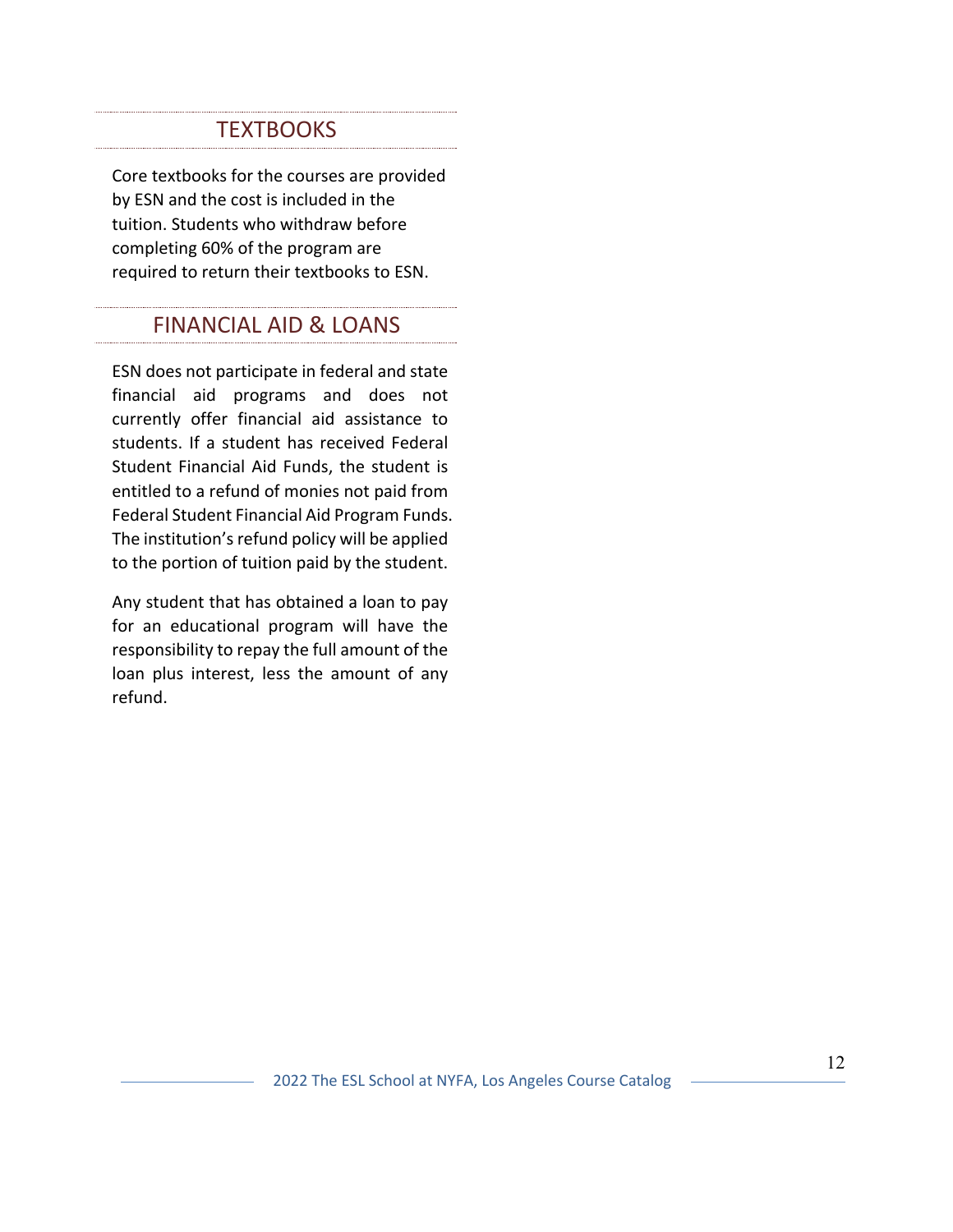## **CANCELLATIONS & REFUNDS**

#### *Buyer's Right To Cancel:*

A student has the right to cancel his/her enrollment agreement and obtain a refund of charges (less the amount of \$65 for the nonrefundable application fee) paid through attendance at the first class session or the seventh day after enrollment, whichever is later. A notice of cancellation or withdrawal must be made in writing. The written request must include the date the course began and the date of cancellation or withdrawal. Notice of Withdrawal forms are available in the Registrar's office. Any student who intends to cancel or withdraw must submit a signed and dated copy of said form to:

The ESL School at NYFA 3300 Riverside Drive Burbank, CA 91505

#### *Refund Information:*

ESN will refund 100% of the amount paid for institutional charges (less an administrative processing fee of \$100.00) if notice of cancellation is made within a seven-day period following enrollment.

After the 100% refund period described above, a student may withdraw from a course after instruction has started and receive a pro rata refund (less an administrative processing fee of \$100.00) for the unused portion of the tuition and other refundable charges if they have completed 60% or less of the

term's instruction. The amount of the refund is calculated based on the student's last day of attendance.

Refunds are disbursed within 30 days of the official withdrawal date from ESN, which is the day the student submitted written notice to the school.

Students whose entire tuition and fees are paid by a third party organization are not entitled to a refund for the tuition and fees. The school will refund money collected from a third party on the student's behalf.

If the school cancels or discontinues a course or educational program, the school will make a full refund of all charges. Refunds will be paid within 30 days of cancellation or withdrawal.

Students may request a refund from the Registrar's Office. The request must be in writing and must include specific timeframes, including the date the program started and the date of withdrawal.

Requests should be sent to:

**The ESL School at NYFA 3300 Riverside Drive Burbank, CA 91505**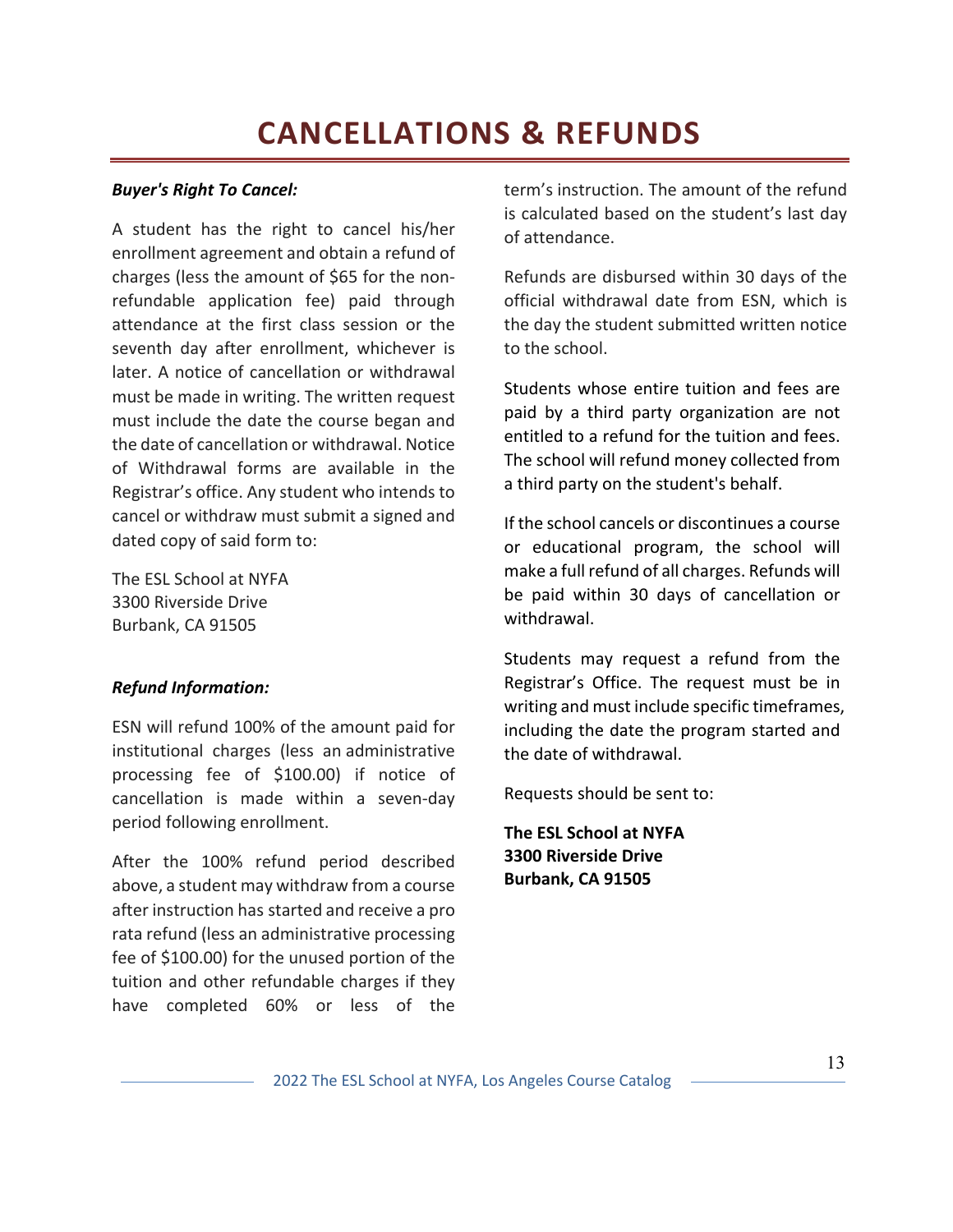## **ADMISSIONS POLICIES**

All students who wish to study at ESN must possess a minimum of a high school diploma or equivalent. Students are not required to submit documentation regarding their English proficiency, but must complete an English placement test upon admission to be placed in the appropriate level.

All application materials should be submitted by email to iep@eslnyfa.edu or mailed to:

### **The ESL School at NYFA 3300 Riverside Drive Burbank, CA 91505**

Please note that acceptance into ESN does not guarantee acceptance into New York Film Academy. In order to be fully accepted into New York Film Academy, students must either complete Level 4 (Level 5 for MFA) at ESN or receive a TOEFL iBT score of 68 (79 for MFA) or an IELTS score of 5.5 (6.5 for MFA). Students must also submit all other needed admissions documents for New York Film Academy.

## REQUIRED APPLICATION MATERIALS

Applicants must submit the following materials for admission:

- 1. Completed Application: *https://www.eslnyfa.edu/applications/esl1.php*
- 2. \$65 non-refundable Application Fee
- 3. Proof of high school completion (in English)

4. *For International Students:* Completed I-20 application including a bank statement and Sponsor's Certification of Financial Support

The following sections provide detailed information regarding each required application material.

## PROOF OF HIGH SCHOOL COMPLETION

To fulfill this requirement, applicants must submit ONE of the following documents:

- Copy of a high school academic transcript
- Copy of high school diploma
- Copy of state-issued high school equivalency certificate
- Verification from a high school of all degree requirements met
- Copy of Associate's degree or college transcript from a regionally or nationally accredited college or university (for students who have partial or complete undergraduate coursework)
- Home school transcript accredited by the state

All transcripts and other documents not written in English must be accompanied by a certified English translation.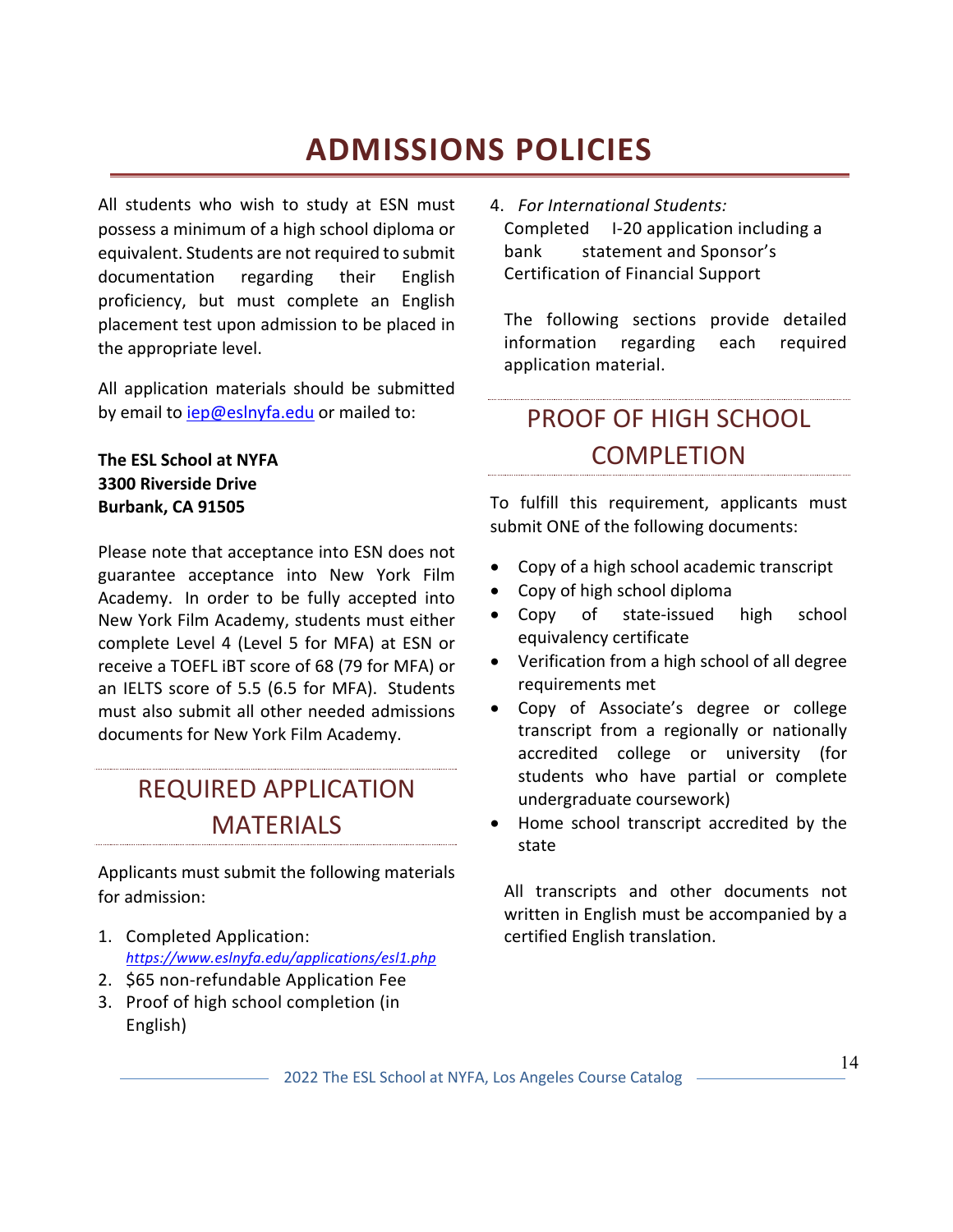## INTERNATIONAL STUDENTS

ESN is authorized under federal law to admit non-immigrant alien students. In accordance with U.S. Department of Homeland Security regulations, the institution may issue an I-20 Certificate of Eligibility for F-1 student status form to students who have been fully admitted to the school.

Upon receiving the completed application and required fee, your application will be processed immediately and ESN will issue an acceptance letter and immigration form I-20.

Students must pay the SEVIS I-901 fee by visiting http://www.fmjfee.com/ (detailed instructions posted on the site.)

To obtain an F-1 student visa, you must schedule an appointment for a visa interview at a consular section of a U.S. embassy in your country of citizenship or residence and provide all necessary documentation, including evidence of available funds to pay for tuition and living costs for the duration of your study. More details can be found at these U.S. government sources:

### https://travel.state.gov/content/visas/en.html

#### http://studyinthestates.dhs.gov/

ESN does not issue F-1 visas, nor does it provide visa-expediting services, as only the U.S. embassy has this power. Please apply early enough to allow time for the visa process in your country. If you are in the U.S. on a different type of visa, please contact the International Student Office with specifics about your situation. Some other visa statuses

do allow study, such as H-4 and other dependent visas.

The Designated School Official (DSO) at ESN advises all international students on matters pertaining to: obtaining visas, maintenance of immigration status, legal work authorization and other issues relating to non-U.S. citizens living in the U.S.

The DSO is responsible for reporting to SEVIS (Student Exchange and Visitor Interactive System) whether or not an F-1 visa student is attending school each term. In this way, we vouch for the status of each student to the U.S. Department of Homeland Security.

For further information regarding student visas, please call the main office number or contact the International Office at:

lainternational@eslnyfa.edu.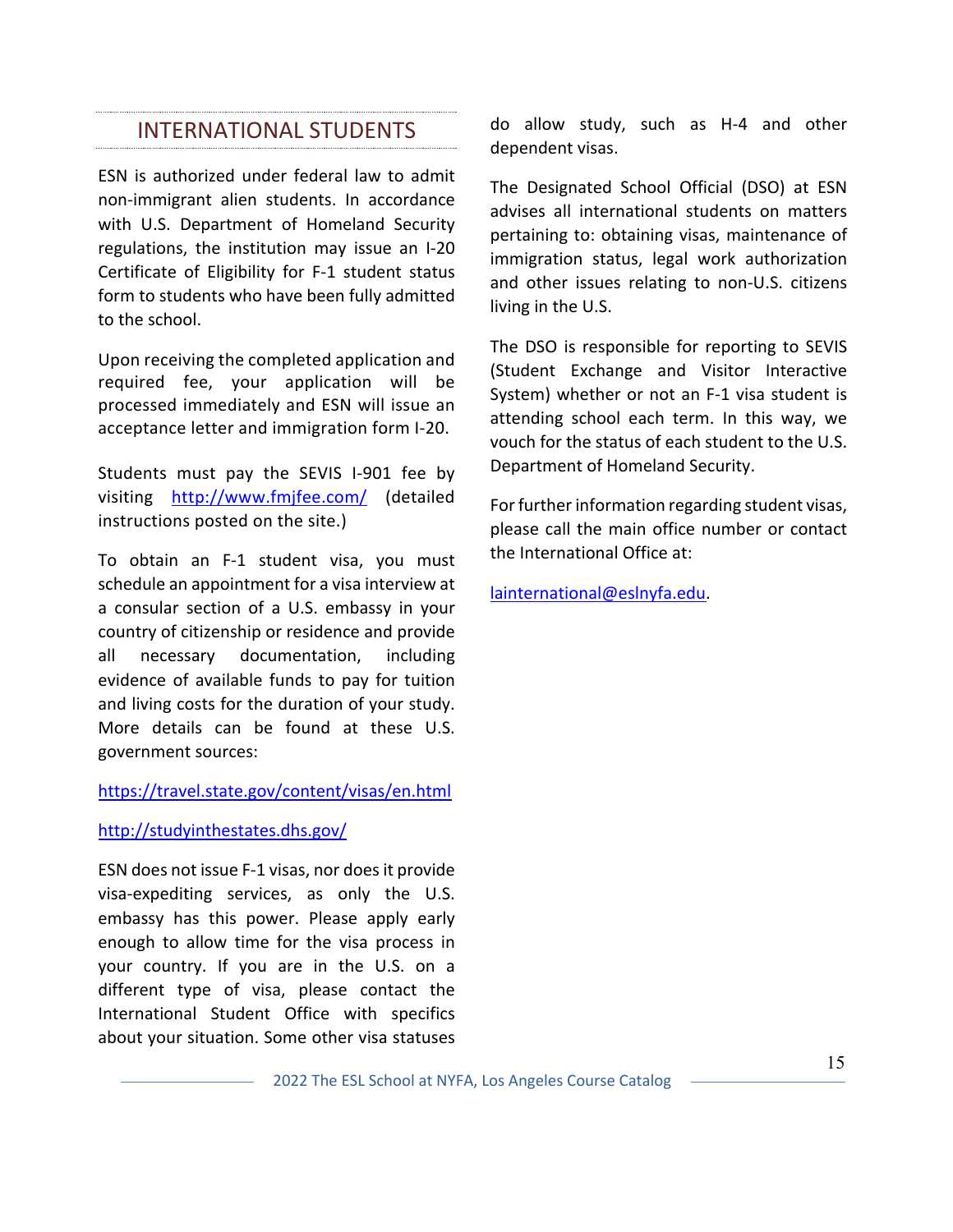## **CREDIT EARNING & TRANSFER POLICIES**

## **CREDITS**

ESN does not award credits for any courses or programs taught at the institution. In addition, ESN does not accept prior experiential learning or credits earned at other institutions or through challenge examinations towards the completion of a course or program of study.

## TRANSFERRING TO OTHER **INSTITUTIONS**

Students are required to give ESN a 30-day notice if they want to transfer, either to a college or university, or to another language school. In most cases, they must bring an acceptance letter, along with the intended school's transfer release form. ESN will notify that school of the student's eligibility to transfer and will release him or her accordingly.

Students have to be in good academic standing to be eligible to transfer. Students who have attendance and academic problems may be terminated from ESN and might have to undergo reinstatement from the school they are transferring to or leave the country and come back on said school's I-20 as an initial student.

## ARTICULATION AGREEMENTS

**The school has a transfer articulation agreement with the New York Film Academy.**

The requirements for the transfer articulation agreement vary for the various programs offered at New York Film Academy. The School Director has the list of current requirements for each program.

## NOTICE CONCERNING TRANSFERABILITY OF CREDITS & CREDENTIALS EARNED AT OUR **INSTITUTION**

The transferability of credits you earn at ESN is at the complete discretion of an institution to which you may seek to transfer. Acceptance of the certificate you earn in the intensive English program is also at the complete discretion of the institution to which you may seek to transfer. If the certificate that you earn at this institution is not accepted at the institution to which you seek to transfer, you may be required to repeat some or all of your coursework at that institution. For this reason, you should make certain that your attendance at this institution will meet your educational goals. This may include contacting an institution to which you may seek to transfer after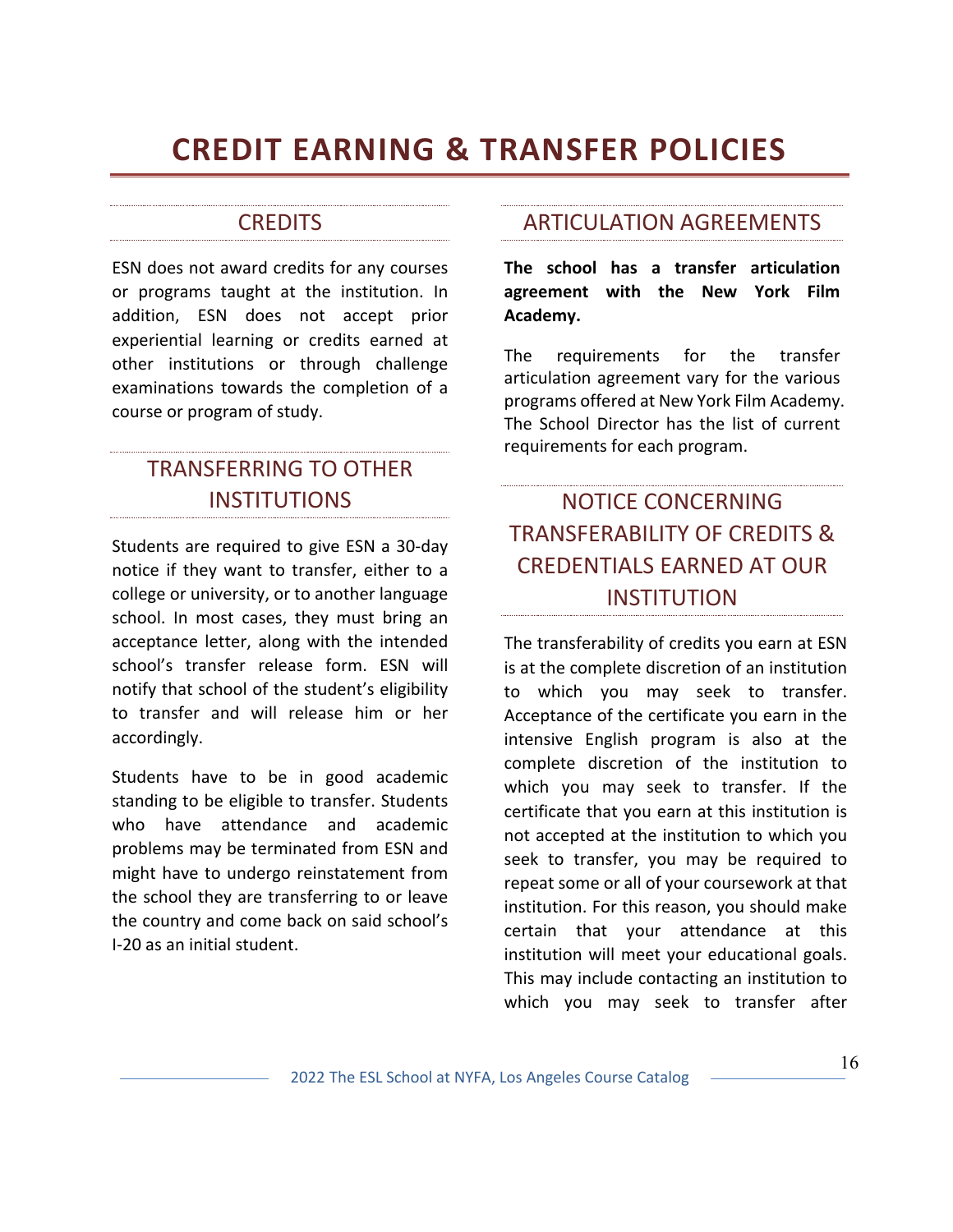attending ESN to determine if your certificate will transfer.

## PRIVACY RIGHTS OF STUDENTS

Based on the Federal Family Educational Rights and Privacy Act of 1974 (FERPA), students' written consent must be received before the school can release personally identifiable data from their records to any party other than a specified list of exceptions (Please see the School Director for more information). All incoming students will fill out a Student Permanent Information Record that contains a FERPA Form and Notification of Student Rights under FERPA. All these are kept in the students' school files. Students can update the information they provide any time they see the need to do so and the updated information will be so noted.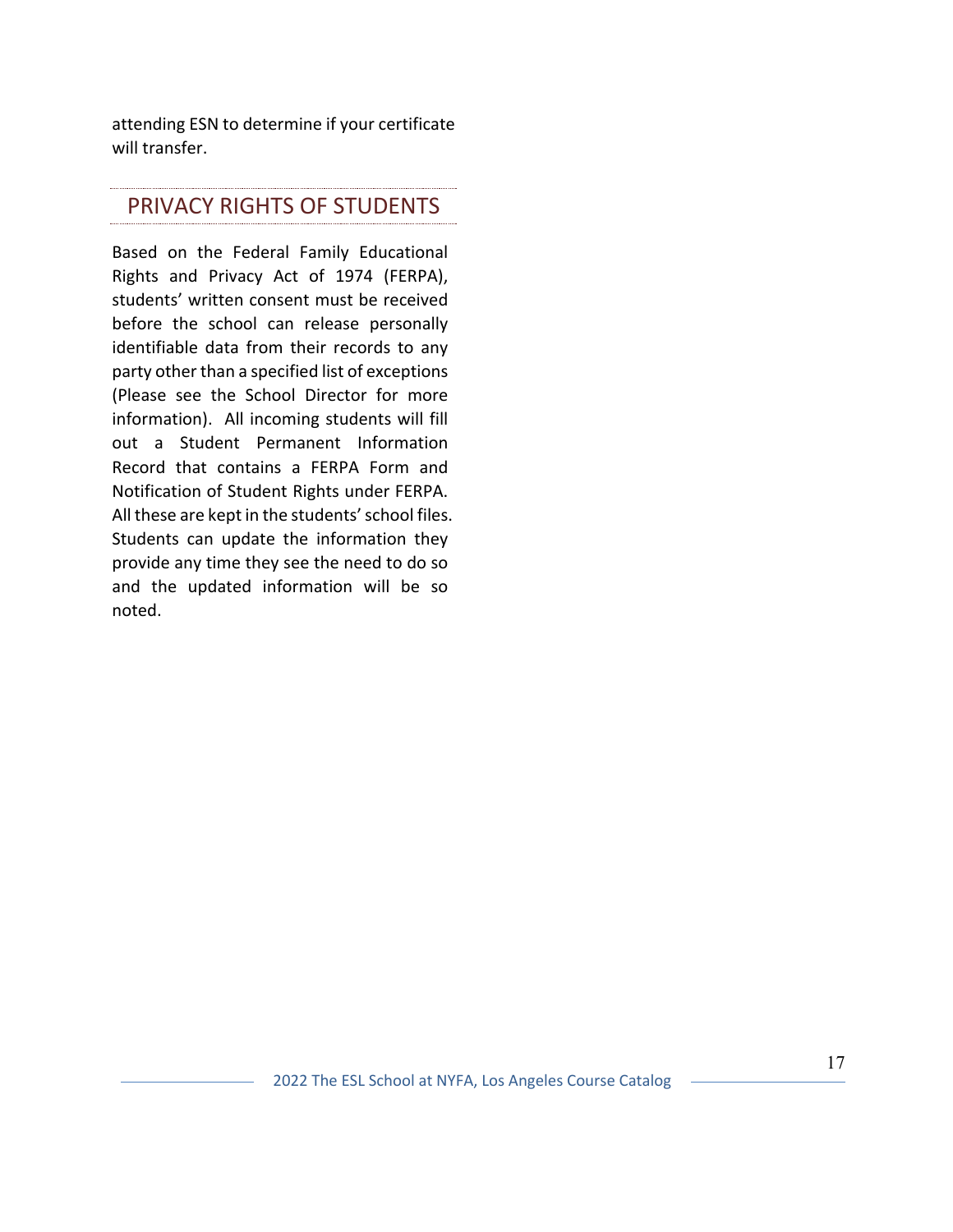## **ATTENDANCE POLICIES**

Students are required to attend 80% of all scheduled classes to be considered in good standing. Students are allowed up to 12 absences per session.

Students who fall below 80% attendance in any of their classes (Grammar and Writing, Reading and Vocabulary, Listening and Speaking) will be given a written attendance warning.

### ATTENDANCE PROBATION

Students who accrue 10 absences in any of their classes (Grammar and Writing, Reading and Vocabulary, Listening and Speaking) will be placed on Probation and will sign a Probationary Contract.

Students remain on Probation for the remainder of the session or until they raise their attendance above 80%. During the probationary period, students are allowed 2 absences in each course. Any absence after these absences could result in the student being administratively withdrawn from the school.

### LEAVE OF ABSENCE

Students who wish to take a leave of absence must consult the School Director. To qualify for a leave of absence, you must be in good academic standing and be making satisfactory progress towards the completion of your certificate program.

Students are permitted a leave of absence if they meet one of the following reasons:

- Medical emergencies due to illness or accident
- Family emergencies that require a break from full-time study
- Financial issues which affect students' ability to continue to matriculate

It is the student's responsibility to contact the School Director, and it is not sufficient to only speak with an instructor or staff member prior to taking a leave of absence.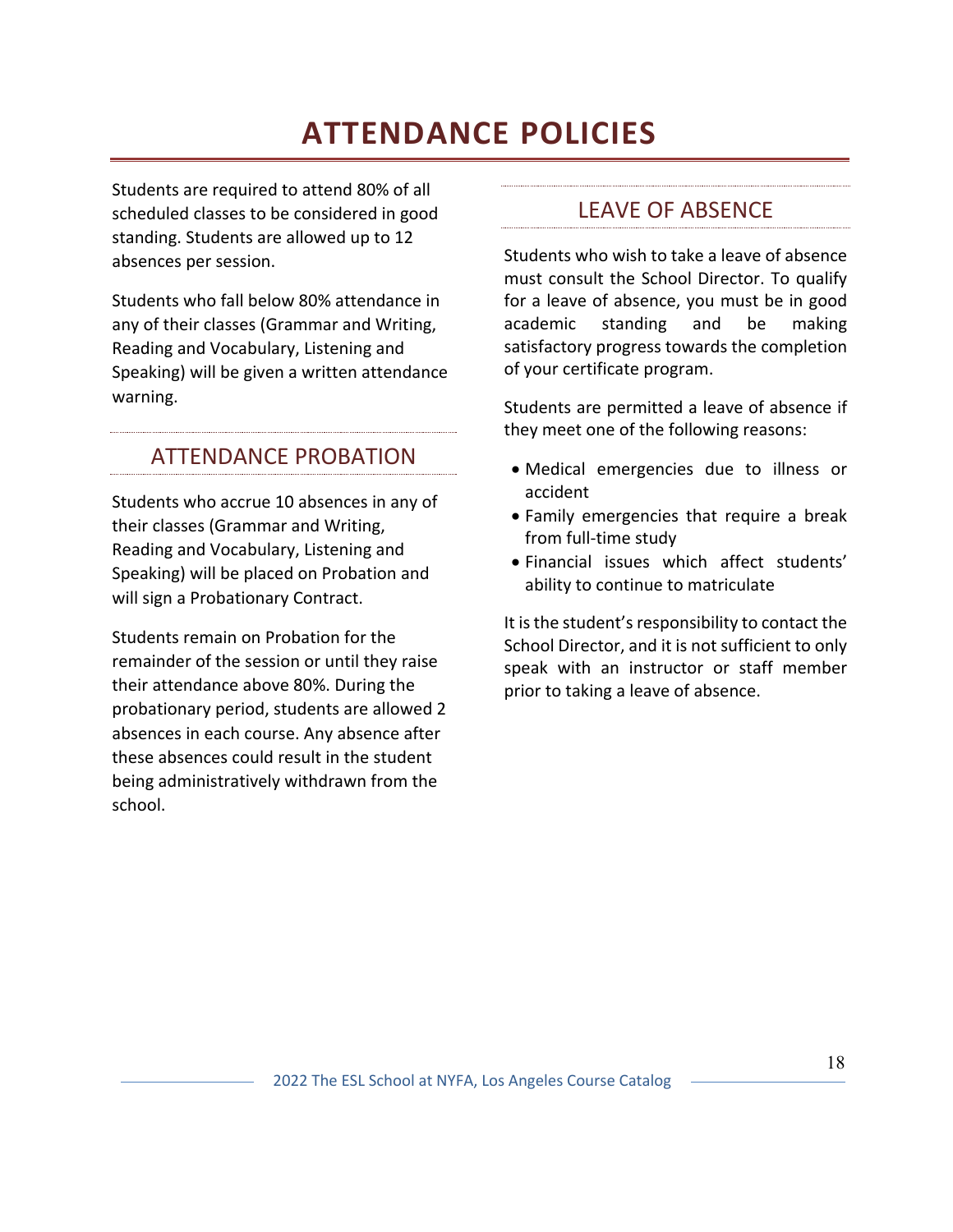## **ACADEMIC POLICIES**

#### FULL-TIME ENROLLMENT

In accordance to USCIS rules and regulations, students enrolled at ESN on an F-1 Visa must take 20 hours of class per week each session. You must either progress to academic study or leave the United States when you complete your program.

ESN has minimum attendance (80% for every course within a session) and academic performance (75% or higher final grade for all courses per level) requirements.

### GOOD STANDING

**A student in good standing at ESN is one who:**

- Regularly attends class (80% of class hours).
- Regularly completes in-class and out-ofclass work at an average level (75%) or higher.
- Abides by the school's Student Conduct Code.
- Receives a final grade of "C"/75% or better.

## GROUNDS FOR ACADEMIC PROBATION AND DISMISSAL

A student is not in good standing if *one or more* of the above criteria is not being met

during the session or by the end of the session.

**A student may be placed on Academic Probation if, by the end of the session, the student fits one or more of these criteria:**

- Has missed 20% or more of classes.
- Has not completed in-class and out-ofclass work, including midterms and finals at an acceptable level (75% score).
- Has made little or no progress in English, resulting in no promotion.
- Receives a final grade of "F" in any course.
- Has violated the Student Conduct Code.

At any time, a student may be placed on Academic Probation and may face Academic Dismissal if the student violates the Student Conduct Code and/or commits acts of academic dishonesty.

### **Acts of academic dishonesty include but are not limited to:**

- Cheating on examinations.
- Plagiarizing (copying) another's work, including the submission of work (e.g. essays, journals) prepared by or purchased from another.
- Helping others in plagiarism.
- Creating, changing, or misusing school documents.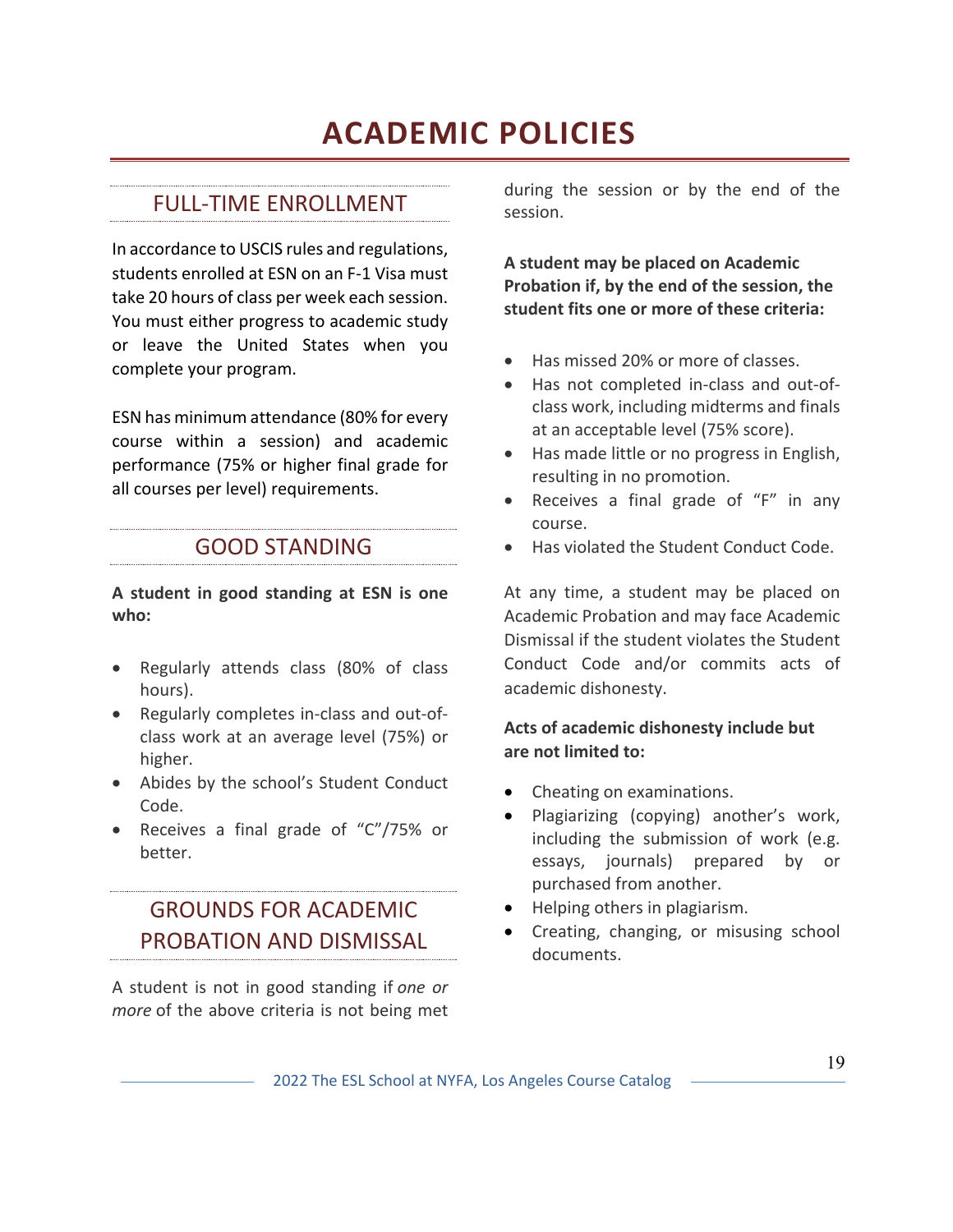## **GRADE APPEALS**

Students have the right to initiate a grade appeal within two days after receiving their final grades. Any grade appeals initiated after this period will not be accepted.

To initiate a grade appeal, students must contact the School Director (verbally or in writing) within two days of receiving the grade. The School Director will arrange a meeting with the student and the instructor to discuss the grade. The School Director will review the supporting evidence from the student and the instructor. A final decision will be reported to the student and the instructor within two days.

## GRADUATION REQUIREMENTS

For Levels 1-5, students must complete a level in good academic and attendance standing in order to advance to the next level. Once students have completed Level 6, they will receive a Certificate of Completion. Students will receive a report card at the end of each session informing them if they have passed or failed and are eligible to continue to the next level.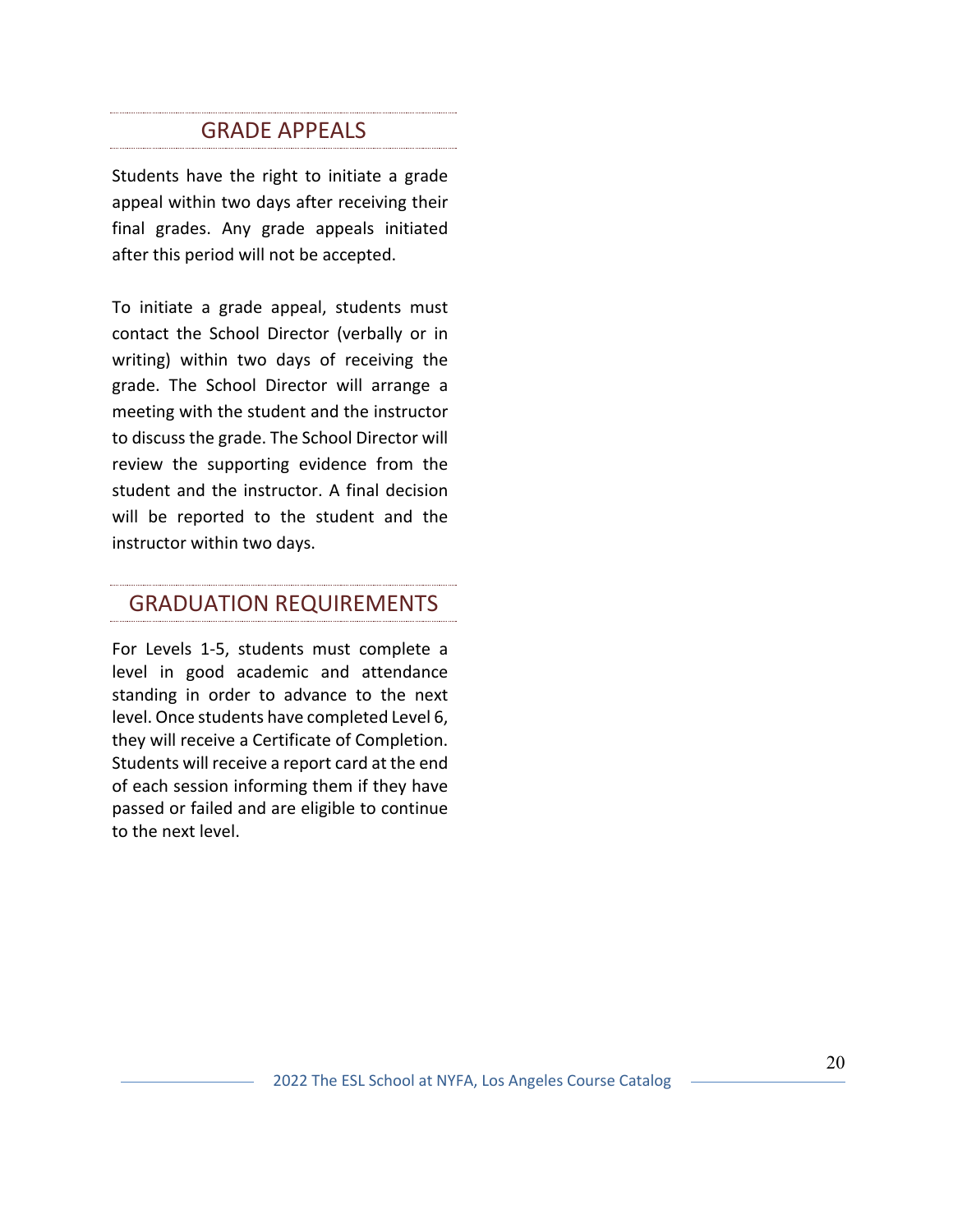## **CREATIVE FREEDOM**

### ACADEMIC FREEDOM

ESN believes in the free pursuit of intellectual and artistic inquiry, as well as the exchange of ideas between instructors and students. Controversial subjects may be explored without fear of censure, retribution or reprisal, so long as the work occurs within the scope of the ESN education and is consistent with its stated Academic Freedom Policy, which will be made available to any person upon request. Students, faculty, and staff are free to express themselves and explore their artistic horizons as they see fit, provided that they remain in compliance with state and federal law, and so long as they can successfully demonstrate that the work discussed/performed/completed was created with artistic intent.

Instructors are free to discuss controversial subjects in class and screen controversial works without fear of reprisal, so long as the work serves the overall goal of the ESN curriculum and does not violate the ESN Student Conduct Code or any institutional or campus-wide policies.

### ACADEMIC HONESTY & CREATIVE INTEGRITY

ESN expects all students to be responsible individuals who insist on high standards of honesty, personal conduct, and creative integrity. All incidences of plagiarism, cheating, and deliberate hindrance of other students' work are considered serious offenses and will be subject to a Disciplinary Review Hearing at which penalties will be imposed.

Academic honesty extends to all school projects and exercises, both on and off the ESN campus. Students must maintain a high standard of honesty in declarations and descriptions of these projects to faculty, administration, and staff, as well as other agencies and vendors. Deliberate dishonesty and misconduct are considered serious offenses and will be subject to a Disciplinary Review Hearing at which penalties will be imposed.

### FREEDOM OF SPEECH

ESN is an open, academic environment. While we embrace the student's right to free speech and expression, any form of discrimination (whether based on age, race, religion, gender, gender identity or sexual orientation, etc.) will not be tolerated. Libel and slander are strictly prohibited. Any student found guilty of defamation against ESN students or staff is subject to disciplinary action. Any ESN student, faculty, or staff found guilty of defamation against any other student, faculty, or staff is subject to disciplinary action, including probation, expulsion, or termination.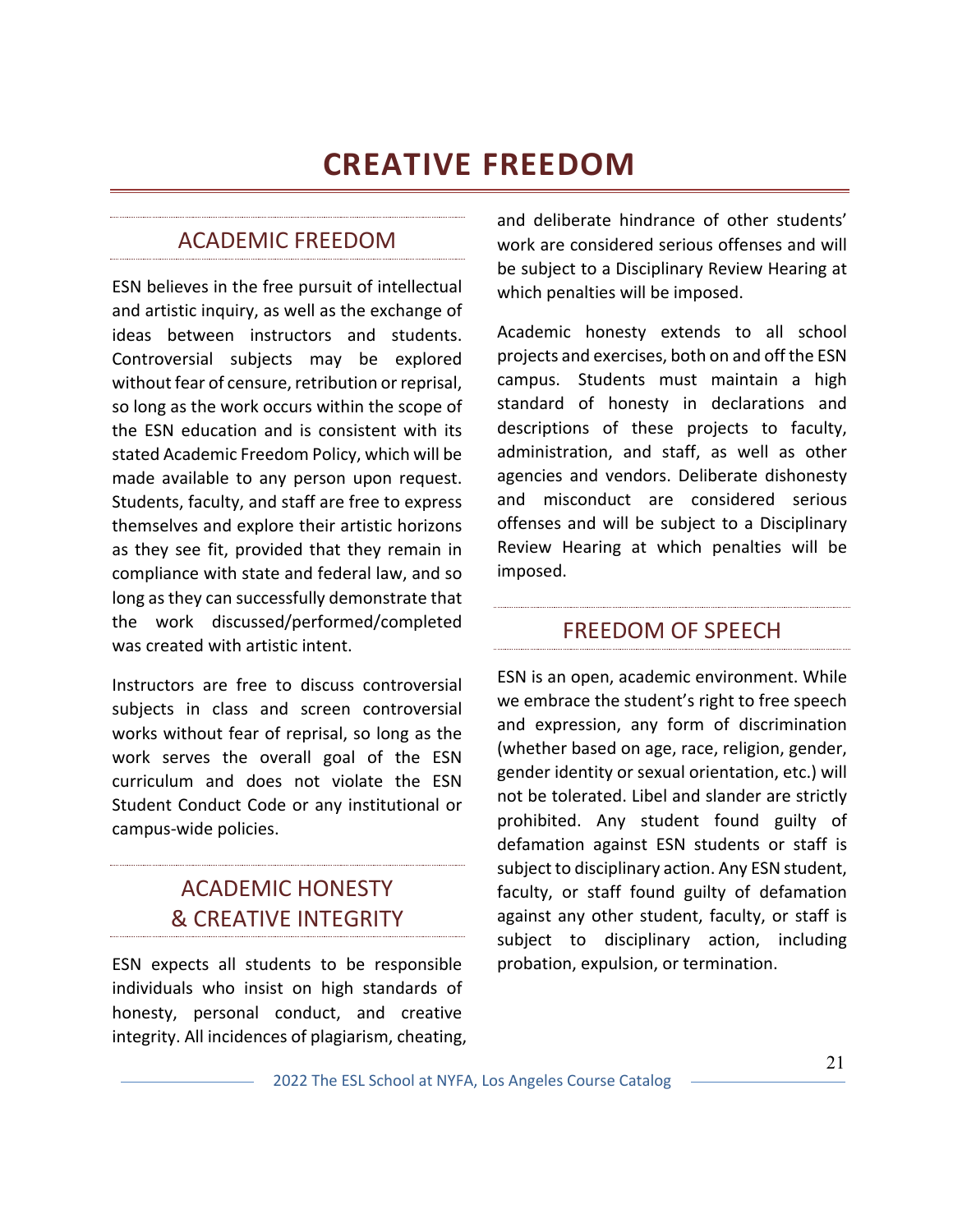### COPYRIGHT INFRINGEMENT POLICY

Copyright infringement is the act of exercising, without permission or legal authority, one or more of the exclusive rights granted to the copyright owner under section 106 of the Copyright Act (Title 17 of the United States Code). These rights include the right to reproduce or distribute a copyrighted work.

In the file-sharing context, downloading or uploading parts or whole copyrighted works without authority constitutes an infringement. Students are reminded that copyright infringement is a criminal offense and convictions may include jail time and/or severe fines, with a maximum penalty of \$150,000 per instance in the United States.

Students are forbidden from illegally downloading, uploading, or sharing pirated material on campus, including, but not limited to, software, torrents, films, and television shows. Failure to comply with the institution's policy will result in disciplinary action.

### INTELLECTUAL PROPERTY

Intellectual property refers to exclusive copyrights, trademarks, patents, and other legally recognized rights to intangible assets, including literary, cinematic, and artistic works.

Students must adhere to institutional policies regarding copyright laws, with respect to material they wish to produce. Students may direct any questions they have regarding appropriate use of intellectual property to faculty or administration.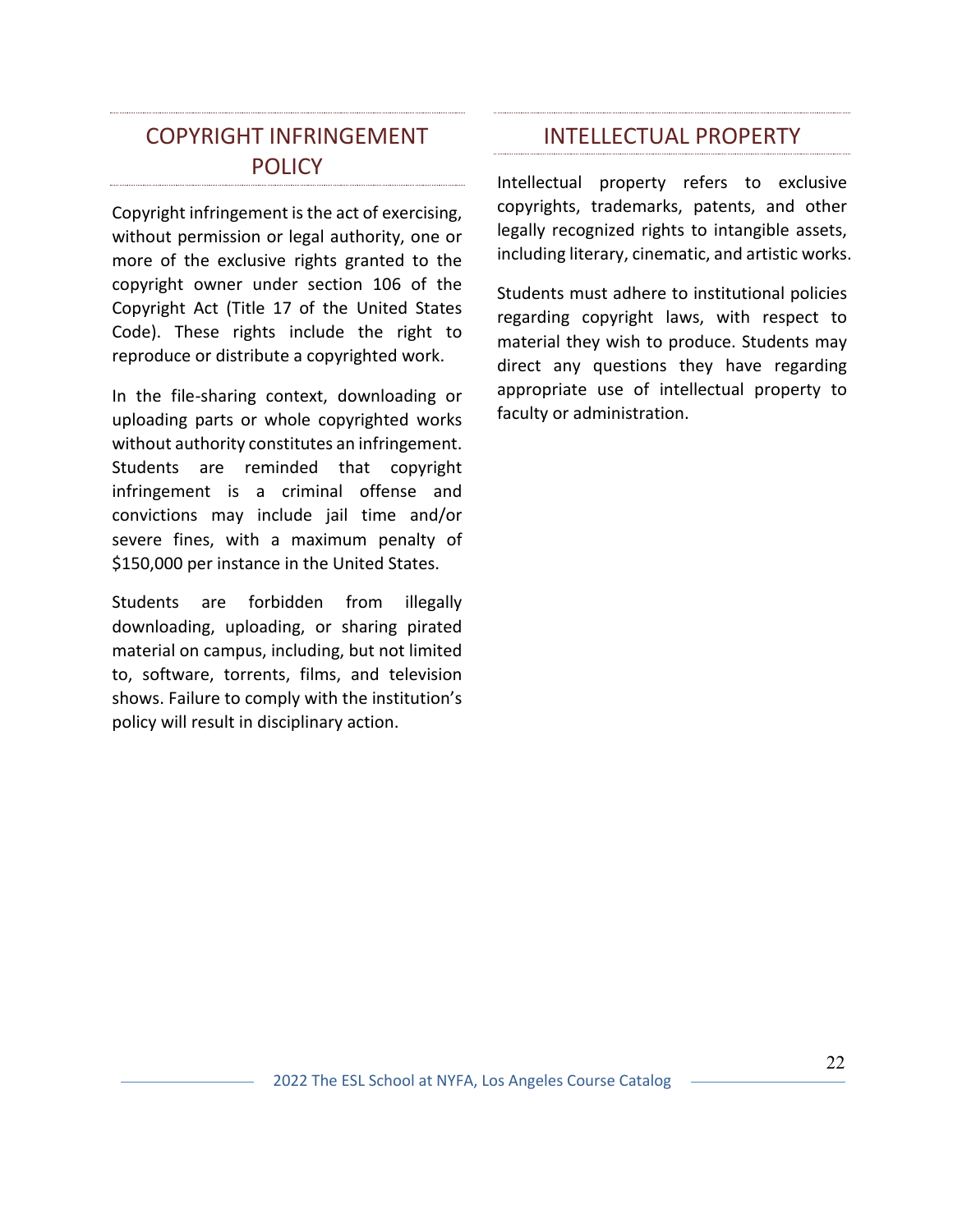## **EDUCATIONAL RIGHTS & PRIVACY**

ESN operates within the guidelines of federal and state law with regard to the maintenance, organization, and protection of student files. ESN is aware of, and in compliance with, guidelines established by the Family Educational Rights and Privacy Act (FERPA), concerning protection of confidentiality and privacy of student records. A copy of FERPA guidelines is available for review in the Registrar's Office.

### RETENTION & PERSISTENCE

All records for each ESN student are kept in separate academic and financial files in locked fireproof cabinets in the Filing Room and under 24-hour security surveillance. The office remains locked at all times. The School Director must accompany anyone entering the Filing Room. All academic and financial records for each student (current, graduate, or withdrawn) will be stored for a minimum of 5 years after the date of their first class at ESN. Academic transcripts are permanently maintained. Should a complaint arise concerning a particular student, the files pertaining to that student will be maintained for the life of the corporation.

### STUDENT & INSTRUCTOR NON-FRATERNIZATION POLICY

Intimate relationships/dating between students and instructors or staff of ESN is strictly prohibited.

## DIVERSITY & NON-DISCRIMINATION POLICY

To foster a diverse, safe, and productive learning and work environment, every student, instructor, and staff is entitled to be treated in a fair and appropriate manner irrespective of:

- Race
- Ethnicity
- Nationality
- Disability
- Gender
- Age
- Sexual orientation
- Religion
- Political beliefs

This list is intended to be illustrative and is not exhaustive. Striving for a bias-free environment is central to our mission. All students, staff, and faculty are obliged to adhere to the Diversity Policy.

### REPORTING DISCRIMINATION

We are committed to responding quickly and constructively to bias and discrimination complaints and ensuring that all individuals feel comfortable coming forward with a complaint.

Any student, faculty, or staff member who has witnessed or experienced discrimination,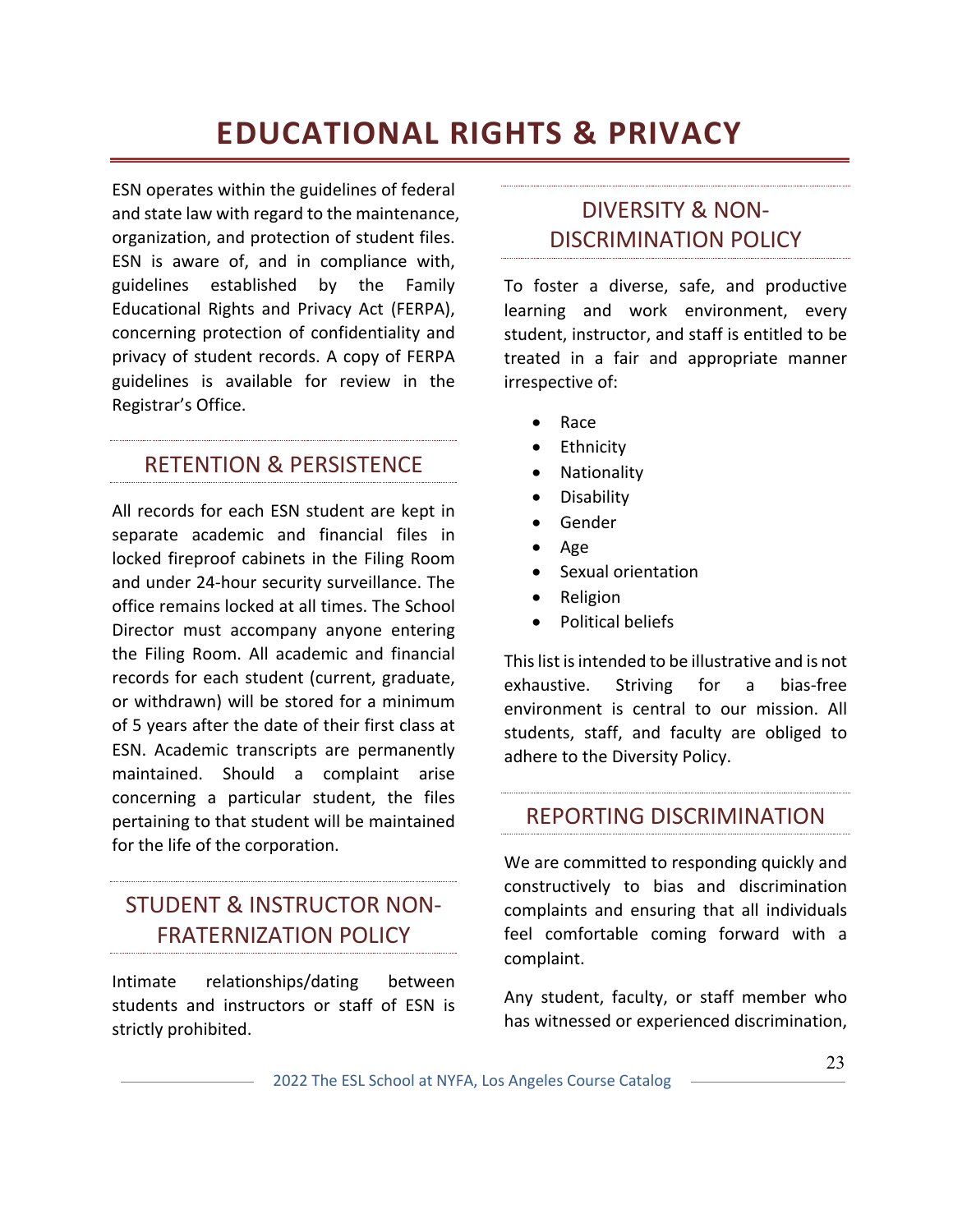harassment, or defamatory language on campus should immediately report the incident in one of the following ways:

- File a complaint form available in the ESN Office.
- Discuss the problem with a faculty member or administrator

ESN will take the appropriate action to protect faculty, staff, and students from discrimination, investigate any allegations or complaints, and interview all parties involved to find effective resolutions.

Depending on the findings of the investigation and at the discretion of the school, any student, faculty, or staff member who violates the Policy may be suspended or dismissed.

In some cases, students, faculty, or staff members who wish to continue their study or employment may be required to attend a Diversity/Sensitivity Training course at their own expense.

### HARASSMENT & SEXUAL ASSAULT

Any verbal, nonverbal, physical, or written (graphic or electronic) act that is sexual in nature, severe and pervasive, and creates a hostile environment or limits an individual the ability to participate in or benefit from any educational programs will not be tolerated. This policy extends online to social media platforms and any form of additional cyber communication, including text messages.

Any student who violates these terms is subject to disciplinary action and/or criminal prosecution. Threatening remarks or any act of physical violence from faculty, staff, or administrative employee towards any other instructor, staff member, administrator, student, or other person in general will not be tolerated. Any employee who violates these terms is subject to immediate termination.

Any act of sexual assault or any other physical violence will immediately be reported to the proper legal authorities. Any student, faculty, staff, or administrator who falls victim to sexual harassment or assault will be immediately taken to the nearest hospital for medical treatment and emotional counseling.

### STUDENT RIGHTS & GRIEVANCES

All students have the right to due process in any action brought against them by ESN that may adversely affect their academic status with the institution. Students have the right to petition for special consideration with regard to the academic and administrative policies and procedures when circumstances beyond their control prevent them from adhering to said policies and procedures.

### STUDENT GRIEVANCES PROCEDURES

ESN will address all appropriate student grievances promptly. A grievance is considered appropriate if a student expresses feelings of dissatisfaction concerning any application or interpretation of the ESN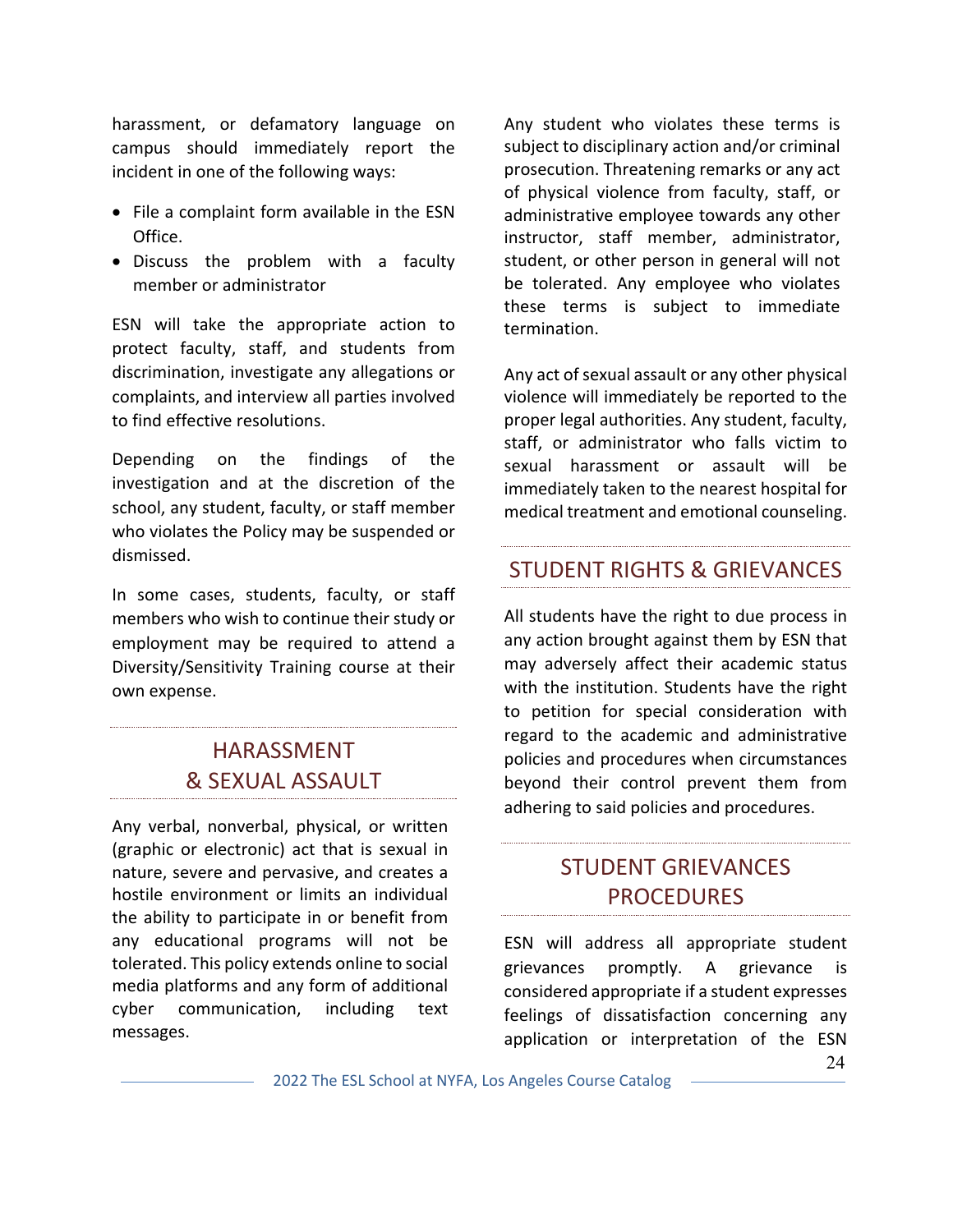administration or management-related policy. Procedures are as follows:

- Complaints or problems with ESN should be directed to the School Director.
- All student complaints will be investigated thoroughly, including interviewing all parties and reviewing all documents that relate to or may potentially relate to the complaint.
- If the complaint is determined to be valid, all necessary steps will be taken to provide the appropriate remedy for the complaint.
- Following a valid complaint, ESN will implement reasonable policies or procedures to avoid similar complaints in the future.
- If the complaint is submitted in writing, the School Director will provide the student with a written response.
- A written summary of all complaints will be kept in the ESN office for a minimum of five years, following the date that the complaint was first received.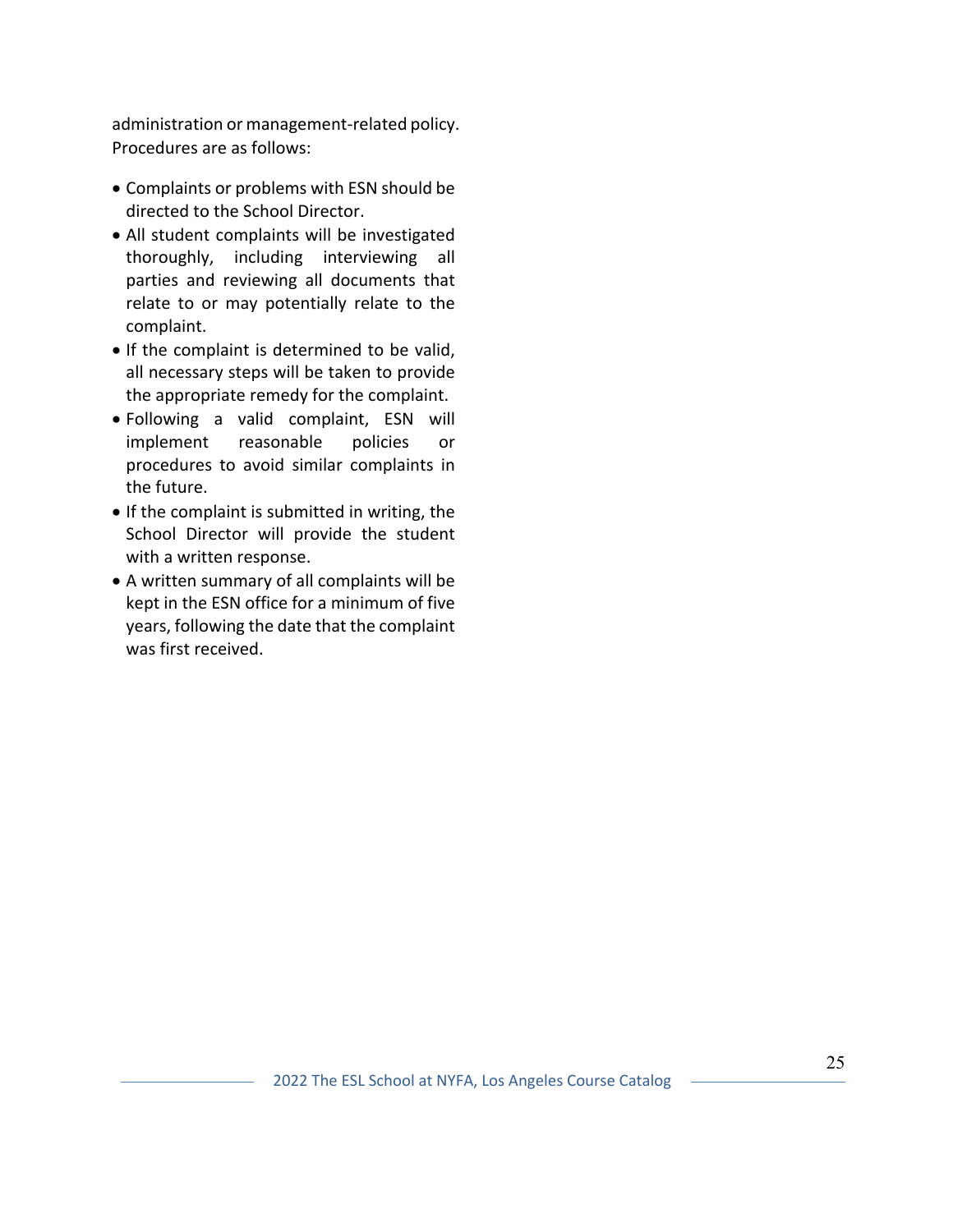## **LEVEL PLACEMENT**

The placement exam score, based on the Cambridge Michigan Language Assessments (CaMLA), is used to determine a student's proficiency level, which in turn determines a student's classes. A student must take four hours of class per day: 80 minutes each for Grammar & Writing, Reading & Vocabulary, and Listening & Speaking.

If a student wishes to contest his/her level placement, the School Director will consider the request for a change. The student's instructors will be asked to assess the student's capability to do more advanced work during the first week of classes. All decisions made by the school regarding a student's request to change levels are final.

## **LEVELS**

ESN offers six levels of intensive English training: Beginner, Pre-Intermediate, Intermediate, High Intermediate, Advanced, and Pre-College. Each level must be completed in one or two sessions.

Course Structure: Each level is 240 hours (12 weeks). Students move up from one level to the next when they pass the previous level (final grade of 75% and higher) or upon the recommendation of the instructor.

Students in Levels  $1 - 5$  who fail one or more classes in a session are required to re-take any classes that they fail. This would result in a "split-level" course the following session where a student would be taking classes at two different levels. Students in Level 6 who fail one or more classes must re-take all the classes in Level 6 in order to complete the program.

**Level 1** 12 weeks – 240 hours Beginning Reading and Vocabulary; Grammar and Writing; Listening and Speaking

**Level 2** 12 weeks – 240 hours Pre-Intermediate Reading and Vocabulary; Grammar and Writing; Listening and Speaking

**Level 3** 12 weeks – 240 hours Intermediate Reading and Vocabulary; Grammar and Writing; Listening and Speaking

**Level 4** 12 weeks – 240 hours High Intermediate Reading and Vocabulary; Grammar and Writing; Listening and Speaking

**Level 5** 12 weeks – 240 hours Advanced Reading and Vocabulary; Grammar and Writing; Listening and Speaking

**Level 6** 12 weeks- 240 hours Pre-college level Reading and Vocabulary; Grammar and Writing (with emphasis on academic writing); Presentation skills that parallel college level course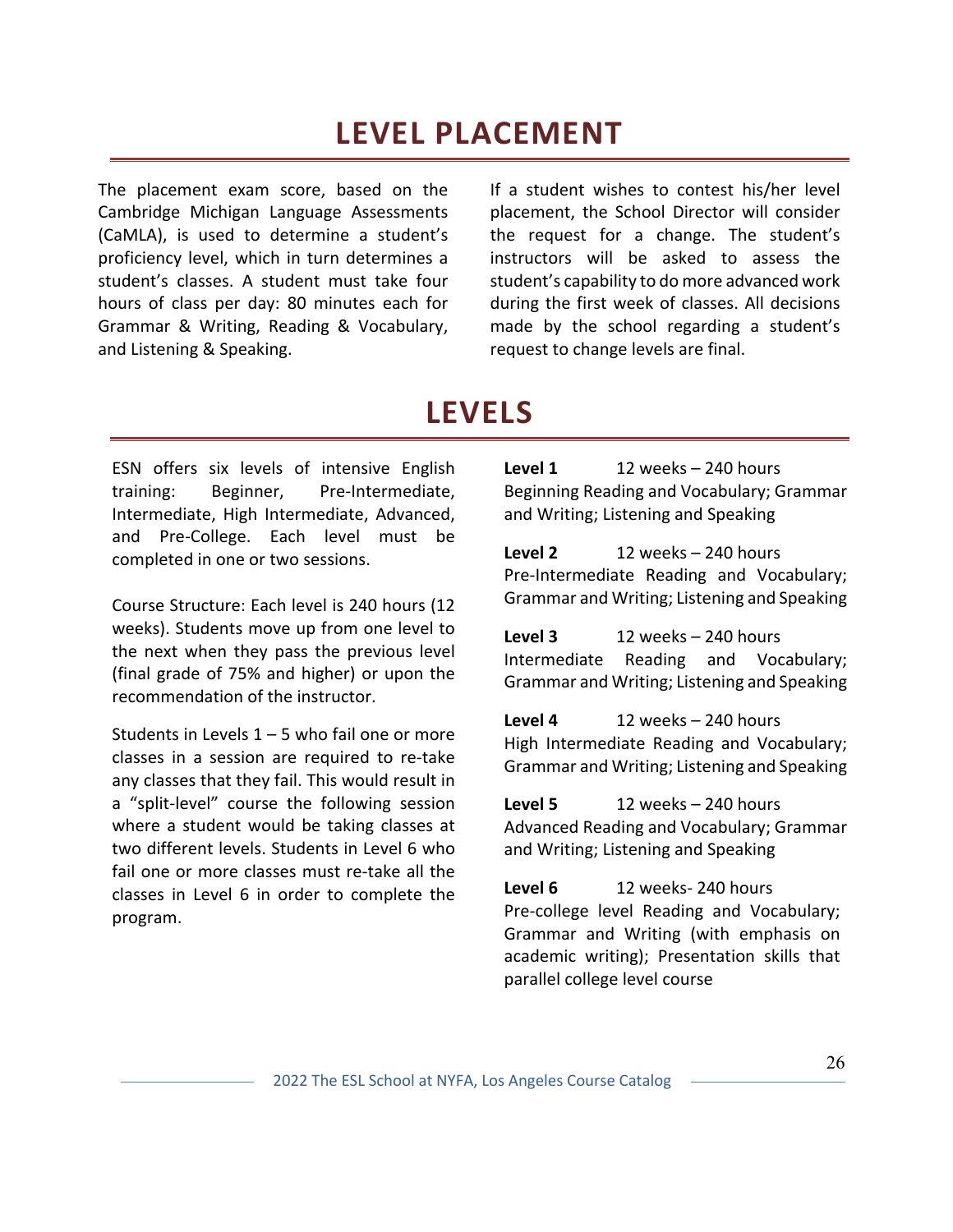## **SAMPLE CLASS SCHEDULE**

| 9:00 a.m. to 10:20 a.m.<br><b>Grammar &amp; Writing</b><br>10:30 a.m. to 11:50 a.m.<br>Reading & Vocabulary<br>12:00 p.m. to 1:20 p.m.<br>Listening & Speaking<br><b>Level 5: Advanced</b><br>9:00 a.m. to 10:20 a.m.<br><b>Grammar &amp; Writing</b><br>10:30 a.m. to 11:50 a.m.<br>Reading & Vocabulary<br>12:00 p.m. to 1:20 p.m.<br>Listening & Speaking<br>Level 6: Pre-College<br>9:00 a.m. to 10:20 a.m.<br><b>Grammar &amp; Writing</b><br>10:30 a.m. to 11:50 a.m.<br>Reading & Vocabulary |
|-----------------------------------------------------------------------------------------------------------------------------------------------------------------------------------------------------------------------------------------------------------------------------------------------------------------------------------------------------------------------------------------------------------------------------------------------------------------------------------------------------|
|                                                                                                                                                                                                                                                                                                                                                                                                                                                                                                     |
|                                                                                                                                                                                                                                                                                                                                                                                                                                                                                                     |
|                                                                                                                                                                                                                                                                                                                                                                                                                                                                                                     |
|                                                                                                                                                                                                                                                                                                                                                                                                                                                                                                     |
|                                                                                                                                                                                                                                                                                                                                                                                                                                                                                                     |
|                                                                                                                                                                                                                                                                                                                                                                                                                                                                                                     |
|                                                                                                                                                                                                                                                                                                                                                                                                                                                                                                     |
|                                                                                                                                                                                                                                                                                                                                                                                                                                                                                                     |
|                                                                                                                                                                                                                                                                                                                                                                                                                                                                                                     |
|                                                                                                                                                                                                                                                                                                                                                                                                                                                                                                     |
| Listening & Speaking / Academic Presentations<br>12:00 p.m. to 1:20 p.m.                                                                                                                                                                                                                                                                                                                                                                                                                            |
| Level 1: Beginner                                                                                                                                                                                                                                                                                                                                                                                                                                                                                   |
| 1:30 p.m. to 2:50 p.m.<br><b>Grammar &amp; Writing</b>                                                                                                                                                                                                                                                                                                                                                                                                                                              |
| 3:00 p.m. to 4:20 p.m.<br>Reading & Vocabulary                                                                                                                                                                                                                                                                                                                                                                                                                                                      |
| Listening & Speaking<br>4:30 p.m. to 5:50 p.m.                                                                                                                                                                                                                                                                                                                                                                                                                                                      |
| Level 2: Pre-Intermediate                                                                                                                                                                                                                                                                                                                                                                                                                                                                           |
| 1:30 p.m. to 2:50 p.m.<br><b>Grammar &amp; Writing</b>                                                                                                                                                                                                                                                                                                                                                                                                                                              |
| 3:00 p.m. to 4:20 p.m.<br>Reading & Vocabulary                                                                                                                                                                                                                                                                                                                                                                                                                                                      |
| 4:30 p.m. to 5:50 p.m.<br>Listening & Speaking                                                                                                                                                                                                                                                                                                                                                                                                                                                      |
| Level 3: Intermediate                                                                                                                                                                                                                                                                                                                                                                                                                                                                               |
| 1:30 p.m. to 2:50 p.m.<br><b>Grammar &amp; Writing</b>                                                                                                                                                                                                                                                                                                                                                                                                                                              |
| 3:00 p.m. to 4:20 p.m.<br>Reading & Vocabulary                                                                                                                                                                                                                                                                                                                                                                                                                                                      |
| 4:30 p.m. to 5:50 p.m.<br>Listening & Speaking                                                                                                                                                                                                                                                                                                                                                                                                                                                      |
| <b>Optional Classes/Workshops</b>                                                                                                                                                                                                                                                                                                                                                                                                                                                                   |

| <b>Examples</b>         |                 |
|-------------------------|-----------------|
| 11:30 a.m. to 1:00 p.m. | Pronunciation   |
| 2:00 p.m. to 3:30 p.m.  | Writing for Fun |

2022 The ESL School at NYFA, Los Angeles Course Catalog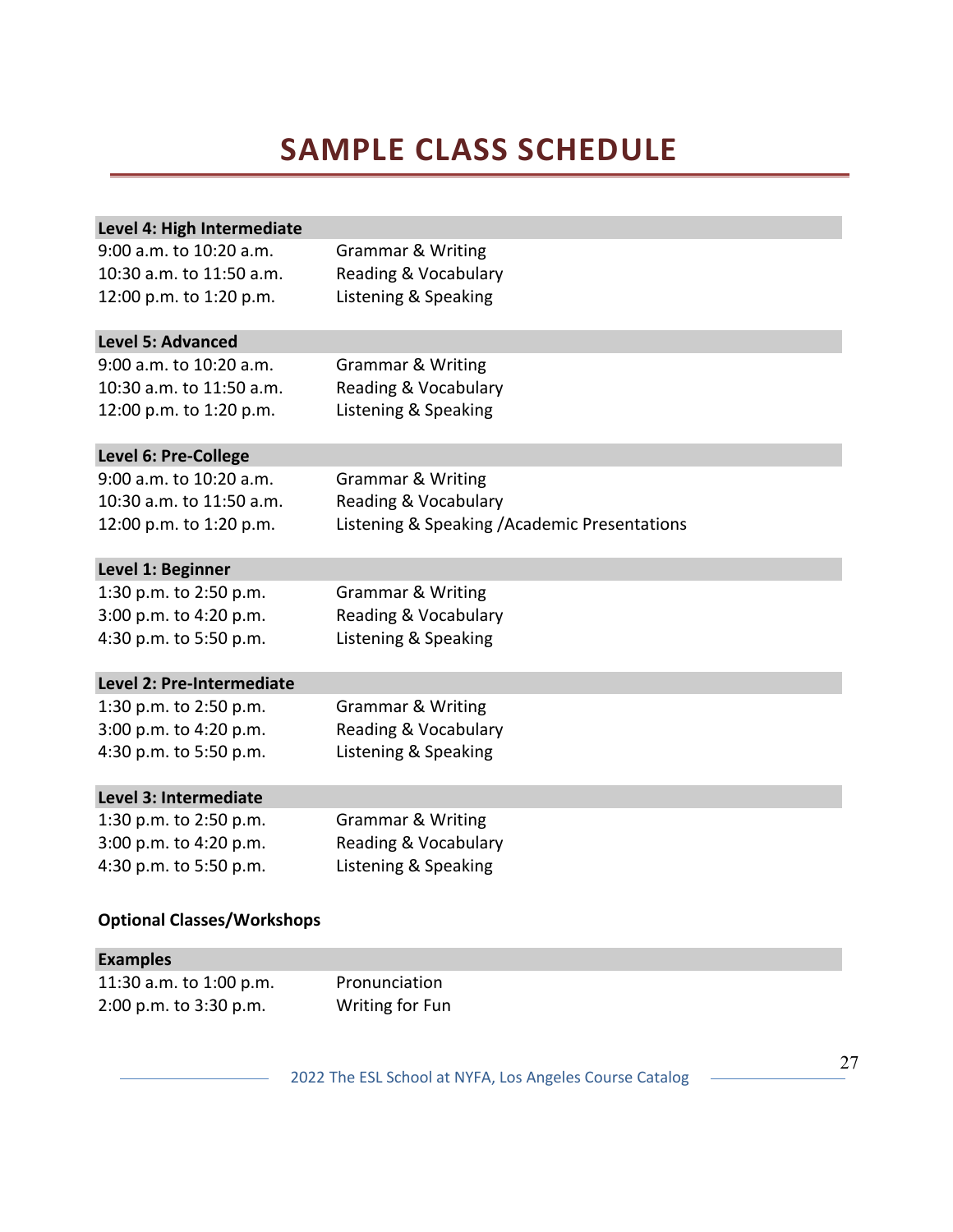## **CURRICULAR INFORMATION**

## LEVEL 1: BEGINNER

### *Prerequisites: None*

**Level 1: Grammar & Writing 80 hours/level**

#### **Course Description:**

This course provides instruction in the beginning level of American English grammar usage and applying that knowledge to developing more skills in conversation, communication, and composition. Students will learn structural basics and rules in context for higher retention. The learners will also be introduced to the fundamentals of writing and composition. They will learn how to produce and revise simple and compound sentences, write letters and emails, and single paragraphs.

### **Student Learning Outcomes:**

- To express short affirmative/negative statements and ask questions using the simple present, present progressive, simple past, and simple future 'be going to'
- To identify and distinguish amongst prepositions of location (*in, on, next to, in front of, between, under*) and prepositions of time (*in, on, at*)
- To construct sentences using articles *a*/an/*the*
- To formulate imperatives for giving directions
- To apply the modals *can* and *can't* to discuss ability
- To differentiate count and non-count nouns as well as use quantifiers
- To develop sentences using subject and object pronouns
- To compose short descriptions using simple adjectives and comparative adjective structures
- To apply adverbs of frequency (*always, sometimes, often, never, rarely, once a week, etc.)*
- To write simple sentences and paragraphs containing learned vocabulary and use appropriate grammatical structures such as subjectverb agreement
- To create a series of original writing on personal experiences and familiar topics
- To compose familiar forms of writing such as email correspondence and advertisement response
- To type a personal response aligned with MLA guidelines

### **Level 1: Reading & Vocabulary 80 hours/level**

### **Course Description:**

This course is designed to help beginning ESL students read simple passages. The course places heavy emphasis on high-frequency vocabulary development and dictionary skills. Students learn word parts and parts of speech and differentiate the relationships between sounds and spelling. They will also practice using various reading strategies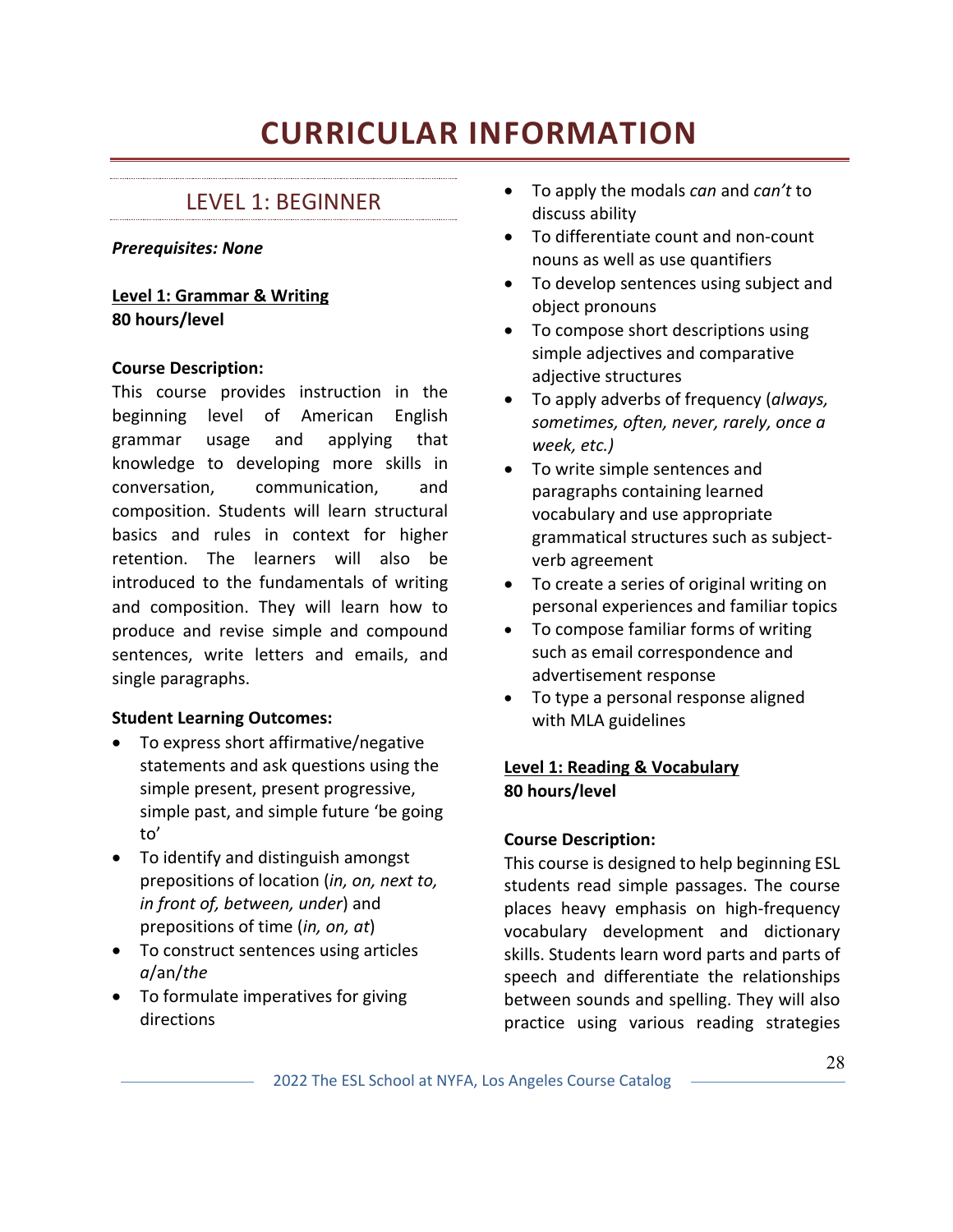such as scanning, guessing content from title, and visualization to increase their reading comprehension. This course also focuses on reading fluency so students can frequently self-monitor their reading speed and comprehension accuracy.

### **Student Learning Outcomes:**

- To develop reading strategies (skimming, visualization, summarizing, etc.) to improve reading comprehension
- To identify the main idea and supporting details in a variety of short texts such as folktales, scientific studies, and biographical accounts
- To interpret vocabulary and phrases using context clues
- To recognize word parts such as roots, suffixes (*-al*, *-ity*), prefixes (*in-*, *un-*, *dis-*) to aid in understanding the word's meaning
- To construct word families
- To identify words in a dictionary with multiple entries and differentiate collocation meanings
- To recognize and use figurative language, phrasal verbs, and gerunds and differentiate adjectives and adverbs
- To develop necessary critical thinking and literacy skills through pre- and postreading discussions
- To demonstrate understanding of a text by answering yes/no questions, producing factual recall of information, and order of events
- To assess personal progress of reading speed and level of reading comprehension throughout course
- To develop relationships between spelling and pronunciation and reinforce basic grammatical structures
- To recognize the foundational building blocks of sentence structure such as subject-verb-object construction, punctuation, capitalization, etc.

### **Level 1: Listening & Speaking 80 hours/level**

### **Course Description:**

This course is designed for students to effectively communicate personal information, needs, and opinions on a basic level. Clear speaking, listening, and pronunciation are stressed in classroom role play and activities. To reinforce relevant usage of the language, short dialogues and authentic auditory input are presented in class. Students learn to converse with each other on topics of interest to their own culture and to their initial impressions and experience of their current life in the U.S. The course will also recycle grammar structures from the concurrent Level 1: Grammar & Writing course. Upon successful completion of this course, students will be able to identify and pronounce all the letters of the alphabet, decode spelling, learn sound contrasts and syllable numbering, link sounds, and learn intonation and natural language rhythm. Students will also learn basic idioms for classroom and everyday usage.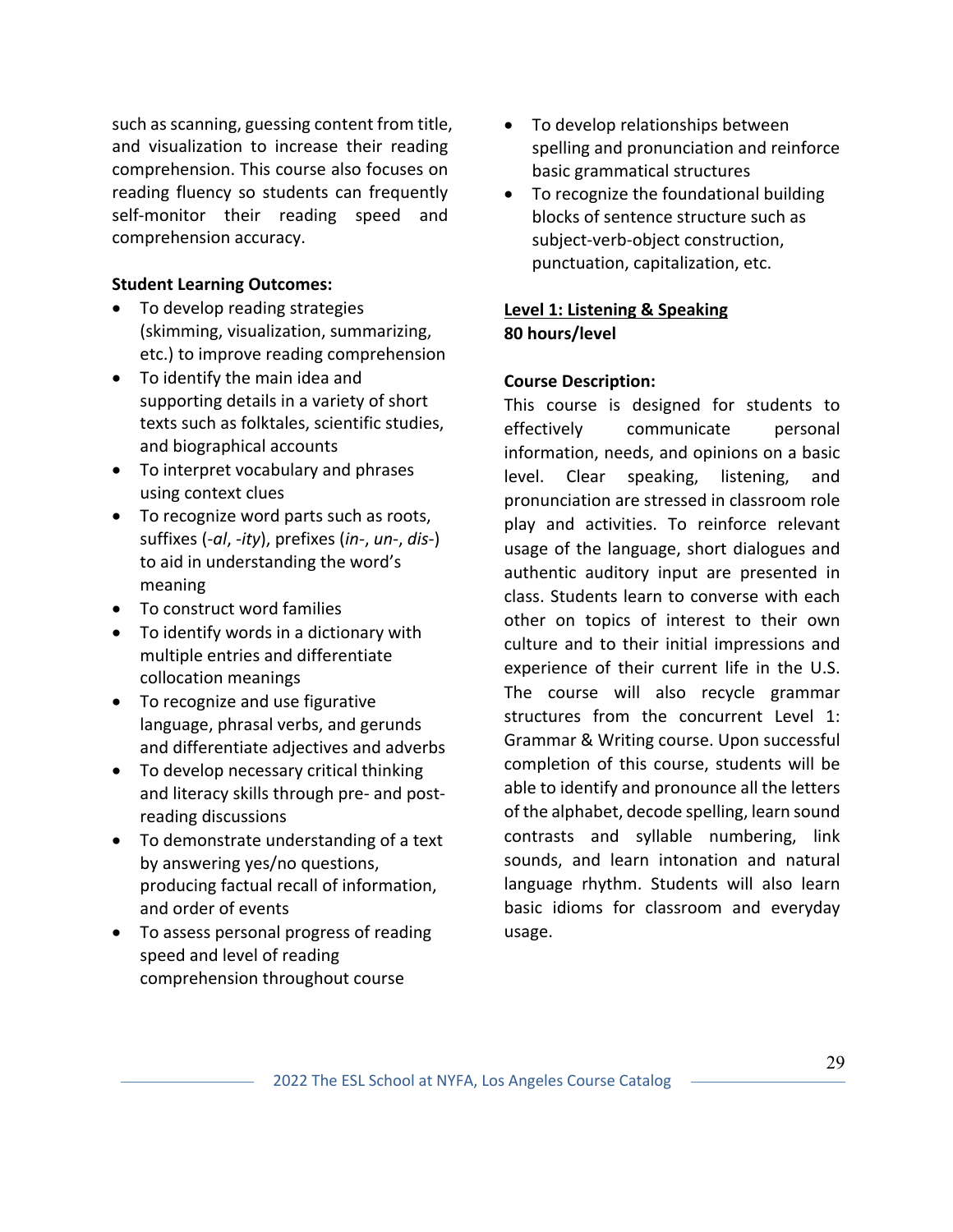### **Student Learning Outcomes:**

- To express personal information (name, phone number, address, nationality, etc.)
- To answer to simple yes/no questions and *wh*-questions in the simple present, present progressive, simple past, and future "be going to" with affirmative and negative responses and short answers
- To follow and give simple instructions and directions
- To use prepositions of time and place
- To tell time using *to* and *after*
- To ask grammatically structured questions related to everyday contexts in the past, present, and future
- To identify and recall details in a short contextualized spoken dialogue
- To recall and list ordinal and cardinal numbers
- To identify the letters of the alphabet and differentiate sound production
- To differentiate vowels and consonants
- To manage pronunciation of consonant blends, plural *-s* endings, *-ed*, and linked sounds
- To ask for clarification of familiar and unfamiliar words for pronunciation improvement
- To express preferences, basic needs, and opinions

### LEVEL 2: PRE-INTERMEDIATE

*Prerequisites: Level 1 Grammar & Writing, Reading & Vocabulary, Listening & Speaking* 

**Level 2: Grammar & Writing 80 hours/level**

### **Course Description:**

This course is designed for pre-intermediate learners of ESL. This course will help students expand their command of the mechanics and rules of American English grammar from the beginner level. It will also focus on the learner's writing and composition skills. Emphasis will be placed on learning how to write and revise simple to complex sentences, write topic sentences and main ideas, and organize them into one or two paragraphs. Writing will be directly related to the learner's personal interests and opinions. This course develops the foundation for the essay writing process. Learners will also practice writing for everyday usage such as using abbreviated language in text messages and emails. Overall, this is a course that introduces the learner to essay writing, specifically concentrating on narrative and descriptive writing.

- To produce complete grammatically correct sentences in the simple present, present progressive, simple past, and simple future tenses
- To ask and respond to *wh- word* questions using verbs in the simple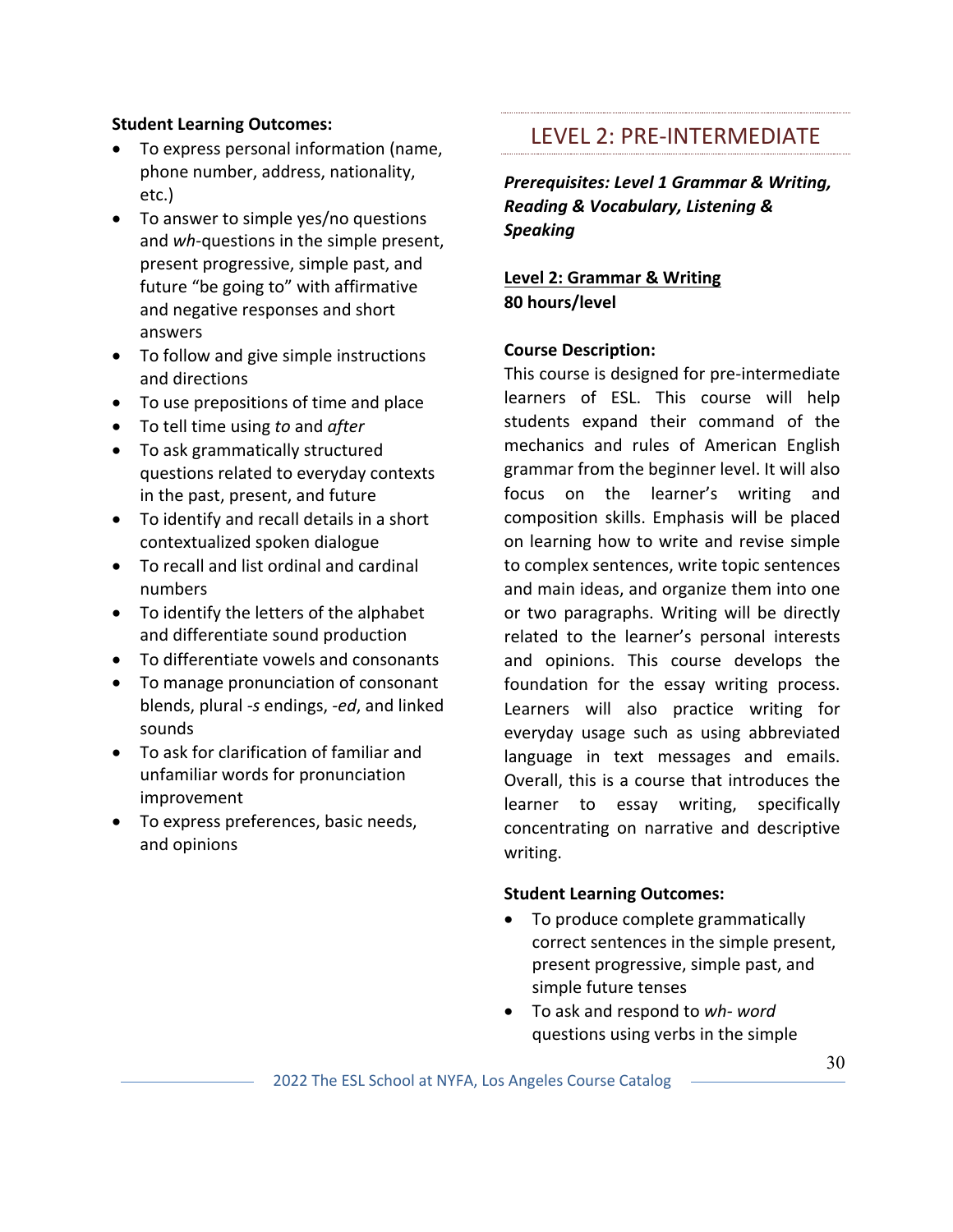present, present progressive, simple past, and future tenses

- To ask *yes*/*no* questions in the simple present, present progressive, simple past, and future tenses and produce affirmative and negative short answers
- To demonstrate the usage of modals for request, advice, necessity, ability, and permission
- To produce imperatives to express commands, instructions, and make suggestions
- To differentiate pronouns: possessive, subject, and object
- To assess the need for and usage of articles
- To classify count and noncount nouns and assign appropriate quantifiers
- To compare context-related usages of *be going to* and *will* to express the future
- To recognize grammatical relationships between verbs and gerunds or infinitives
- To further define comparative and superlative forms of adjectives and adverbs
- To compose one to two paragraph samples of narrative and descriptive writing using targeted grammar structures such as tense variety, subject-verb agreement, modals, nouns, pronouns, adjectives, and adverbs as well as writing elements such as the topic sentence, supporting sentences, and concluding sentence
- To demonstrate understanding of the peer editing process
- To develop strategies for test taking, such as time management, brainstorming, and sentence variation
- To type a paragraph aligned with MLA guidelines and understand the importance of avoiding plagiarism

### **Level 2: Reading & Vocabulary 80 hours/level**

### **Course Description:**

This course is designed for pre-intermediate learners of ESL. Students learn new strategies in reading and practice applying them while using a variety of adapted texts. Students are exposed to new vocabulary, which is reinforced in class discussions as well as recycled in subsequent readings. The goal of the course is to improve the learner's confidence in reading actual English texts (newspapers, magazines, and Internet articles) from a variety of collegiate disciplines. To reach this goal students will apply new strategies, improve vocabulary, discuss details from the readings, and apply critical thinking skills. Focus will also be placed upon strategic note taking. In addition, students will improve pronunciation by reading texts aloud and/or following along while listening to a recording of the text.

- To summarize and comprehend reading passages at the 1500-2000 word vocabulary level
- To interpret meanings of new and more difficult words using contextual clues and word families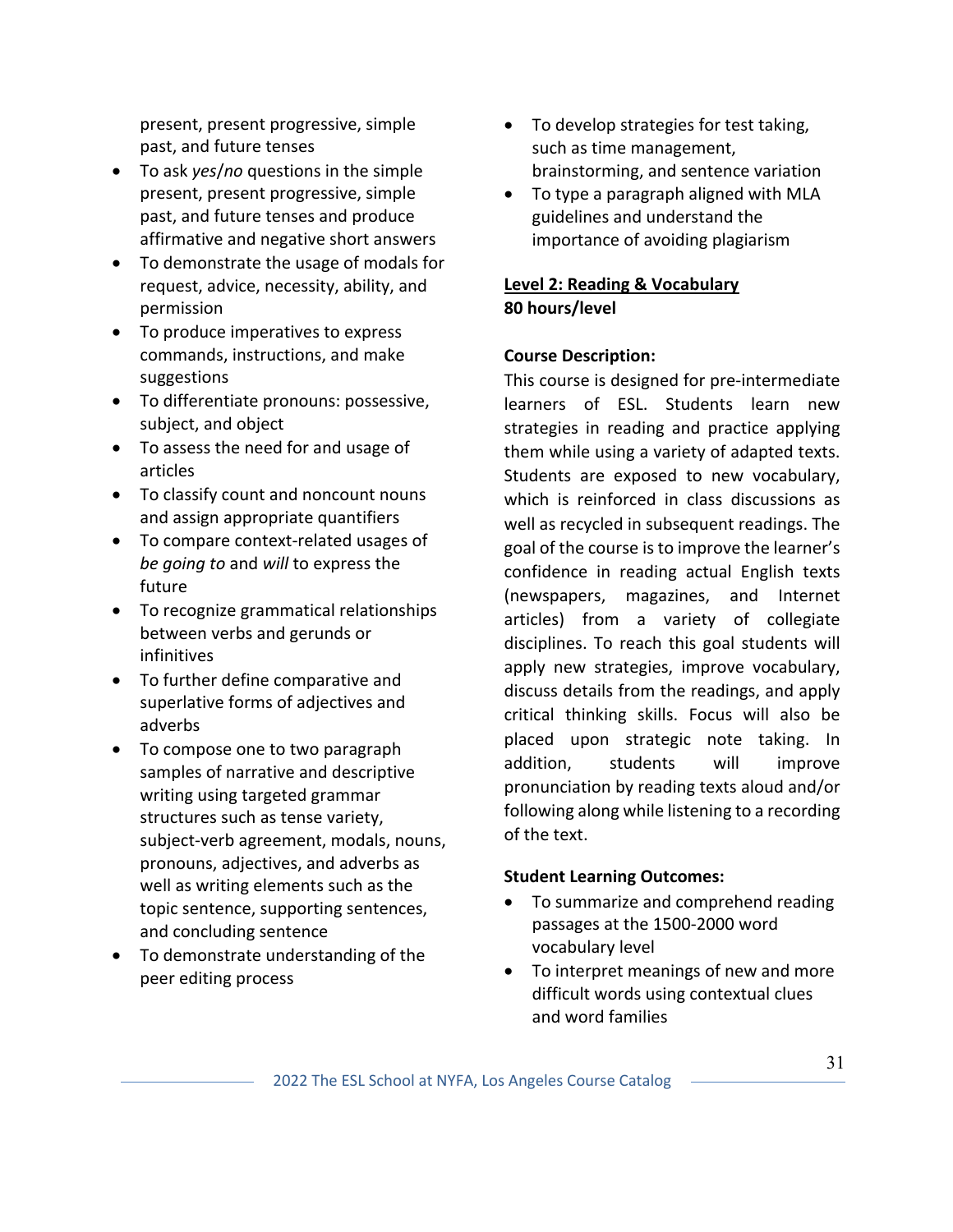- To apply context-driven strategies when a word has multiple dictionary entries
- To recall and identify synonyms, antonyms, prefixes, suffixes, as well as idioms and collocations
- To respond to recall and inference questions and draw conclusions from texts
- To examine a text using a variety of strategies (skimming, predicting, visualization, and making inferences)
- To demonstrate summarizing and paraphrasing of reading passages
- To explain main ideas and major and minor details
- To organize main events in sequential order
- To construct individual connectedness with the readings as well as devise and defend opinions
- To illustrate note-taking strategies such as underlining, annotating, and outlining to improve comprehension

### **Level 2: Listening & Speaking 80 hours/level**

### **Course Description:**

This course is designed for pre-intermediate learners of ESL. It provides instruction on recognizing and pronouncing the individual and combined sounds of English and differentiating sounds that are often confusing to ESL students. The learner will further organize stress and intonation in conversation, and grammar structures will be recycled for clearer application. Focus will also be placed on authentic auditory input to simulate real life conversations. Upon successful completion of this course,

students will be able to perceive different American English sounds more accurately; use them in various controlled and uncontrolled contexts; recognize main ideas and details; and learn basic idioms, phrasal verbs, and fixed expressions in the context of story-retelling.

- To demonstrate understanding of simple questions, answers, statements, and short discussions
- To identify subordinating conjunctions such as *after*, *before*, *when*, *until*, etc. to show time relationships and ordinal words such as *first*, *second*, etc.
- To identify words and forms that signal differences between past, present, and future events
- To interpret and apply the following verb tenses: simple present, present progressive, present perfect, simple past, and simple future
- To interpret coordinating conjunctions to join sentences and show relationship between ideas (*but*, *or*, *so*, *and*)
- To understand and use descriptive adjectives and superlatives, as well as frequency adverbs to add depth to ideas
- To deduce meaning from short auditory conversations and recall big ideas and small details
- To demonstrate an increasing knowledge of pronunciation rules and intonation
- To demonstrate a naturalized reduction and linkage of word sounds in speech
- To form simple conversations about personal histories and opinions or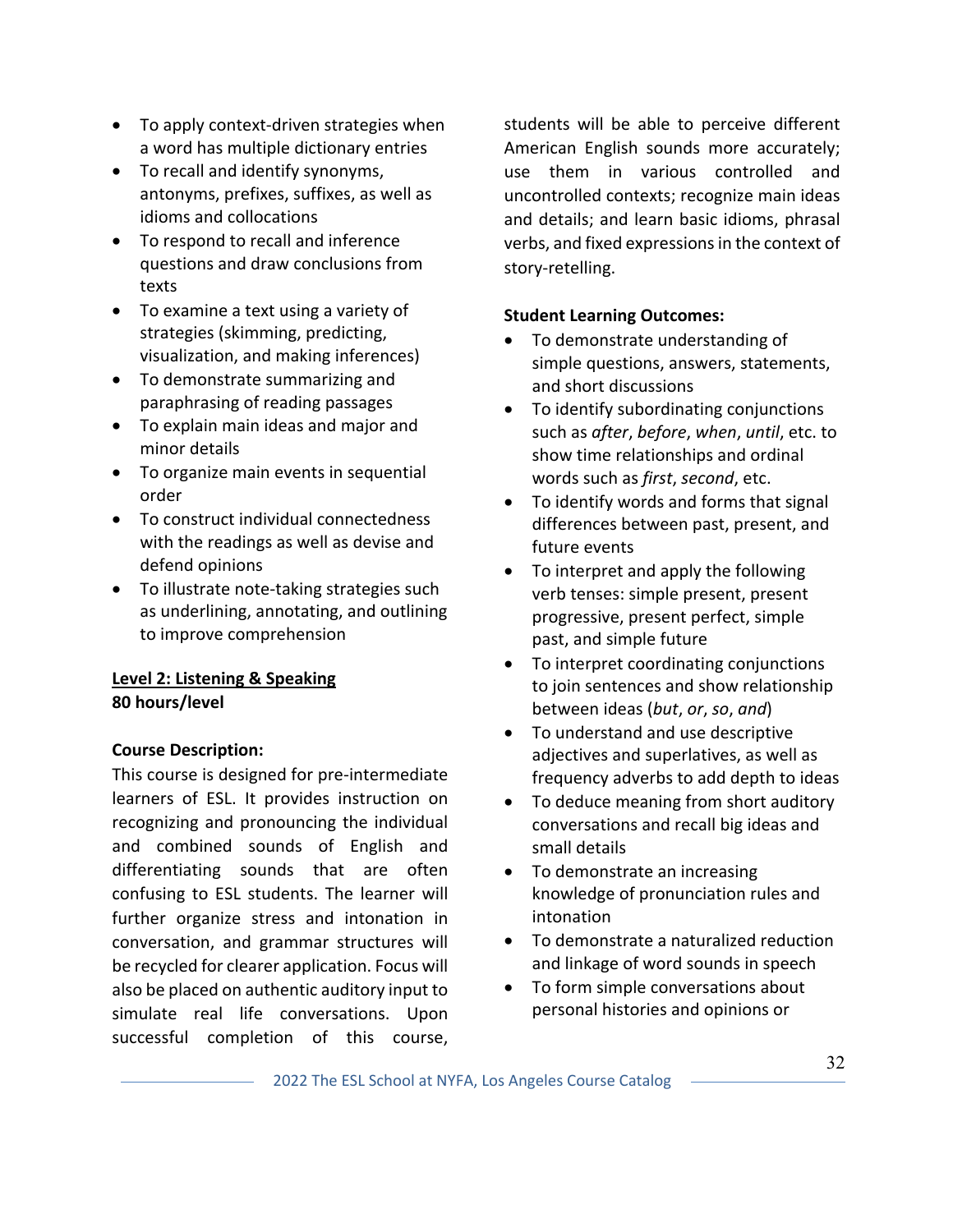describe places or people using learned vocabulary and phrases

- To identify and use a variety of language functions such as making small talk, showing agreement, using stress for emphasis, drawing conclusions, etc.
- To defend a personal opinion and repeat opposing ideas while constructing arguments
- To develop effective slideshows to accompany and strengthen presentations

LEVEL 3: INTERMEDIATE

*Prerequisites: Level 2 Grammar & Writing, Reading & Vocabulary, Listening & Speaking*

### **Level 3: Grammar & Writing 80 hours/level**

### **Course Description:**

This course is designed for intermediate learners of ESL. This class will help students expand their command of the mechanics and rules of English grammar from the preintermediate level. The learner will then apply that knowledge to developing more skills in composition writing. Emphasis will be on reviewing how to write and revise simple to complex sentences, developing topics, writing a topic sentence and thesis statement, and communicating tone and voice in writing. Learners will draft, organize, write, and edit one to three paragraph essays. The student will learn how to write an array of focused academic paragraphs: definition, process, descriptive, opinion, and

narrative paragraphs. The learner is also introduced to the process of moving from academic paragraph writing to essay writing.

- To differentiate the uses of the simple present, present progressive, present perfect, present perfect progressive, simple past, past progressive, and future tenses
- To recognize the relationship between certain verbs and infinitives or gerunds
- To apply comparative and superlative forms of adjectives and adverbs, as well as participial adjectives
- To demonstrate understanding of adjective and adverb word order
- To utilize degree adverbs to make adjectives and other adverbs stronger or weaker
- To make comparisons using *as . . . as*, *than*, showing increase or decrease by repeating the comparative adjective, and correlative adjectives
- To produce sentences using count and noncount nouns with appropriate quantifiers
- To demonstrate understanding of article usage
- To apply a variety of pronouns (subject, object, possessive, reflexive)
- To identify and use modals of ability, permission, request, advice, necessity, expectation, future possibility, and conclusion
- To apply and organize grammatical structures into purposeful academic paragraphs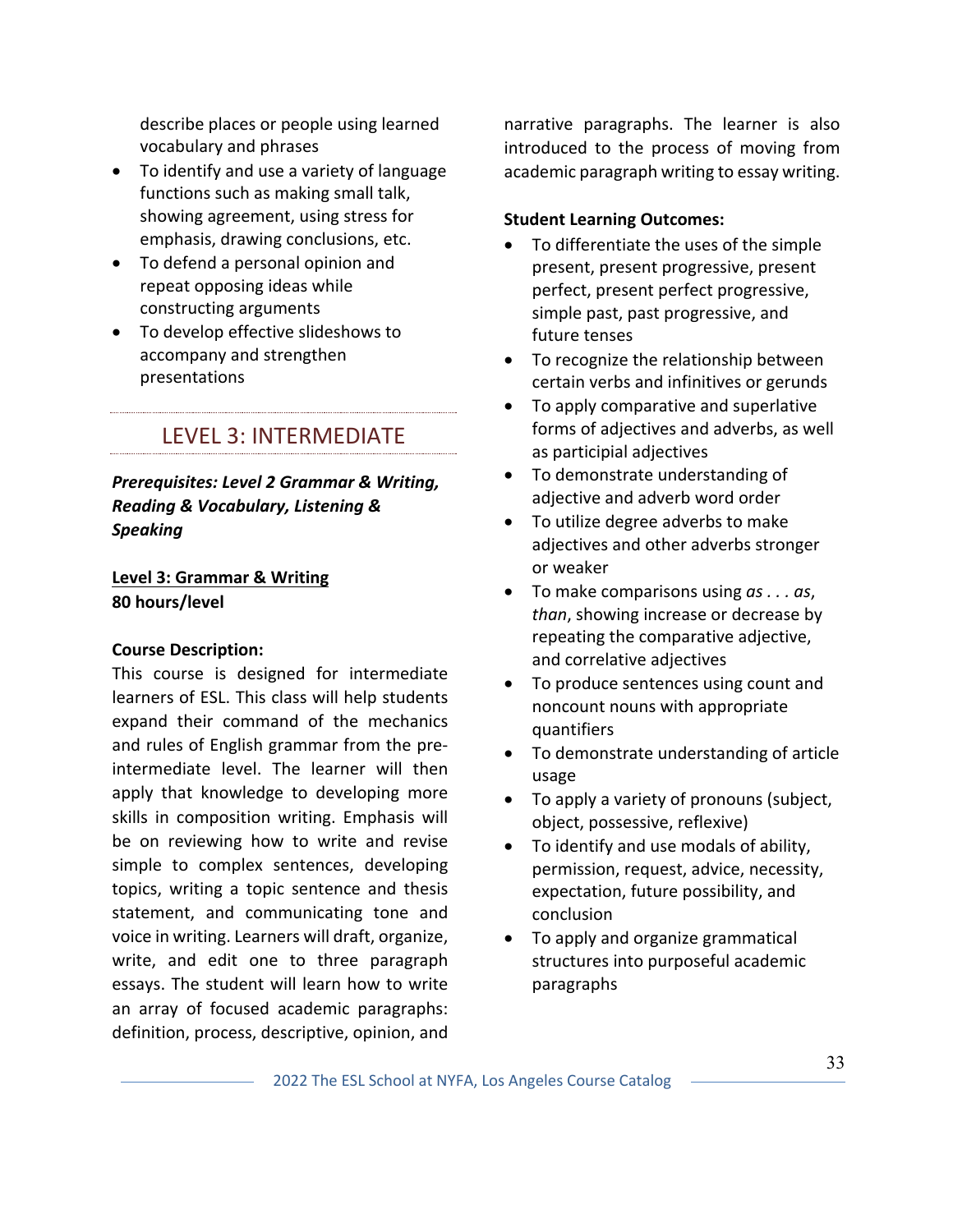- To identify and create effective topic sentences, supporting sentences, and concluding sentences
- To identify and differentiate writing goals of various forms of academic writing: definition, process, opinion, and narrative paragraphs
- To identify the necessary elements of academic essays (intro paragraph, body paragraphs, and concluding paragraph) to move from paragraph writing to essay writing
- To demonstrate understanding of the peer editing process
- To develop strategies for test taking, such as time management, brainstorming, and proofreading
- To type paragraphs aligned with MLA guidelines and understand the importance of avoiding plagiarism

### **Level 3: Reading & Vocabulary 80 hours/level**

### **Course Description:**

This course is designed for intermediate learners of ESL. Students build upon previously learned reading strategies to comprehend cross-disciplinary subjects such as peace studies, public speaking, and multicultural literature. The goal of this course is to further develop the learner's confidence in reading authentic English texts found in textbooks, magazines, and online. In addition, the student learns to systematically breakdown a text and manage literal and inferential meanings. Students will also continue to familiarize themselves with more high-frequency vocabulary from the Academic Word List (AWL).

- To examine passages at the 2500-word vocabulary level
- To interpret and apply new words and improve vocabulary knowledge through the use of context clues and word parts
- To identify word connotation and literal and figurative meanings
- To recognize synonyms, suffixes, prefixes, and idiomatic expressions
- To demonstrate knowledge of rapid reading skills such as prediction, skimming, and scanning
- To assess comprehension by recall, inference, and paraphrasing
- To use the KWL method and 3-2-1 strategy to review and get the most out of a text
- To identify poetic devices, sequential order in a text, and basic elements of a story
- To identify different text and speech rhetorical modes
- To compare and contrast two texts discussing the same topic with different perspectives
- To effectively use an all-English dictionary and manage contextual clues for vocabulary words with multiple definitions
- To formulate, discuss, and defend personal opinions generated from samples of writing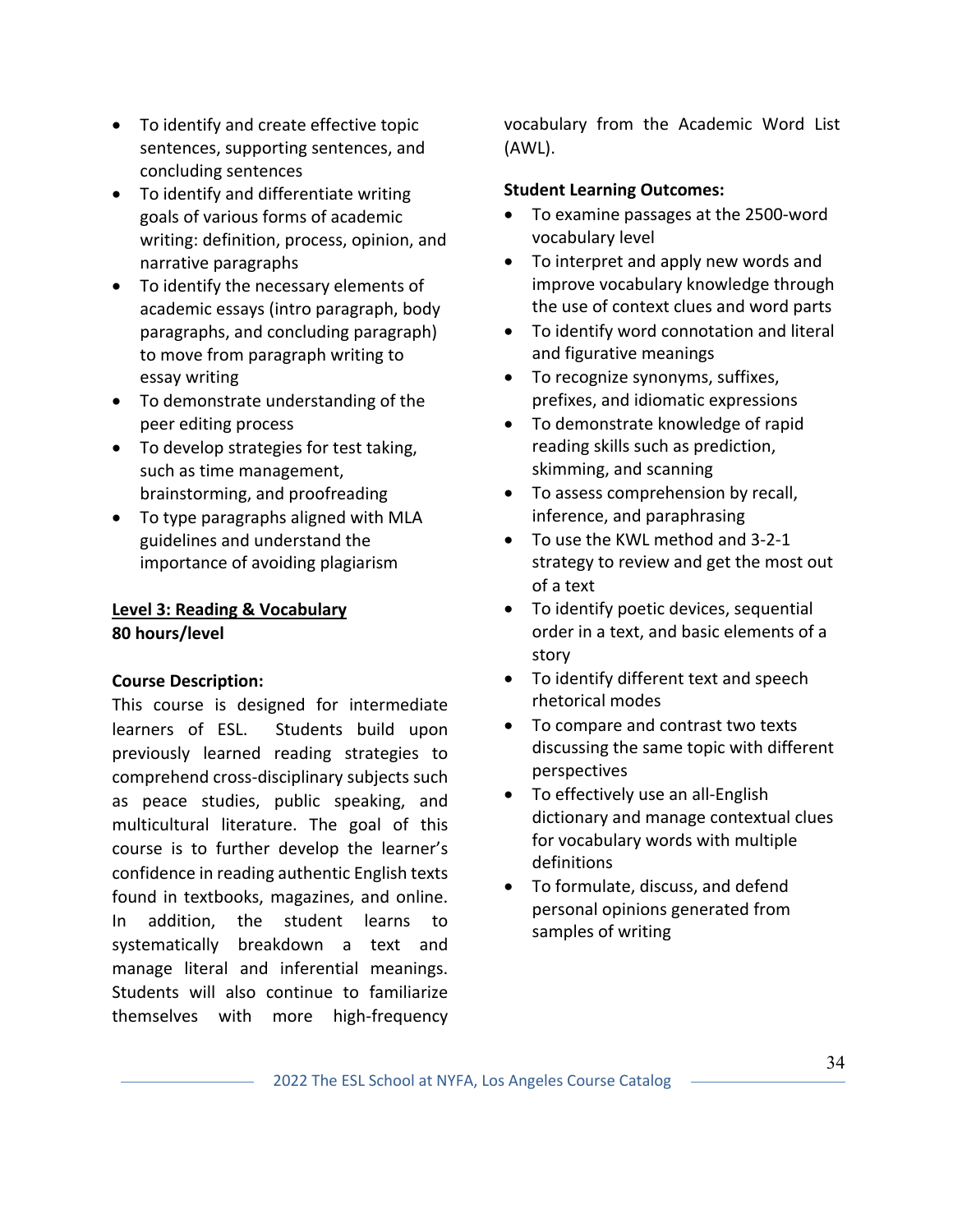### **Level 3: Listening & Speaking 80 hours/level**

#### **Course Description:**

This course is designed for intermediate learners of ESL. It provides continued instruction on recognizing and pronouncing individual sounds and intonation. In this course, students will practice and improve their conversation skills and engage in role play and informal debates. Focus will be placed on the verbal and non-verbal cues of active listening and speaking. The learner develops academic literacy skills through text, video clips, and audio. The learner will develop effective note-taking strategies while listening to lectures from a variety of disciplines. In addition, the student develops vital presentation skills for individual and group presentations; these skills will directly translate to the collegiate classroom.

- To demonstrate the comprehension of recorded and live speeches, dialogues, instructions, and lectures
- To identify and apply English sounds and intonation patterns as well as syllable and key word stress
- To deduce meaning of words from context and identify part of speech given the surrounding words
- To develop high-frequency vocabulary
- To identify main ideas and smaller details when listening to lectures, presentations, and dialogues
- To demonstrate understanding of and create graphic organizers such as Venn diagrams, pie charts, and flow charts
- To converse at a functional level adequate for everyday interactions inside and outside the classroom
- To apply comprehension strategies when listening to speeches, dialogues, instructions, and lectures
- To mirror native speaker pronunciation of linked and reduced sounds
- To recognize grammar structures such as verb tenses (simple present, present progressive, present perfect, simple past, past progressive), modals, frequency adverbs, the passive voice, etc. to aid listening comprehension and to produce grammatically correct sentences in speech
- To demonstrate active listening skills such as listening for main ideas and details, listening for intonation, conveying interest with verbal and nonverbal messages, and asking followup and tag questions
- To manage discussion dynamics such as interrupting and returning to topics, making small talk, using conversational transitions, and showing enthusiasm
- To develop essential individual and group oral presentation skills
- To develop effective slideshows (Google Slides and PPT) to accompany and strengthen presentations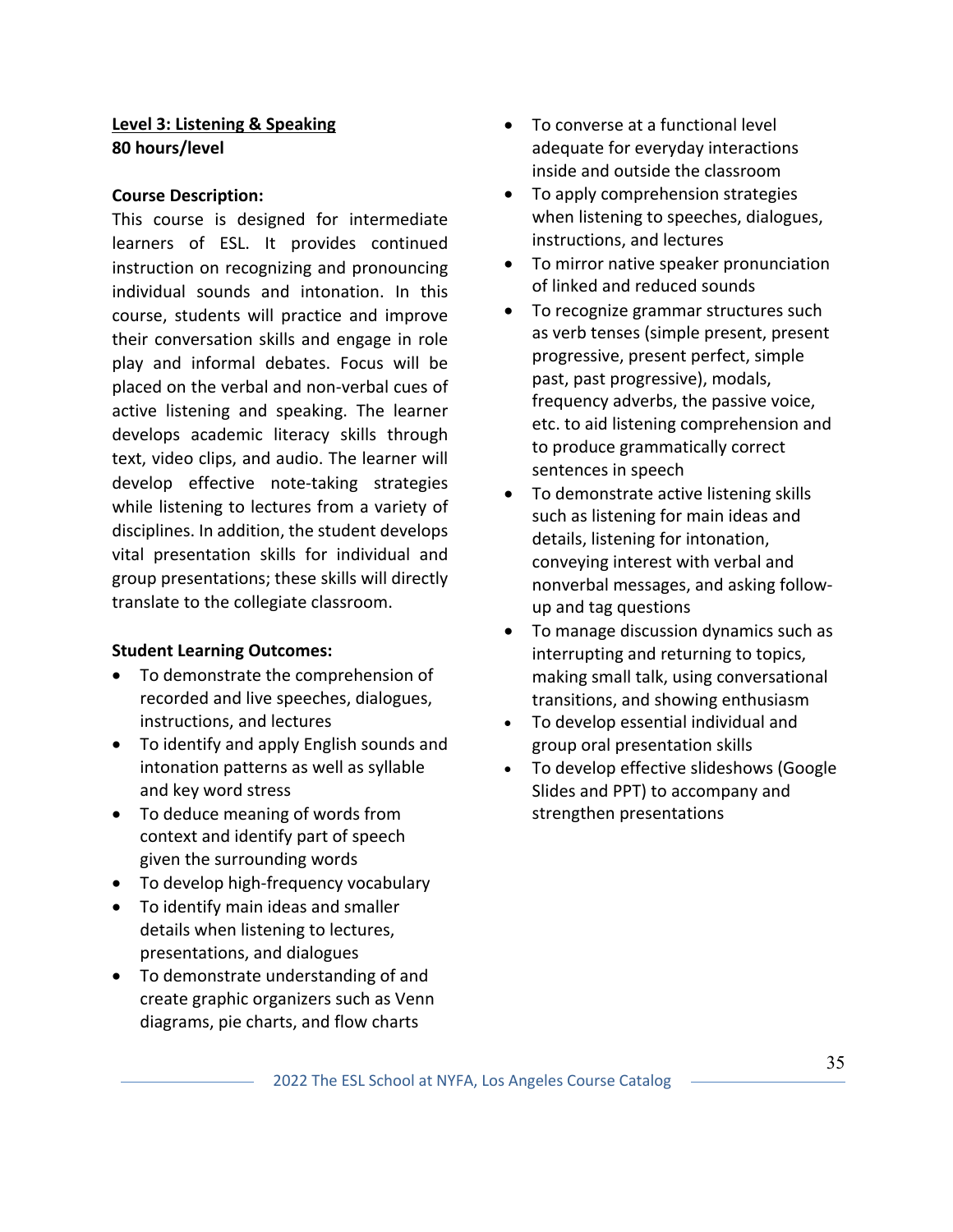### LEVEL 4: HIGH INTERMEDIATE

*Prerequisites: Level 3 Grammar & Writing, Reading & Vocabulary, Listening & Speaking*

### **Level 4: Grammar & Writing 80 hours/level**

### **Course Description:**

This course is designed for students at the high intermediate level of English. This course provides instruction on American English grammar and usage and applying that knowledge to developing more skills in conversation, communication, and composition. This class helps students expand their command of the mechanics and rules of English grammar at the high intermediate level. It will develop the student's knowledge and understanding of the way in which words are modified and joined together to express thoughts and feelings. This course will also develop the learner's writing and composition skills. Emphasis is on refreshing the student's knowledge of writing the thesis statement and topic sentence, as well as sentence combining and styling. The learner will write well-developed three to four paragraph descriptive, narrative, cause-effect, classification, and compare/contrast essays. In addition, the learner composes free writing to promote reflection and application of vocabulary.

### **Student Learning Outcomes:**

• To differentiate uses of the twelve tenses: simple present, present

progressive, present perfect, present perfect progressive, simple past, past progressive, past perfect, past perfect progressive, future, future progressive, and future perfect progressive

- To produce tag questions and additions of agreement and disagreement
- To identify relationships between verbs and gerunds and infinitives
- To define phrasal verbs and recognize separable and inseparable phrasal verbs
- To distinguish and use verbs in the active and passive voice, as well as the passive causative
- To form sentences with adjective clauses using relative pronouns
- To manage past, present, and future real and unreal conditionals
- To identify and use direct/indirect speech and embedded questions
- To use modals of ability, advice, necessity, prohibition, conclusion, and future possibility
- To construct five-paragraph problemsolution, comparison, cause-effect, and classification essays using more appropriate verb tenses, subject-verb agreement, articles, connectors, modals, adjective clauses, gerunds and infinitives, and the passive form.
- To identify and create necessary essay elements such as the hook, topic sentences, thesis statement, supportive body paragraphs and conclusion paragraph
- To differentiate grammar structures for formal and informal speech/writing
- To demonstrate understanding of the peer editing process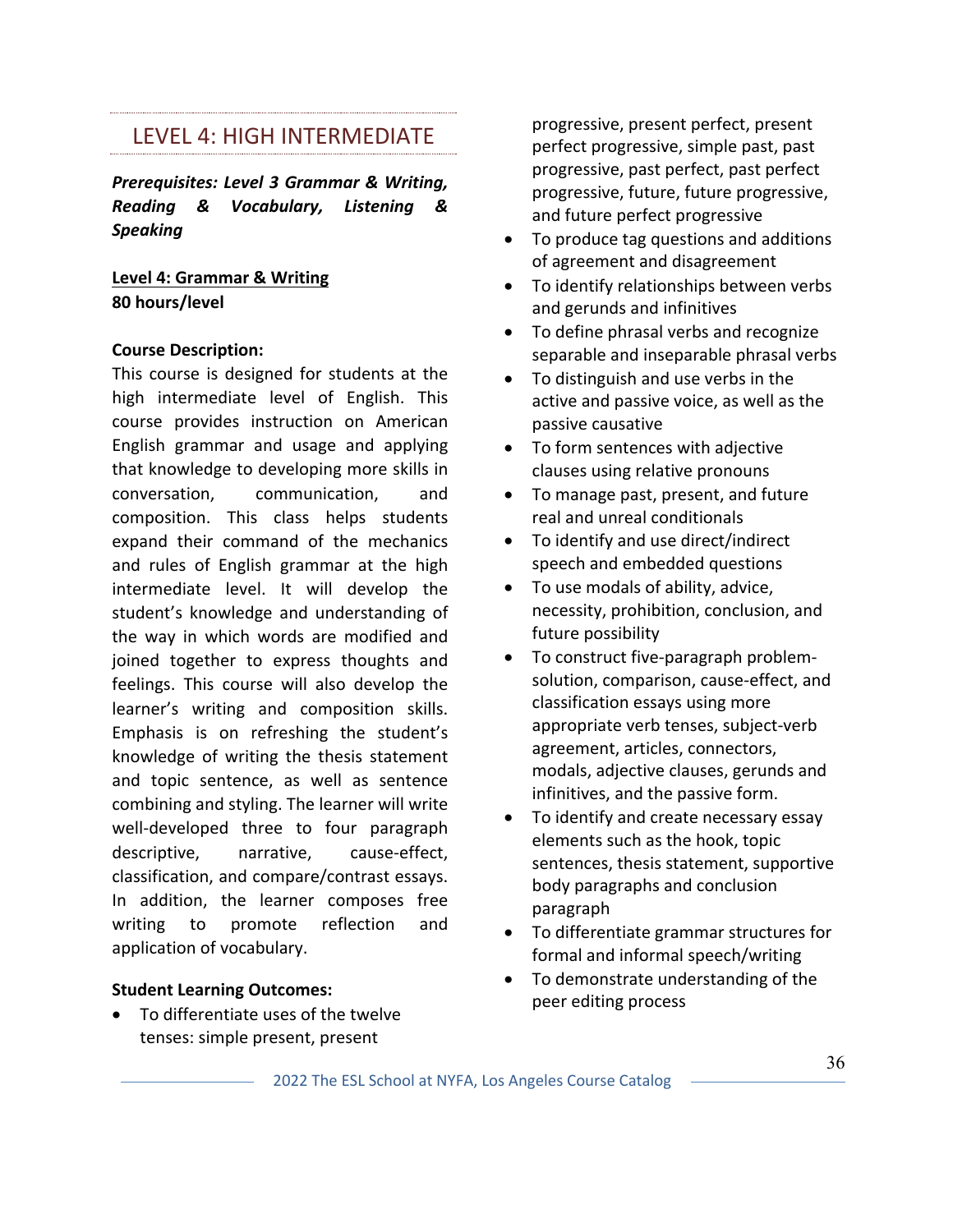- To develop strategies for test taking, such as time management, understanding the writing prompt, and creating a brief outline
- To type essays aligned with MLA guidelines and understand the importance of avoiding plagiarism

### **Level 4: Reading & Vocabulary 80 hours/level**

### **Course Description:**

This course is designed for high intermediate learners of ESL to read more extensively and promote English language proficiency and reading skills. Students will preview typical college course materials and improve language skills while developing strategies for evaluating academic content. Students build upon their reading strategies and apply them as they read a variety of academic texts including personal letters, short stories, and interviews from important historical figures. Importance will be placed upon analytical skills as the student learns to read between the lines, draw conclusions, and synthesize information from various sources. The learner will develop critical thinking, literacy, and inquiry skills essential for academic success. In addition, students will recycle and accrue more vocabulary from the Academic Word List (AWL).

### **Student Learning Outcomes:**

• To apply new and unfamiliar words and improve vocabulary knowledge through the use of context clues, word parts, and linguistic origin (Greek and Latin roots)

- To evaluate passages at the 4000-word vocabulary level
- To identify the best strategies for using an all-English dictionary effectively
- To identify synonyms, antonyms, prefixes, homonyms, and connotative language of varying intensity
- To paraphrase and summarize reading passages and learn to generate critical inquiry
- To discuss multiple interpretations of texts
- To support reading comprehension by applying skills such as prediction, skimming, and summarizing
- To manage a variety of note-taking skills such as highlighting, annotating, and outlining and use graphic organizers, like a chain of reasoning, to organize notes
- To infer and draw conclusions after reading a text
- To identify author's tone, point of view, and develop a response to a text's argument

### **Level 4: Listening & Speaking 80 hours/level**

### **Course Description:**

This course is designed for high intermediate learners of ESL. The learner will continue to practice proper pronunciation and intonation and use developed listening strategies. The course stresses listening comprehension as well as oral communication by means of reports, short speeches, role play, and small group/class discussions of various academic disciplines such as earth science, sociology, and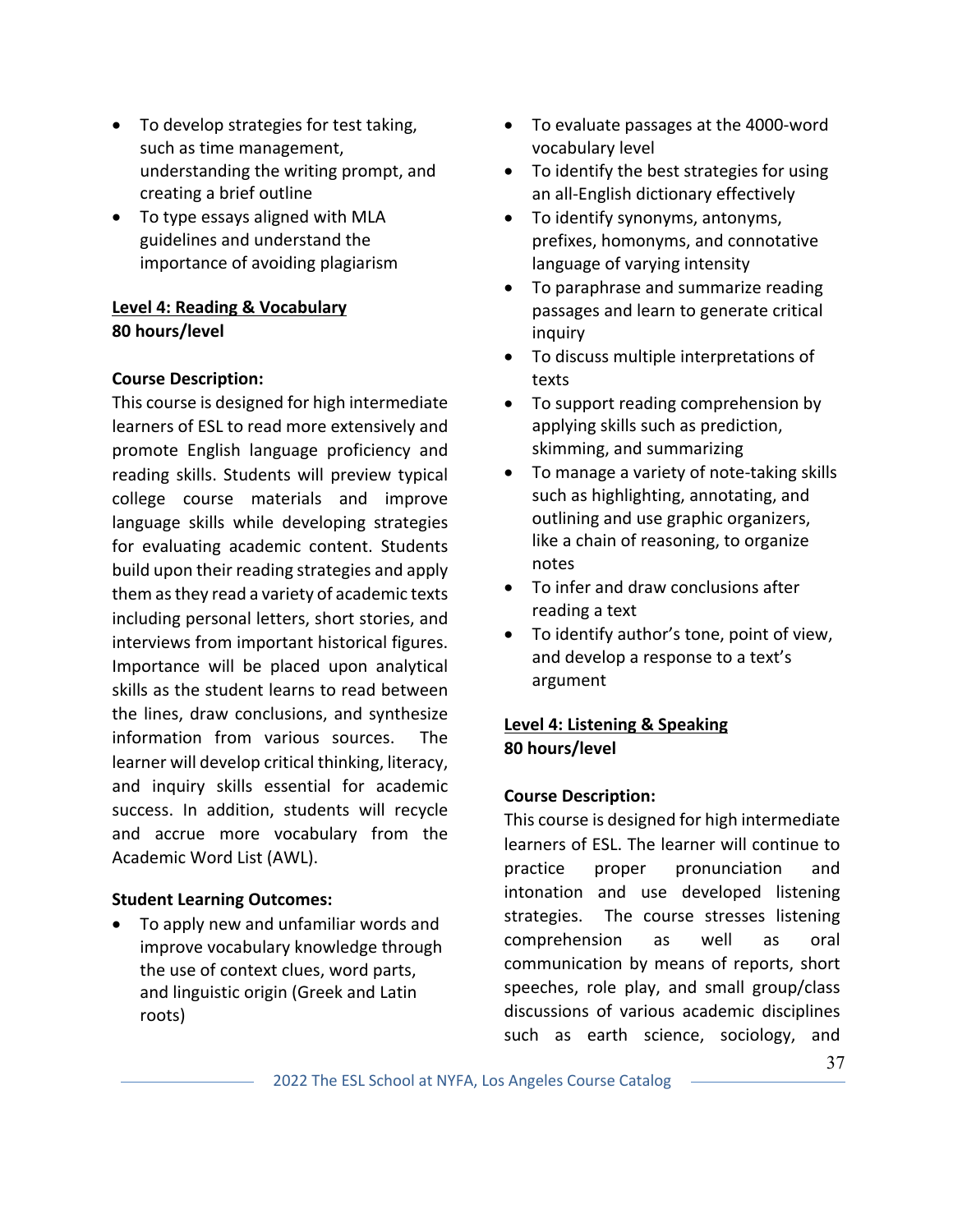anthropology. Upon completion of the course, the student will be able to engage in meaningful discussion inside and outside of the classroom with both native and nonnative English speakers.

#### **Student Learning Outcomes:**

- To apply clear pronunciation, intonation, and stress patterns in oral presentations and in extended speech
- To formulate questions based on short lectures or audio that contain increasingly sophisticated vocabulary and structures
- To demonstrate understanding of tense usage by producing accurate responses
- To demonstrate functions of the language such as describing, narrating, making requests, expressing opinions, agreeing/disagreeing, persuading, etc.
- To evaluate vocabulary definitions from context
- To utilize and understand a variety of graphic organizers to take notes
- To construct grammatically-sound sentences (twelve tenses, articles, comparatives, etc.) while speaking and self-monitor for errors
- To recognize and apply native-like devices in conversation and discussion such as asking questions while listening, understanding sidetracks, and tuning out distractions
- To identify non-verbal cues as part of the listening and speaking process
- To compare effective and ineffective visual aids for presentations
- To develop effective slideshows (Google Slides and PPT) to accompany and strengthen presentations

### LEVEL 5: ADVANCED

*Prerequisites: Level 4 Grammar & Writing, Reading & Vocabulary, Listening & Speaking*

**Level 5: Grammar & Writing 80 hours/level**

### **Course Description:**

This course is designed for advanced learners of English as a Second Language. It provides instruction on the advanced level of American English grammar and usage and applying that knowledge to developing more skills in composition and essay writing. It will develop the student's knowledge and understanding of the way in which words are modified and joined together to express more complex thoughts and feelings. This course will also expand and deepen the advanced learner's academic writing and composition skills. Emphasis will be on refreshing one's knowledge of sentence combining and styling, writing effective and accurate 4-6 paragraph narrative, comparison, cause-effect, and argument essays demonstrating an elevated command of learned grammar rules and smooth transitions. The learner will also focus on the process of writing and develop skills for timed-exam writing samples.

### **Student Learning Outcomes:**

To consistently identify and use the twelve verb tenses: simple present, present progressive, present perfect, present perfect progressive, simple past, past progressive, past perfect, past

2022 The ESL School at NYFA, Los Angeles Course Catalog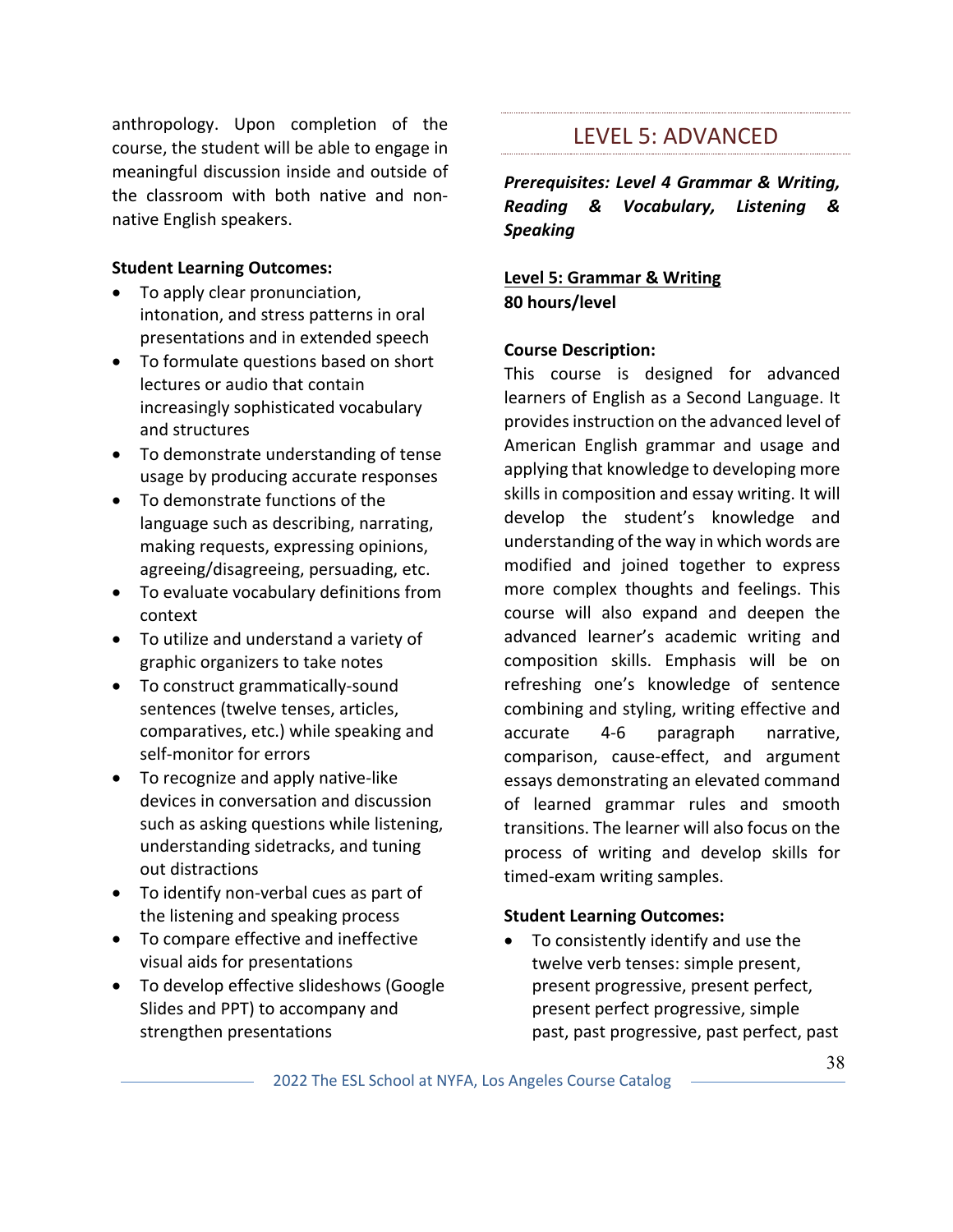perfect progressive, future, future progressive, and future perfect progressive

- To demonstrate understanding of essential grammar building blocks such as modals, articles, differentiating and quantifying count and noncount nouns, and using gerunds and infinitives
- To distinguish usage of and produce direct/indirect speech and embedded questions
- To distinguish transitive verbs from intransitive verbs
- To recognize usage of and apply the passive voice with *by*-phrases, modals, and use the causative form
- To describe situations or states using the stative passive form and to describe opinions
- To recognize and utilize real and unreal conditionals, implied and inverted conditionals, and the subjunctive
- To compose increasingly complex sentences using noun, adjective, and adverb clauses
- To construct sentences using sentence adverbs (viewpoint adverbs), focus adverbs, and negative adverbs
- To use an array of adverb clauses: time, place, reason, conditions, and contrast
- To produce more fluid writing using sentence connectors such as coordinating and subordinating conjunctions, transitions to connect sentences, and transitions to connect blocks of writing
- To write 4-6 paragraph comparison, cause-effect, argument, and problemsolving essays demonstrating an

elevated command of grammar rules and appropriate connectors/transitions

- To learn how to write other forms of academic writing such as reaction essays and how to answer short exam questions
- To develop strategies for test taking, such as time management, understanding the writing prompt, and avoiding general statements
- To type essays aligned with MLA guidelines and understand the importance of avoiding plagiarism

### **Level 5: Reading & Vocabulary 80 hours/level**

### **Course Description:**

This course is designed for advanced learners of ESL to read more extensively and promote English language proficiency and reading skills. It will prepare them to read confidently at an advanced level. Students will continue applying reading strategies as they read a variety of cross-disciplinary texts. They will preview typical college course materials and improve language skills while developing strategies for evaluating academic content. Students will now interpret case histories, anthropological memoirs, and speeches. This course will help advance the learner's application of appropriate pre-reading strategies, identify text organization, discuss information from class readings, apply critical thinking skills, and build upon strategies for vocabulary building. The reading selections are challenging and promote the necessary critical literacy skills for the collegiate level of learning. The learner engages with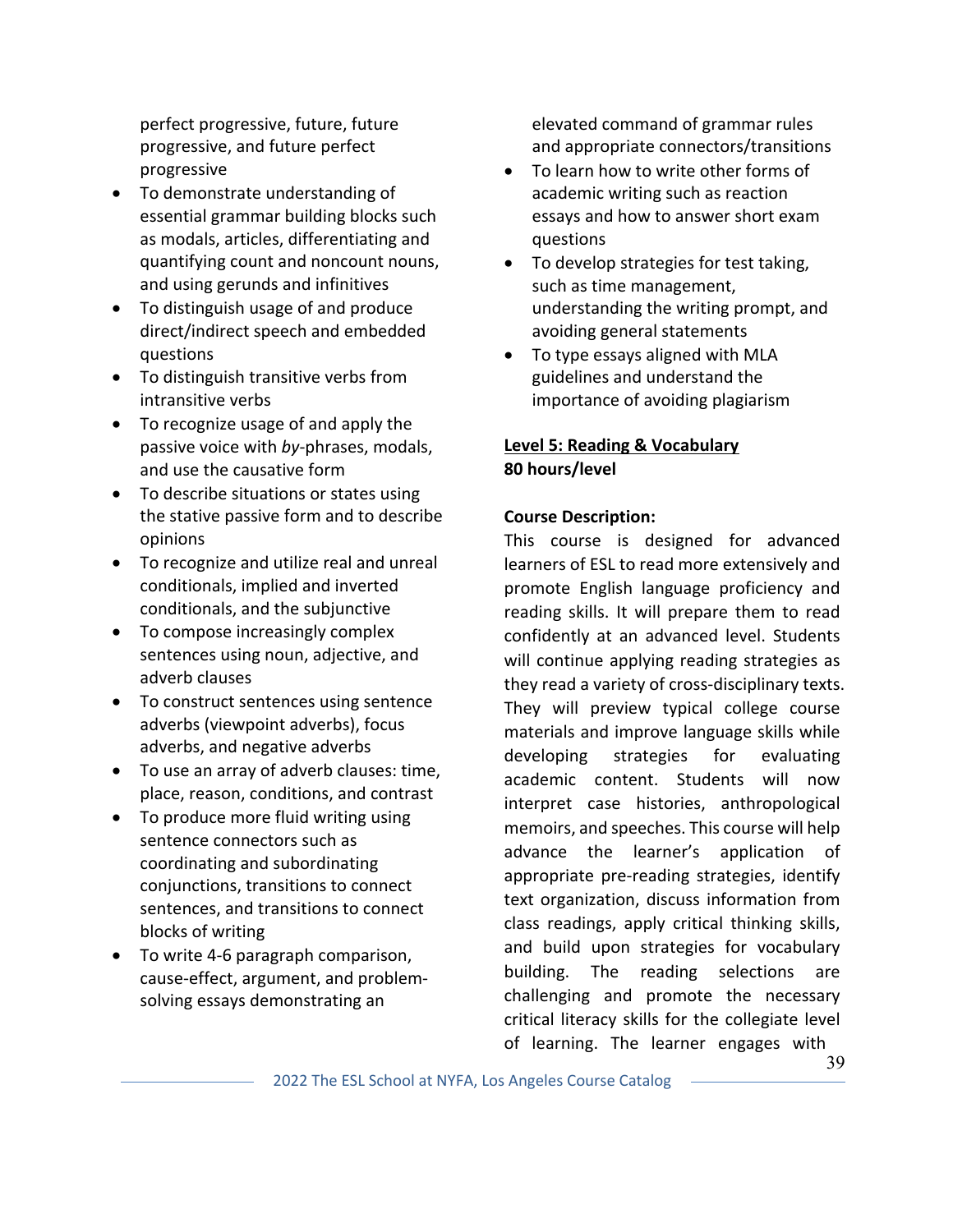writers' motivations, evaluating multiple perspectives, and examining how a text relates to personal reality. In addition, students will recycle and accrue more vocabulary from the Academic Word List (AWL).

### **Student Learning Outcomes:**

- To demonstrate comprehension of readings at the 6000-word vocabulary level
- To identify and evaluate complex and abstract issues in a variety of written discourse (university course book biographies, film reviews, radio interview transcripts, etc.)
- To recognize figurative language such as metaphors, similes, and analogies and use idiomatic expressions
- To evaluate facts to make appropriate inferences
- To apply reading strategies such as prediction, skimming, and using headings
- To apply vocabulary strategies such as using context clues, word parts, managing words with multiple dictionary meanings, identifying synonyms and antonyms, and pluralizing words of Greek and Latin origin
- To summarize and paraphrase texts and to generate critical inquiry from/for class discussion
- To identify frequently used grammatical structures in academic texts such as using rhetorical questions and hedging language
- To distinguish positive, negative, and neutral word connotation
- To describe and discuss the writer's purpose using background information or contextual clues
- To create graphic organizers such as timelines, outlines of necessary details, and comparative/contrastive lists

### **Level 5: Listening & Speaking 80 hours/level**

### **Course Description:**

This course is designed for advanced learners of ESL. It focuses on the spoken communication and active listening skills necessary for academic study. Students practice conversing on a variety of topics ranging from different aspects of their personal lives to contemporary topics of interest. Additionally, students demonstrate a variety of listening skills including note taking, comprehension of main ideas and details, as well as determining viewpoint and tone. Class activities include interviews, debates, role play, and group/individual presentations. Production promotes the usage of new vocabulary and phrases, exchanging experiences and ideas in a natural style, and asking/answering followup questions. The goal of the course is to improve the learner's ability to recall American English pronunciation nuances and become more conversant in a variety of topics and contexts.

### **Student Learning Outcomes:**

• To interpret and evaluate authentic spoken text such as radio reports, lectures, or interviews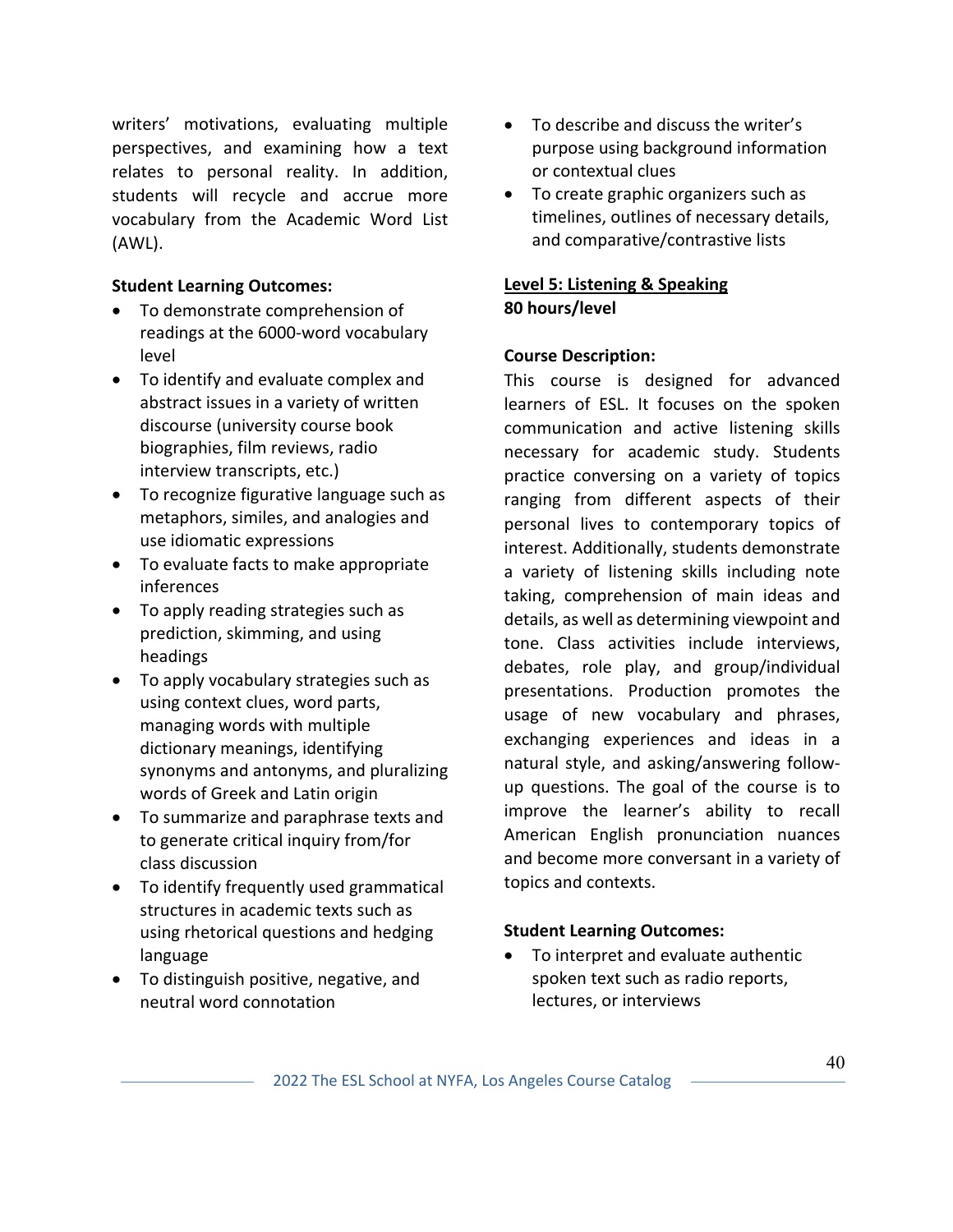- To orally construct grammatical structures about the past, present, and hypothetical situations
- To produce oral exchanges that occur at a normal conversation rate
- To apply new vocabulary, idiomatic expressions, buzzwords, and common phrases as part of spontaneous conversation
- To use self-correction or speech adjustment to be more comprehensible to the listener
- To evaluate, comprehend, and respond to short oral presentations on a variety of topics
- To recognize and use reduction and contractions to make speech less formal
- To make inferences and predict information not stated in a conversation
- To evaluate pros and cons and develop support and refutations for debates
- To note-take and fill in charts while listening with more accuracy
- To present confidently and effectively (individual and group) while utilizing presentation technology (PPT, Prezi, etc.)
- To incorporate language functions such as using fillers and common phrases to express approval, disapproval, hopes, etc.
- To demonstrate more native-like pronunciation such as linking consonants to vowels, question intonation, using word stress to clarify information, etc.
- To develop effective slideshows (Google Slides and PPT) to accompany and strengthen presentations

### LEVEL 6: PRE-COLLEGE

*Prerequisites: Level 5 Grammar & Writing, Reading & Vocabulary, Listening & Speaking*

**Level 6: Grammar & Writing 80 hours/level**

### **Course Description:**

This course is designed for students who need to revise and polish their grammar skills to ensure accuracy of written and spoken communication before proceeding with other degree courses or undergraduate/graduate studies. This is a thorough and systematic review of grammar structures and their use in academic settings. Although this course studies grammar and writing from an ESL perspective, it is also appropriate for native speakers of English who need to improve their grammar skills. This class will help students expand their command of the mechanics and rules of English grammar at an advanced level. This course will also sharpen the advanced learner's writing skills by focusing on the writing process as they move towards an end product. Emphasis will be on applying grammatical principles to different writing and research topics, revising, editing and presenting the final five to ten page paper. Students will also be introduced to the MLA and APA versions of academic formatting.

### **Student Learning Outcomes:**

• To understand the purpose of and write 5-7 paragraph process, comparison, cause-effect, and argument essays as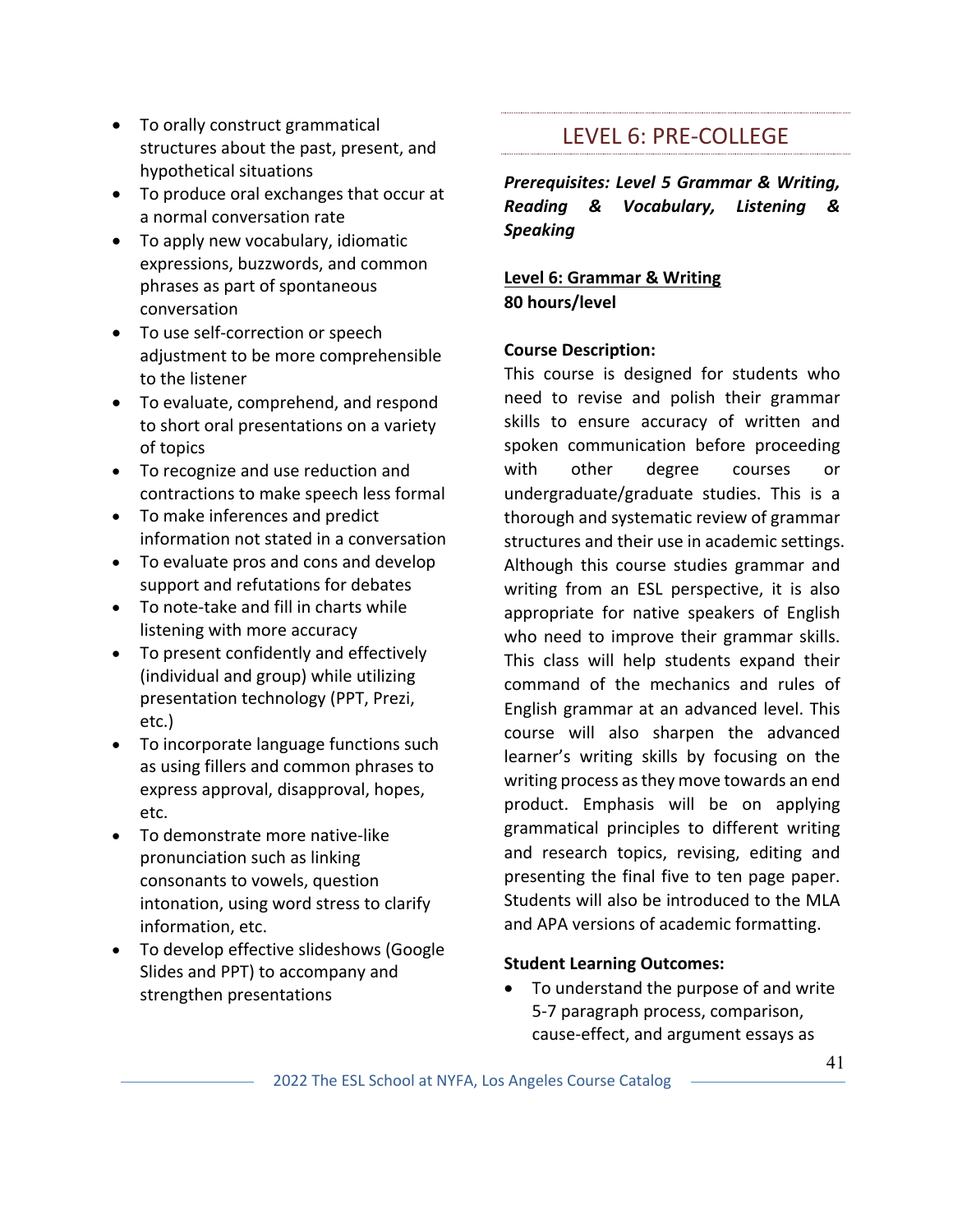well as a 5-10 page research paper with formatted citations and bibliography (MLA and APA formatting will be studied)

- To identify and compose hook sentences and thesis statements for process, comparison, cause-effect, and argument essays as well as the organization of the aforementioned essay formats
- To construct sophisticated sentences using correct verb tenses and variation, making subjects and verbs agree, articles, connectors, modals, adjective, noun and adverb clauses, gerunds and infinitives, and conditionals
- To demonstrate advanced grammar structures and rules of the language such as the verb system and parallel structure in context; gerunds, infinitives, and verb complements; the passive voice; articles; and noun, adjective and adverb clauses
- To apply the seven step writing process of choosing a topic, brainstorming, outlining, writing the first draft, getting peer feedback, first draft revision, and proofreading the final draft
- To identify and edit for syntactical errors such as subject-verb agreement, pronoun reference and tense shifts
- To evaluate and edit for mechanical errors such as spelling, capitalization and punctuation, including the uses of colons, semicolons, quotations and hyphens
- To effectively summarize and present a research paper in class
- To understand the academic impact of plagiarism and other forms of cheating as well as using practices such as

paraphrasing, summarizing, and synthesizing to avoid offense

• To type an academic essay aligned with MLA guidelines

### **Level 6: Reading & Vocabulary 80 hours/level**

### **Course Description:**

This course is designed for advanced learners of ESL. Emphasis is placed on improving the learner's understanding of high-level academic English reading materials and on recycling and applying vocabulary from the Academic Word List (AWL). The texts are selected from a range of sources (academic journals, textbooks, books, and online articles) and focus on diverse academic subjects (sociology, film studies, neuroscience, etc.). Upon successful completion of this course, students will be able to demonstrate further improvement in the comprehension of English pre-college and college materials and demonstrate further proficiency in the comprehension and use of new academic vocabulary to be applied inside and outside of the classroom. Learners will also continue to apply strategies that make reading easier such as paraphrasing and summarizing main ideas, predicting outcomes, drawing conclusions, and making inferences and analyses. This course also further develops the learner's critical literacy.

### **Student Learning Outcomes:**

• To decode and comprehend reading passages at the 8000-word vocabulary level

2022 The ESL School at NYFA, Los Angeles Course Catalog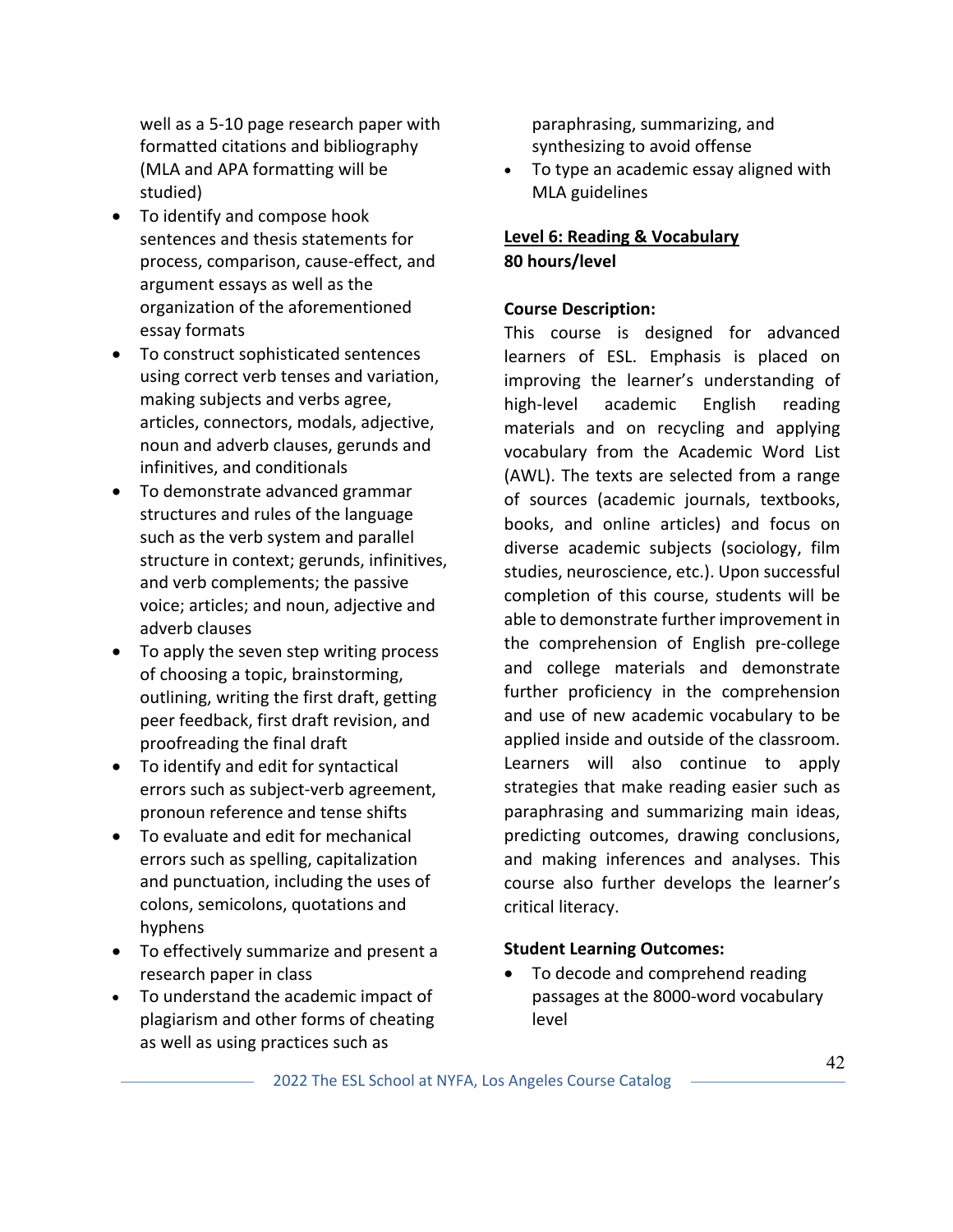- To predict and sort the content of a reading selection at an advanced level by considering the title, headings, and subheadings
- To demonstrate critical literacy skills by summarizing, paraphrasing, analyzing, and defending personal viewpoints on the stated texts
- To develop note-taking skills such as effective highlighting, annotating, and outlining
- To assess the following in course/level appropriate texts: stated and implied main ideas and details, major and minor points, pronoun references, author's purpose, tone, biases, and intended meanings
- To recognize a writer's point of view as objective or subjective and distinguish fact from opinion
- To utilize context clues to differentiate dictionary entries with multiple definitions
- To recognize collocations and idioms, synonyms, antonyms, word roots, prefixes, and word forms
- To apply vocabulary strategies to understand connotative language in pre-college materials
- To produce developed connections between reading content and prior knowledge, and examine facts, opinions, and reactions based on experiences

### **Level 6: Listening & Speaking/Presentations 80 hours/level**

### **Course Description:**

This course is designed for advanced learners of English as a Second Language. Students gain speaking and fluency practice by giving presentations about familiar topics, such as their country, their culture, or a favorite activity or skill. They will also adapt their speaking skills to discuss unfamiliar topics in academic speech formats such as defining a concept, giving a problemsolution speech, and explaining a process. Each student will give presentations to the class on a weekly-basis. In addition, students learn grammatical devices to elevate their verbal ability. Advanced pronunciation skills are also taught to aid in more effective presentations. The goal of the course is to improve the learner's fluency and confidence when speaking to a large audience. By the end of the term, students will be able to give a purposeful array of 10 to 15-minute presentations on familiar and new topics and effectively answer questions from the audience. As audience members, students will also be able to clearly articulate questions in a presentation setting.

- To communicate effectively by using standard pronunciation, correct syllable and sentence stress, and appropriate vocabulary at an advanced, pre-college level
- To produce a well-supported presentation on a specific topic
- To rephrase in speaking the main ideas of a spoken text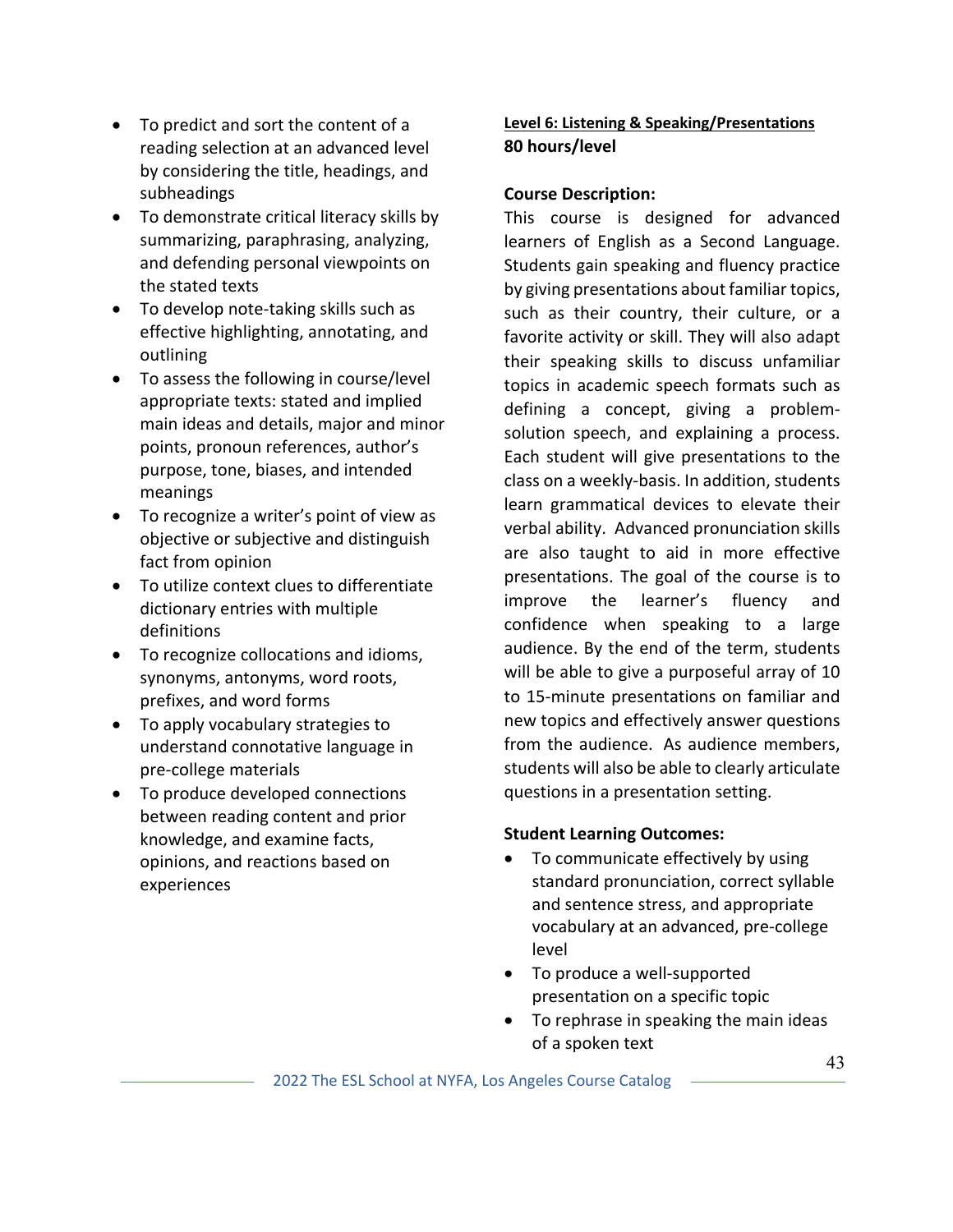- To respond appropriately and at length to questions and comments including those that require synthesis of statements made in immediate conversational contexts
- To critically analyze own and others' oral presentations
- To demonstrate the use of increasingly specific vocabulary to describe and explain ideas
- To utilize spoken grammar devices such as cleft sentences, effective modals, passive vs. active voice, and asking rhetorical questions
- To comprehend exchanges that occur at normal conversation rate
- To perform self-correction or adjust speech to be more comprehensible to the listener, including pitch, rhythm, intonation and volume
- To produce a presentation of extended length that uses appropriate technology (Google Slides or PPT) and careful selection of accompanying visuals
- To differentiate formal and more casual styles of presenting
- To establish a relationship with the audience using appropriate voice, tone, and nonverbal behavior
- To classify the purposes of various academic speech formats: the introduction speech, explaining a process or procedure, compare-contrast speech, defining a concept, problemsolution speech, and research presentations

## OPTIONAL ELECTIVE CLASSES/WORKSHOPS

Students receive 20 hours per week of intensive English instruction, plus have the opportunity to take optional elective classes and workshops. Optional elective classes enrich traditional ESL curricula, allowing students to apply their developing English comprehension, pronunciation, and reading skills as they watch films, read scripts, and act in short films. The optional elective classes are separate class hours from the required courses in the intensive English program and vary each session. Students must sign up in advance to attend these classes.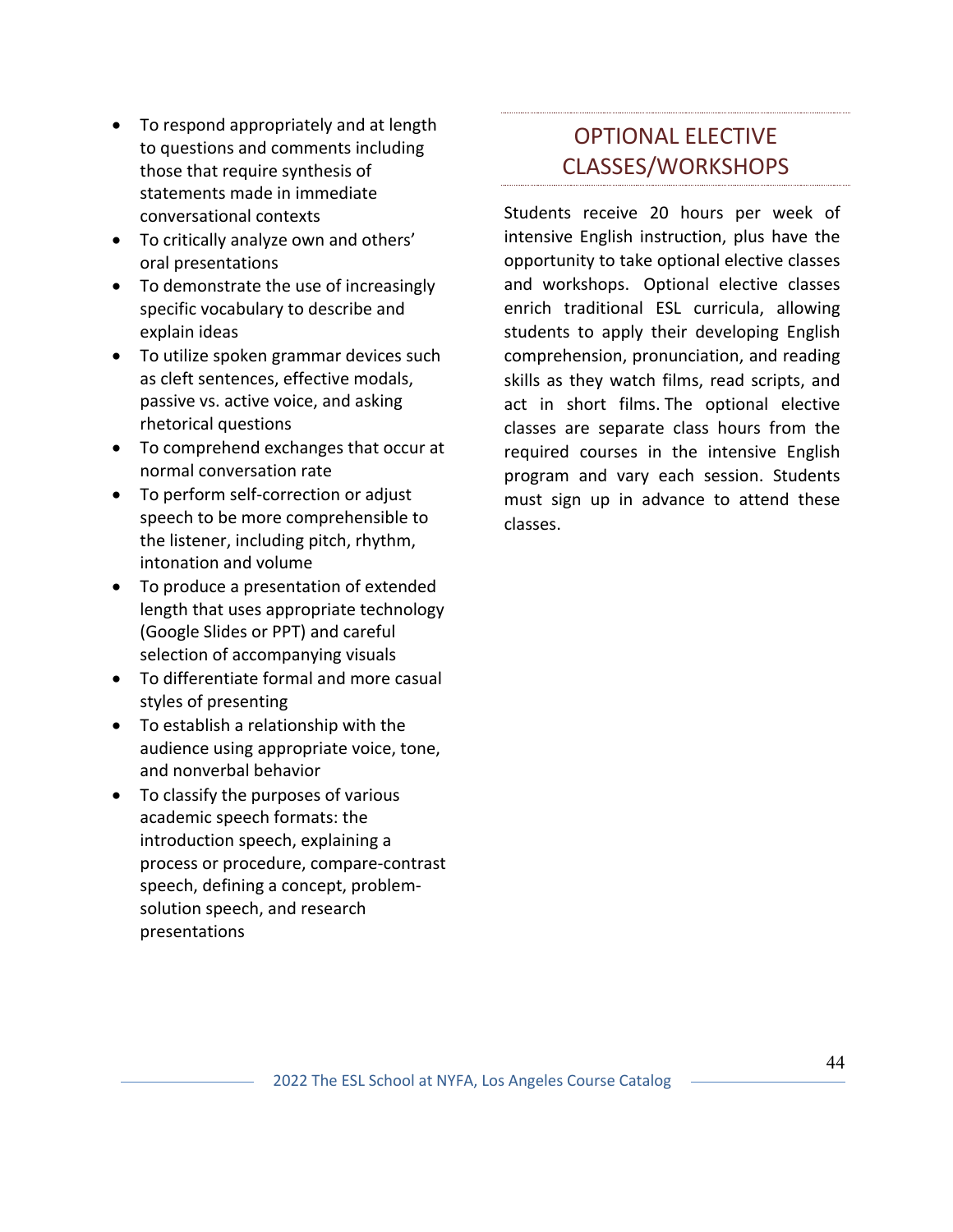## **ADMINISTRATIVE STAFF & FACULTY**

### ADMINISTRATIVE STAFF

ESN staff members are committed to providing quality education and satisfying services to the students. The staff helps create an environment that is conducive to learning and helps in achieving the students' goals. The staff is an excellent resource for students when it comes to arranging accommodation, acquiring health insurance, opening a bank account, obtaining a bus pass, and more.

### FACULTY

To teach at ESN, the instructor must have a bachelor's degree at minimum. Those instructors who teach Level 6 or College Prep classes are required to have a master's degree or higher. Our faculty members are committed to receiving ongoing training to improve their teaching approach. Instructors also pay close attention to the student reviews and adjust their teaching methods and course curriculum to address any issues or changing student needs.

### ADMINISTRATION & FACULTY DIRECTORY

*Karen Ogle, School Director* M.A. Linguistics, Ohio University

*Ebba Gendron*, *Instructor* M.A. Psychology, UCLA TESL/TESOL Certification, LCC UCLA

*Linda Moody*, *Instructor* M. Ed. Reading and Language, Harvard University TESOL Certificate, The New School

*Cara Morrison*, *Instructor* B.F.A., Baylor University Advanced TESOL Certification, American TESOL Institute